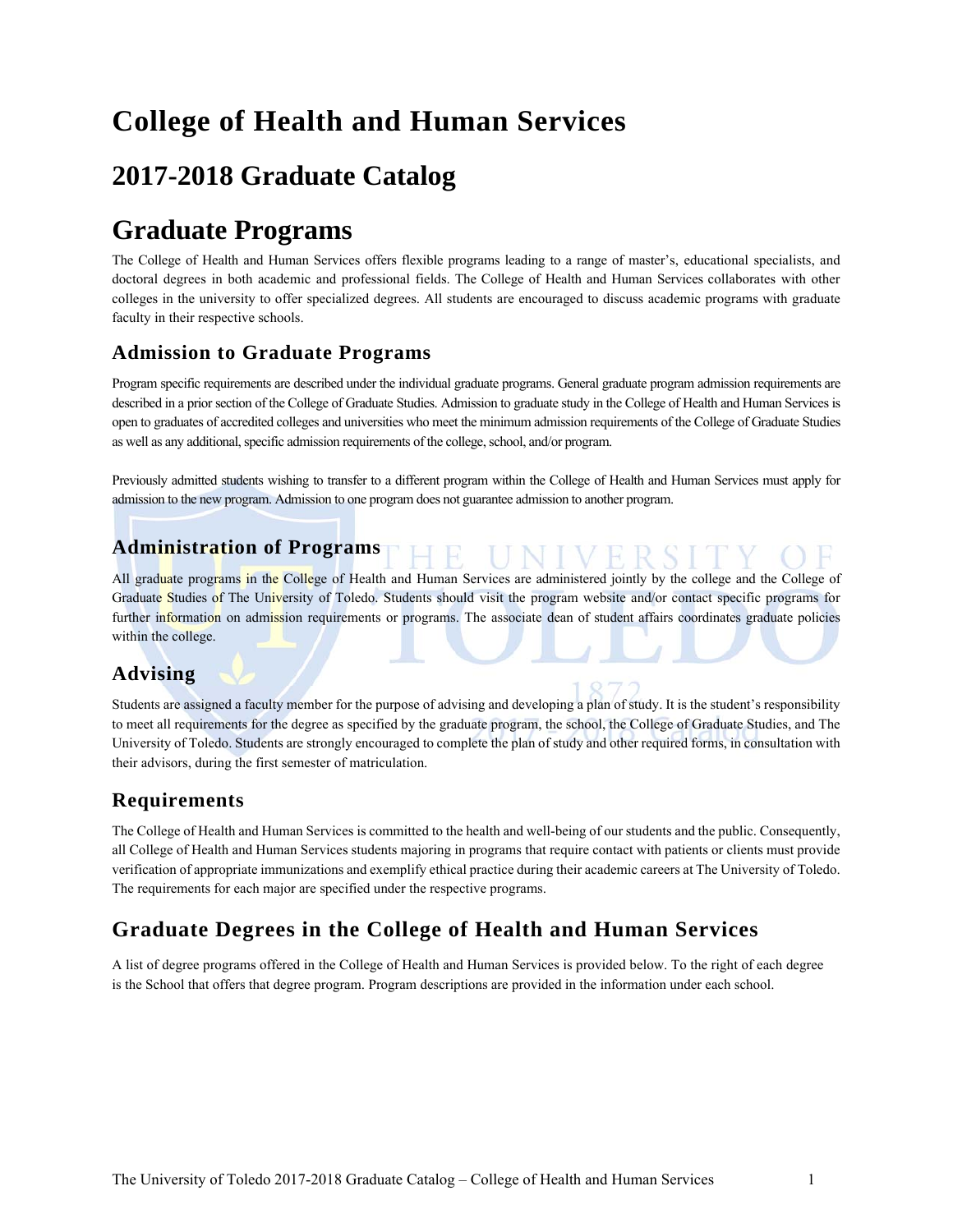# **Master's Degree Programs School Master of Public Health Population Health Population Health Population Health** Health Promotion and Education Public Health Administration Public Health Epidemiology Public Health Nutrition **Master of Science in Occupational Health Population Health Population Health Population Health Population Health Population Health Population Health Population Health Population Health** Industrial Hygiene **Master of Science in Exercise Science Exercise and Rehabilitation Sciences Exercise and Rehabilitation Sciences**  Applied Biomechanics Exercise Physiology Athletic Training **Master of Arts in Recreation Exercise and Rehabilitation Sciences Exercise and Rehabilitation Sciences**  Recreation Administration Recreation Therapy **Master of Arts in Speech-Language Pathology Figure 1.1 September 2016 10:53 Intervention and Wellness Master of Arts in Counselor Education Intervention and Wellness Intervention and Wellness** School Counseling Program Clinical Mental Health Counseling **Master of Arts in School Psychology <b>Intervention and Wellness** *Intervention and Wellness* **Master of Arts in Criminal Justice <b>Social Justice Social Justice** Social Justice **Master of Arts in Criminal Justice and Juris Doctor Social Justice Social Justice Social Justice**  (Offered through the College of Health and Human Services and the College of Law) **Masters in Social Work Social Justice And Accord Justice** Social Justice **Education Specialist Degree Program**

**Education Specialist in School Psychology Intervention and Wellness Intervention and Wellness** 

# **Doctoral Degree Programs**

**Doctor of Philosophy in Health Education <b>Population** Population Health

**Doctor of Philosophy in Exercise Science** Exercise and Rehabilitation Sciences

**Occupational Therapy Doctorate Exercise and Rehabilitation Sciences Exercise and Rehabilitation Sciences** 

**Doctor of Philosophy in Counselor Education Intervention and Wellness Intervention and Wellness** 

# **Graduate Certificate Programs**

| <b>Certificate in Biostatistics and Epidemiology</b>       | Population Health |
|------------------------------------------------------------|-------------------|
| <b>Certificate in Contemporary Gerontological Practice</b> | Population Health |
| <b>Certificate in Disaster Preparedness and Response</b>   | Population Health |

**Doctor of Physical Therapy Exercise and Rehabilitation Sciences Exercise and Rehabilitation Sciences**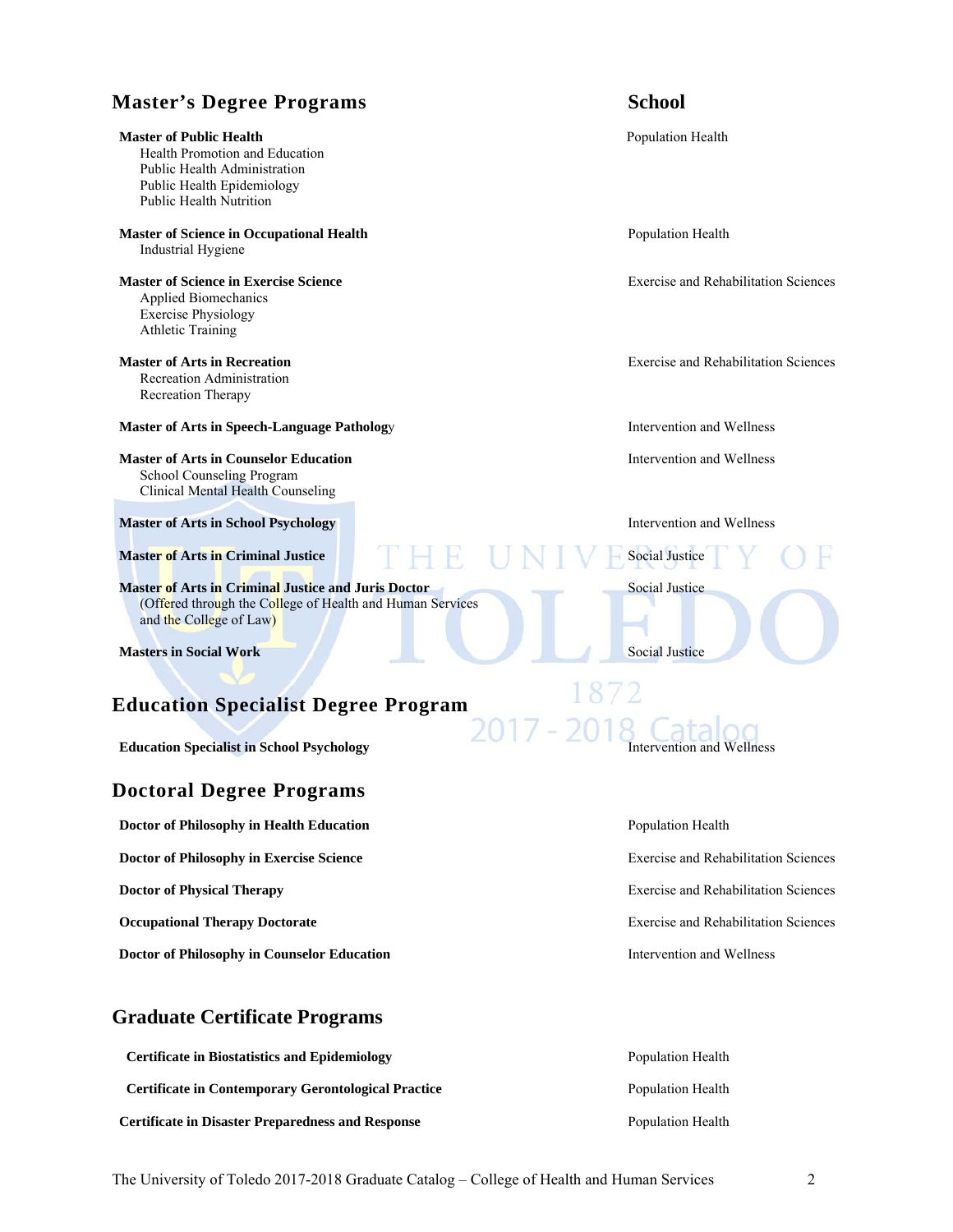**Certificate in Epidemiology Population Health** Population Health

**Certificate in Occupational Health Population Health Population Health Population Health** 

**Certificate in Public Health and Emergency Response** Population Health Population Health

**SCHOOL OF POPULATION HEALTH**

#### *JOSEPH DAKE, chair*

The School of Population Health offers a a variety of degree options and graduate courses. In health, a master of public health with a specialization in health promotion and education is available as well as the doctor of philosophy degree in health education

## **Master of Public Program**

The MPH degree program is fully accredited by the Council on Education for Public Health (CEPH) and requires four semesters to complete as a full time student. Part time students take approximately eight semesters to complete the program.

Five majors are offered:

- *Environmental and Occupational Health and Safety Science (ENVH)*: Students graduating from this major are prepared to address environmental and occupational health issues from scientific, regulatory, and administrative perspectives for private industry, health departments, regulatory agencies, consulting firms, and other organizations.
- *Health Promotion and Education (HPRO)*: Students graduating from this major are prepared to assist communities, organizations and individuals in working toward a healthier society by using appropriate educational, behavioral, and social change strategies.
- *Public Health Administration (PHAD)*: Students graduating from this major are prepared to assume applicable administrative roles in government and community agencies, health care facilities, and private industry.
- *Public Health Epidemiology (PHEP)*: Students graduating from this major are prepared to study the distribution of disease in large groups or from a population-based perspective. Epidemiologists attempt to quantify the distribution and establish the determinants of health problems by describing and analyzing the biological, environmental, social and behavioral factors affecting health, illness and premature death. Epidemiologists often work for local, state, and federal governments, health care organizations, private industry, and institutions of higher education.
- *Public Health Nutrition (PHNU)*: Students graduating from this major are prepared to advance knowledge regarding the role of nutrition in disease prevention and health promotion and apply this knowledge to planning, managing, delivering, and evaluating nutrition services and programs. Public Health Nutritionists integrate the knowledge, skills, and experience fundamental to all public health disciplines and apply this integrated knowledge to alleviate diet-related health problems among diverse population groups. Employment often includes health departments, federal and private food assistance programs, worksite health promotion programs, nutrition advocacy organizations, health centers and schools.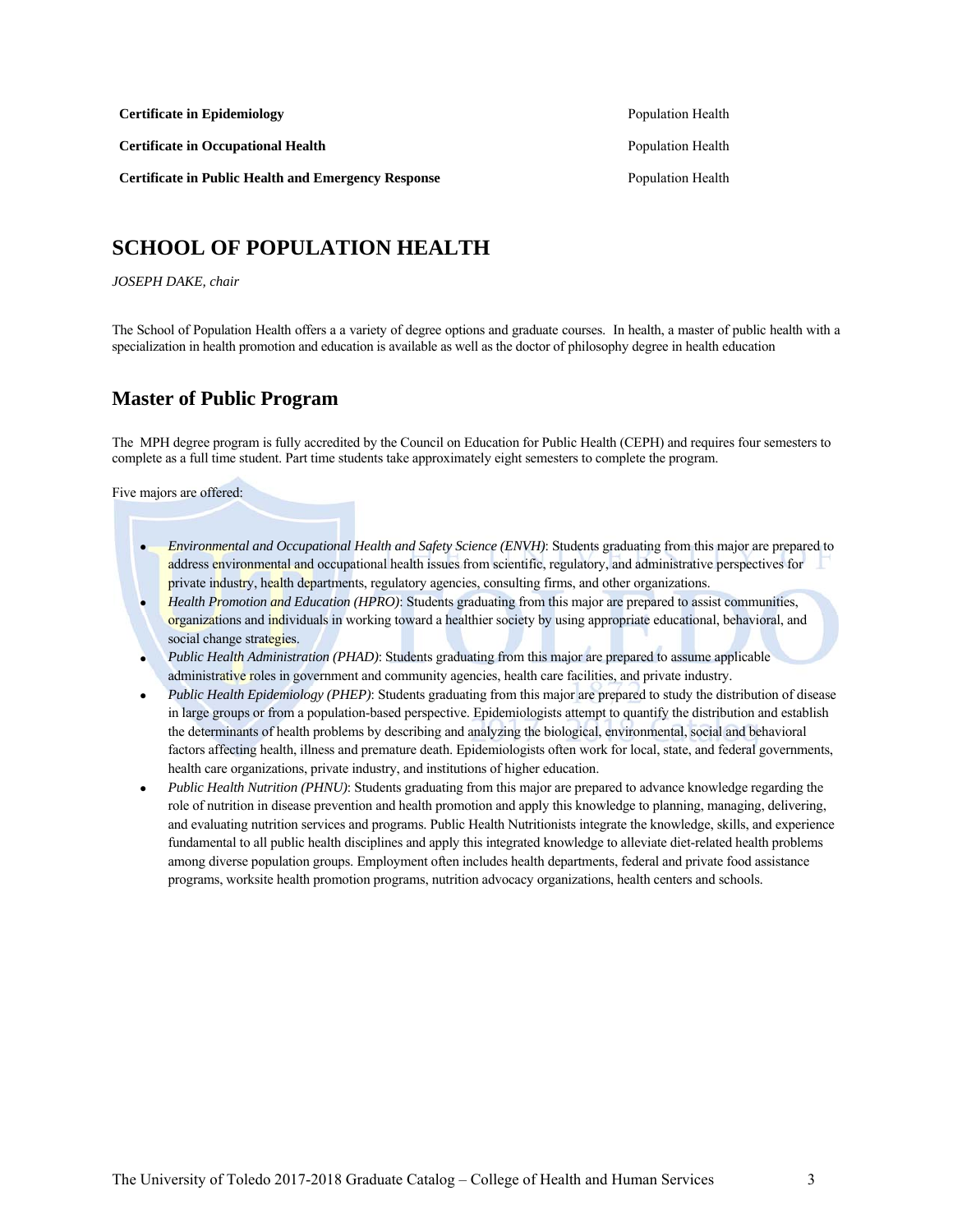## **Admission**

Interested prospective students apply to the MPH degree through UT website. Applicants are required to complete an online application, as well as submit official transcripts from all institutions where they have taken courses (transcripts from institutions outside the US must be translated, evaluated, and reported on the 4.00 scale), 3 letters of recommendation (2 of which must be from persons with a graduate degree), a resume, and a letter of statement of purpose..

The GRE is not required for graduates from an accredited US institution with a GPA≥3.00. The GRE may be required by the MPH Admissions Committee for applicants with a GPA < 3.00. The GRE is required for all students graduating from institutions outside the US and any student with a GPA  $\leq$  2.7.

Regular admission to the MPH program requires:

- An earned bachelor's degree from an accredited college or university
- GPA≥ 3.00 (on a 4.00 scale)
- All students must have foundation courses in college-level mathematics, and social sciences
	- o Environmental and Occupational Health and Safety majors must also complete college-level courses in organic/inorganic chemistry, organic chemistry and biological science (biology, biochemistry, anatomy, physiology, etc.)
	- o Public Health Epidemiology majors also must complete college level courses in biological sciences (e.g., biology, biochemistry, anatomy, physiology, etc.)
	- o Public Health Nutrition majors also must have a background in nutrition or medicine with a strong foundation in chemistry, physiology, and nutrition courses.
- TOEFL≥550 (paper-based), ≥213 (computer-based), or >79 (IBT) for applicants who graduated from institutions outside the US.

Provisional admission to the MPH program may be offered with one or more of the following deficiencies:

- Missing foundation course(s)
- $GPA < 3.00$ , but  $\ge 2.7$

Provisional students take 4 courses (12 credit hours) in the MPH program. Preferably, all 4 courses will be core courses, but 1 major specific course is also allowed. No electives may be taken. Students must attain a B or better in each of these courses to be admitted as a regular status student. Any student not attaining a B or better in these 4 courses could be dismissed from the program.

## **Core Curriculum**

# 2017 - 2018 Catal

All MPH students are required to take the following 8 (24 credit hours) core courses. These core courses are offered at both Bowling Green State University (3-4 courses, depending on major) and the University of Toledo (4-5 courses, depending on major).

- PUBH 6000 Biostatistics (offered at UT)
- PUBH 6010 Public Health Epidemiology (offered at UT)
- PUBH 6040 Public Health Administration (offered at BGSU)
- PUBH 6050 Introduction to Public Health (offered at BGSU)
	- o PUBH 5160 Environmental Health (offered at UT for ENVH majors only to take in place of PUBH 6050)
- PUBH 6600 Health Behavior (offered at UT)
- PUBH 6640 Issues in Public Health (offered at UT)
- PUBH 6850 Capstone Seminar (offered at BGSU)
- PUBH 6830/6960 Internship *or*
- PUBH 6840/6970 Scholarly Project (offered at both BGSU and UT)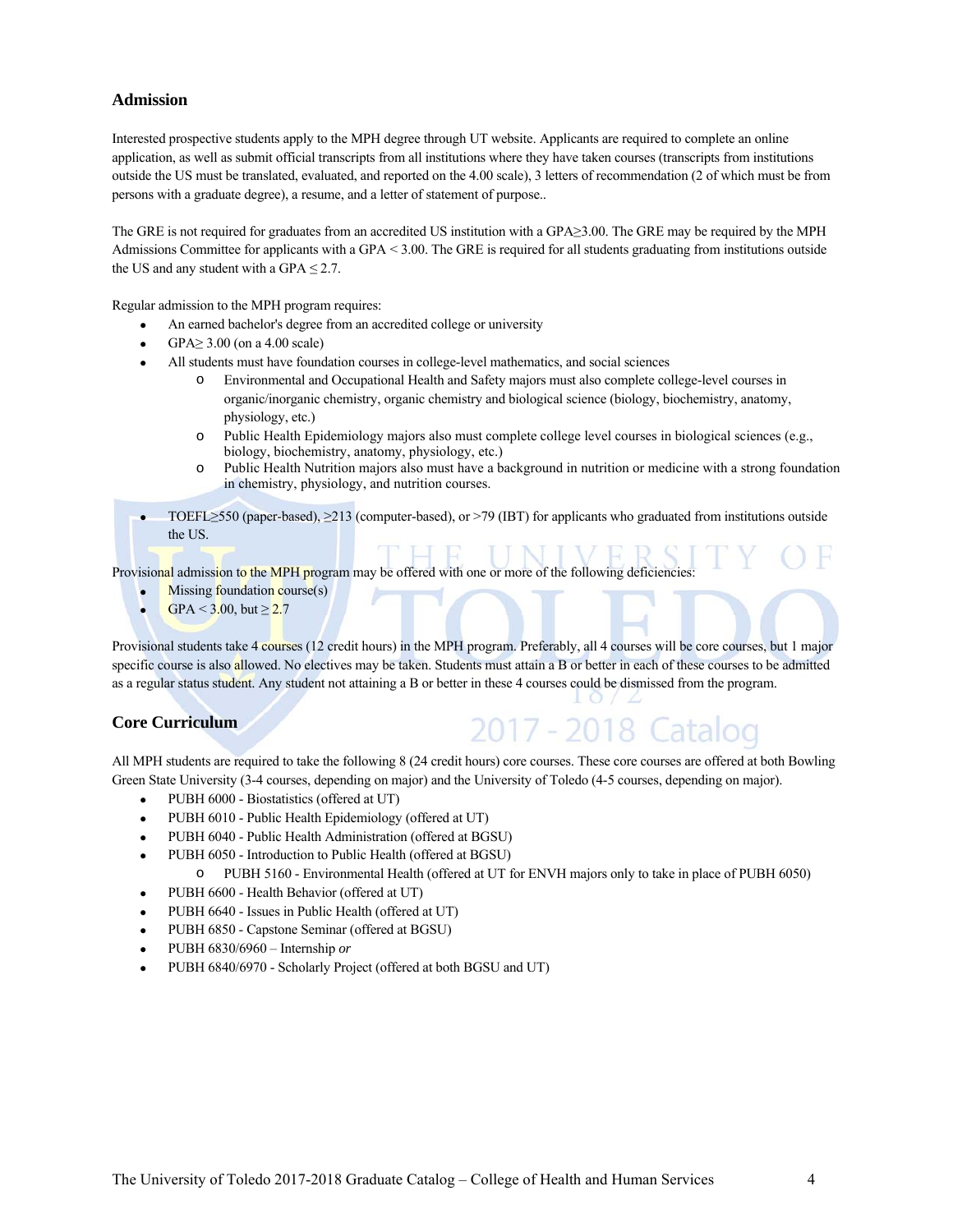## **Program of study for the master of public health: environmental and occupational health & safety science (ENVH)**

Environmental and Occupational Health and Safety Science (ENVH) specialists focus on a combination of scientific, technical and regulatory aspects of public health that relate to the assessment and control of hazards such as physical, chemical and biological agents in non-occupational and occupational environments. The major focus is recognition, evaluation and control of human exposures resulting from contact with contaminated air, water, soil and food. Emergency and disaster planning, preparation, recognition and response are also emphasized. The ENVH major expands students' knowledge, comprehension and skills to prepare them for work as professionals involved with development, implementation, delivery and management of applicable focused or broad scope environmental and occupational health and safety programs. Examples of applicable programs include community and/or worker awareness education and training programs; environmental and occupational disease causation, prevention and remediation programs; hazardous non-occupational and occupational site investigation, sampling, assessment and control; and regulatory compliance and/or enforcement. ENVH professionals also have the education and training applicable to preparedness for, recognition of, and response to natural disasters and intentional terrorist events.

All ENVH majors are required to take the following 5 (15 credit hours) major specific courses. These courses are all offered at the University of Toledo. In addition, all ENVH majors are required to take 2 (6 credit hours) advised electives.

- PUBH 5020 Occupational Health
- PUBH 5060 Occupational Safety
- PUBH 5310 Chemical Agents
- PUBH 5520 Biological Agents
- PUBH 5620 Physical Agents

# **Program of study for the master of public health: health promotion and education (HPRO)**

The curriculum for the Health Promotion and Education (HPRO) major focuses on methods for planning, implementing and evaluating educational and behavioral changes as well as programs that enhance health. Students are prepared for positions that emphasize program planning, health promotion, health education, disease prevention and social action. Graduates work in business, voluntary, non-profit and governmental agencies at the local, county, state and federal levels.

All HPRO majors are required to take the following 4 (12 credit hours) major specific courses. These courses are all offered at the University of Toledo. In addition, all HPRO majors are required to take 3 (9 credit hours) advised electives.

- PUBH 6200 Methods and Materials in Public Health
- PUBH 6300 Community Health Organizations
- PUBH 6460 Health Promotion Programs
- PUBH 6800 Evaluation of Health Programs

## **Program of study for the master in public health: public health administration (PHAD)**

The curriculum for the Public Health Administration (PHAD) major is designed to prepare students to assume administrative responsibilities in healthcare agencies, government, community organizations and private industry. The course work provides instruction in several key administrative areas. Many of the courses are similar to the required courses in a Master of Business Administration (MBA) program with the difference that the PHA major curriculum focuses on applications and issues in healthcare.

All PHAD majors are required to take the following 4 (12 credit hours) major specific courses. These courses are all offered at BG. In addition, all PHAD majors are required to take 3 (9 credit hours) advised electives.

- PUBH 6210 Management of Public Health Agencies
- PUBH 6220 Budget and Finance in Public Health
- PUBH 6280 Economics, Marketing, and Human Resources
- PUBH 6350 Public Health Law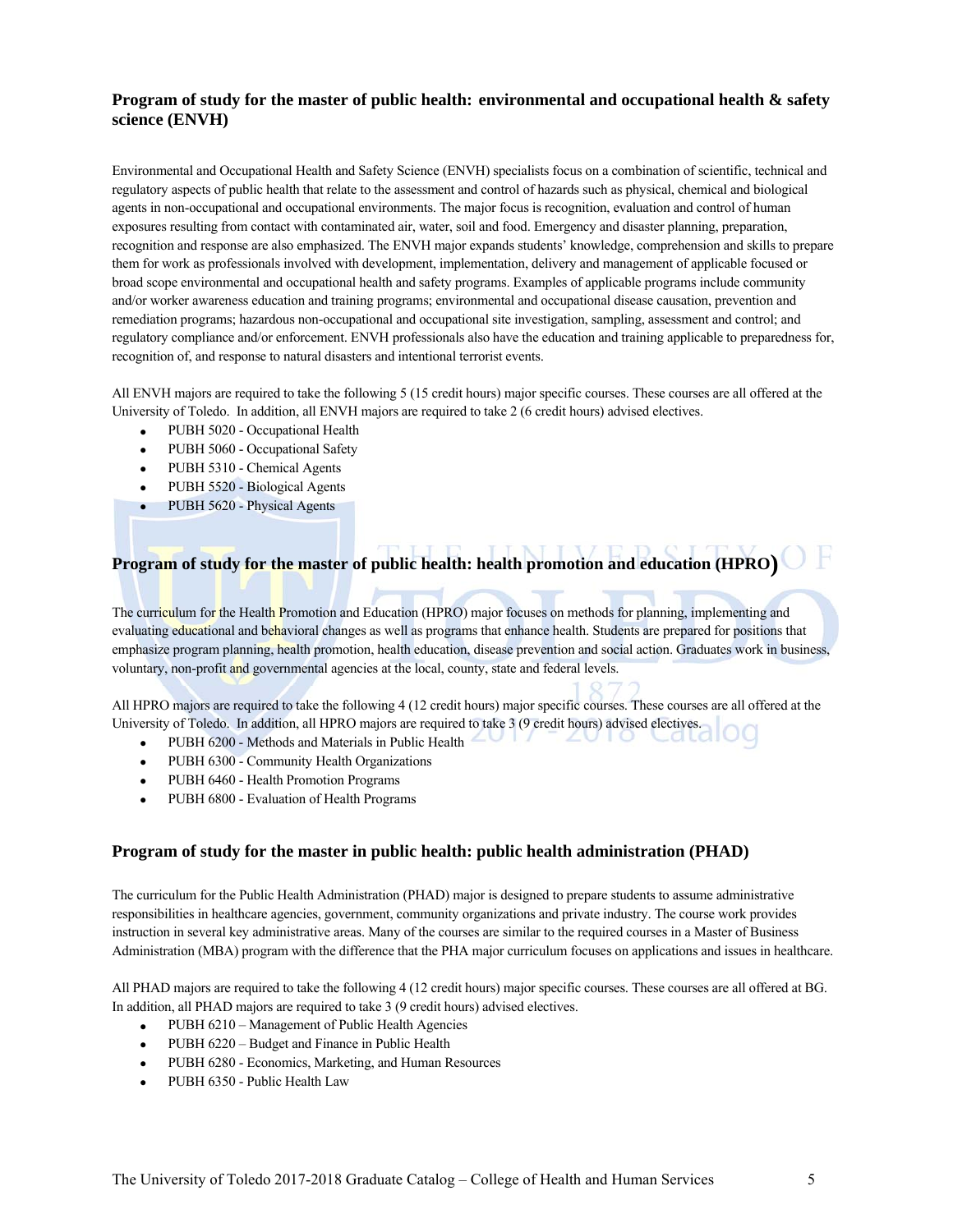## **Program of study for the master of public health: public health epidemiology (PHEP)**

The Public Health Epidemiology (PHEP) major prepares students for careers involving the study of the distribution of disease in large groups or from a population-based perspective. It involves factors affecting disease and disability in populations. As a fundamental science of public health and preventive medicine, epidemiology research has traditionally focused on questions of disease causation through population studies for both infectious and chronic diseases. Epidemiologists attempt to quantify the distribution and establish the determinants of health problems by describing and analyzing the biological, environmental, social and behavioral factors affecting health, illness and premature death. Descriptive and analytic techniques are used to gather information on disease occurrence, extend basic knowledge about the physical, mental and social processes affecting health, and develop effective disease-control measures. The products of such inquiries are also used in the formulation of health policies. Quantitative skills, including biostatistics and computer applications, are emphasized in this major. Epidemiologists work closely with other health professionals including physicians, environmental health personnel, behavioral scientists, demographers, biostatisticians, and administrators of health agencies. Epidemiologists often work for local, state, and federal governments, health care organizations, private industry, and institutions of higher education.

All PHEP majors are required to take the following 5 (15 credit hours) major specific courses. These courses are all offered at the University of Toledo. In addition, all PHEP majors are required to take 2 (total of 6 credit hours) advised electives.

- PUBH 6030 Advanced Epidemiology
- PUBH 6060 Advanced Biostatistics
- PUBH 6120 Infectious Disease Epidemiology
- PUBH 6550 Chronic Disease Epidemiology
- PUBH 6070 Genetic Epidemiology or PUBH 6130 Molecular Epidemiology

# **Program of study for the master of public health: public health nutrition (PHNU)**

Public Health Nutritionists integrate the knowledge, skills and experiences fundamental to all public health disciplines and apply this integrated knowledge to alleviate diet-related health problems among diverse population groups. Graduates will be prepared to advance knowledge regarding the role of nutrition in disease prevention and health promotion and apply this knowledge to planning, managing, delivering, and evaluating nutrition services and programs. Employment often includes health departments, federal and private food assistance programs, worksite health promotion programs, nutrition advocacy organizations, health centers and schools. An understanding of human nutrition is important to maximize the health of individuals in a diverse society that faces nutritionrelated diseases of both deficiency and excess. A complete understanding of human nutrition is built on knowledge of its fundamental biological and biochemical bases. It also involves an understanding of societal, psychological, cultural and behavioral influences that affect food consumption, and therefore, human well being. Public health nutrition advances knowledge regarding the role of nutrition in disease prevention and health promotion and applies this knowledge to planning, managing, delivering and evaluating nutrition services and programs. The MPH major in public health nutrition trains students to integrate the knowledge, skills, and experience fundamental to all public health disciplines and to apply this integrated knowledge to alleviate diet-related health problems among diverse population groups. The program is designed to train professionals to assume leadership positions in assessing community-nutrition needs and in planning, directing and evaluating the nutrition component of health-promotion and disease-prevention efforts.

All PHNU majors are required to take the following 4 (12 credit hours) major specific courses. Courses are offered at both BG and the University of Toledo. In addition, all PHNU majors are required to take 3 (9 credit hours) advised electives.

- PUBH 6250 Nutritional Epidemiology (offered at UT)
- PUBH 6520 Public Health Nutrition (offered at UT)
- Two of the following four courses
	- o FDNU 5350 Life Cycle Nutrition: Pregnancy to Adolescence (offered at BGSU)
	- o FDNU 5360 Life Cycle Nutrition: The Middle and Later Years (offered at BGSU)
	- o FDNU 6090 Micronutrients (offered at BGSU)
	- o FDNU 6100 Macronutrients (offered at BGSU)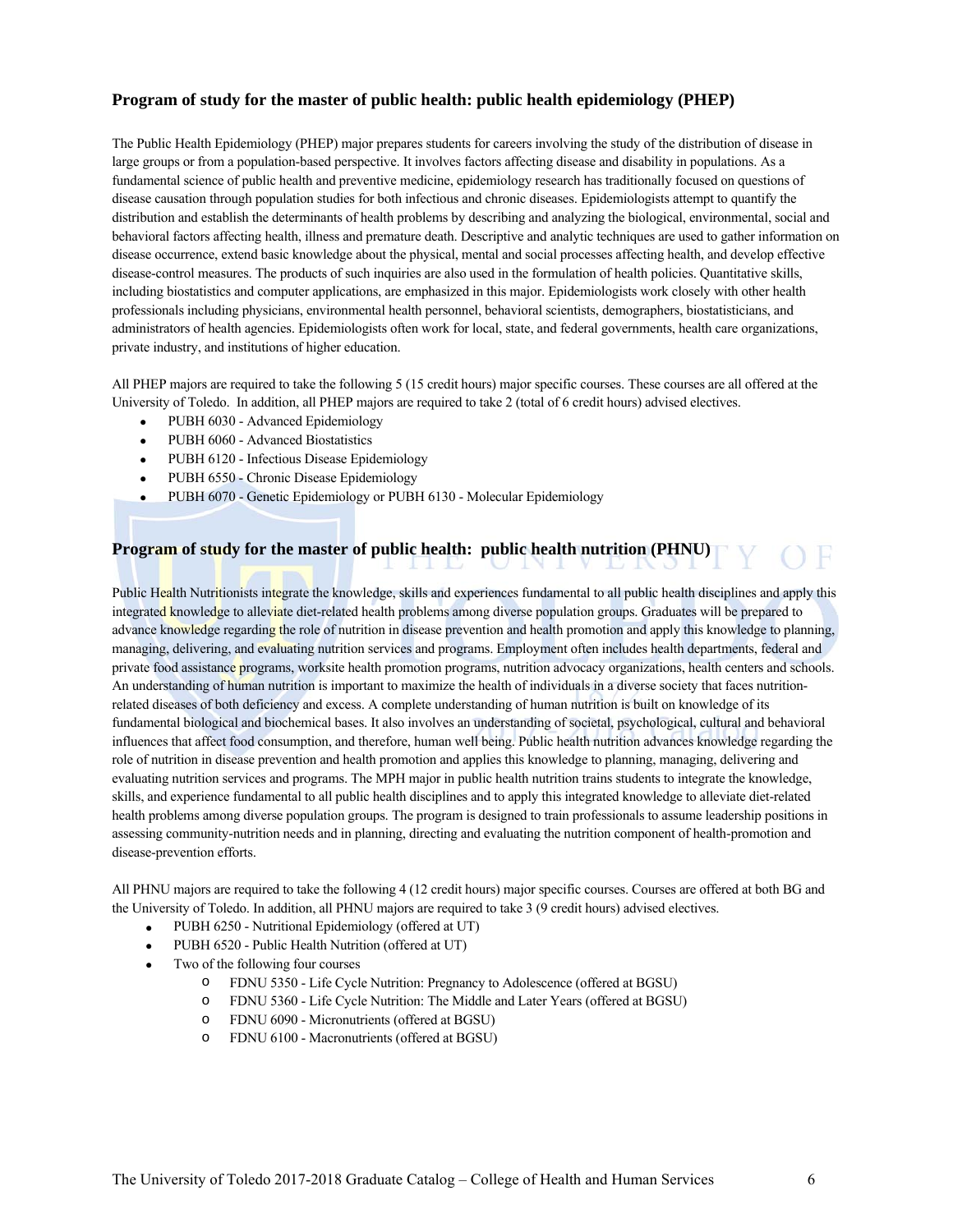# **Master of Science in Occupational Health Program**

## **Program of study for the master of science in occupational health: industrial hygiene program**

The Master of Science in Occupational Health (MSOH) degree program is available in Industrial Hygiene. Industrial hygiene professionals are involved in understanding and implementing scientific, technical, and regulatory aspects that focus on preventing and controlling workers' exposures to factors and agents that can cause them harm. The profession focuses on prevention of exposure or occurrence and mitigation of factors and agents that contribute to worker harm, as work-related illnesses and injuries.

The comprehensive and flexible curriculum of the Master of Science in Occupational Health (MSOH) degree – Industrial Hygiene (IH) program provides a solid foundation of information for students with limited or no background in industrial hygiene, while simultaneously offering students with professional experience the opportunity to expand the scope of their knowledge and skills. The program offers classes during evenings and weekends to facilitate graduate study for those engaged in full-time daily employment. The schedule also permits students without applicable practical experience to complete an internship.

The MSOH degree is fully accredited by the Accreditation Board for Engineering and Technology - Applied Science Accreditation Commission (ABET-ASAC) and requires four semesters to complete as a full-time student. Part time students take approximately eight semesters to complete the program.

## **Admission**

Applicants are required to complete an online application, as well as submit official transcripts from all institutions where they have taken courses (transcripts from institutions from outside the US must be translated, evaluated, and reported on the 4.00 scale), 3 letters of recommendation (2 of which must be from persons with a graduate degree), a resume, and a letter of statement of purpose..

The GRE is not required for graduates from an accredited US institution with a GPA≥3.00. The GRE may be required by the MPH Admissions Committee for applicants with a GPA < 3.00. The GRE is required for all students graduating from institutions outside the US and for any student with a GPA≤.2.7.

Regular admission to the MSOH program requires:

- An earned bachelor's degree from an accredited college or university
- GPA  $\geq$  3.00 (on a 4.00 scale)
- Foundation courses in college-level mathematics (preferably calculus), inorganic chemistry, organic chemistry, physics, biology, and English/writing
	- o Work experience based on applicability and duration and applicable certifications such as CIH or CSP will also be considered  $2011$  $2010$ Catalo
- $\bullet$
- TOEFL  $\geq$  550 (paper-based),  $\geq$ 213 (computer-based), or >79 (iBT) for applicants who graduated from institutions outside the US and whose primary language is not English.

Provisional admission to the MSOH program may be offered with one or more of the following deficiencies:

- $\bullet$  Missing foundation course(s)
- GPA < 3.00, but  $\geq$  2.7.

Provisional students take 4 courses (12 credits hours) in the MSOH program. No electives may be taken. Students must attain a B or better in each of these courses to be admitted as a regular status student. Any student not attaining a B or better in these 4 courses could be dismissed from the program.

#### **Curriculum**

The MSOH degree has a minimum of 40 credit hours for degree requirements. The curriculum incorporates the general areas of science, technology, management, and communication within the context of the core courses and thesis requirements for the MSOH degree.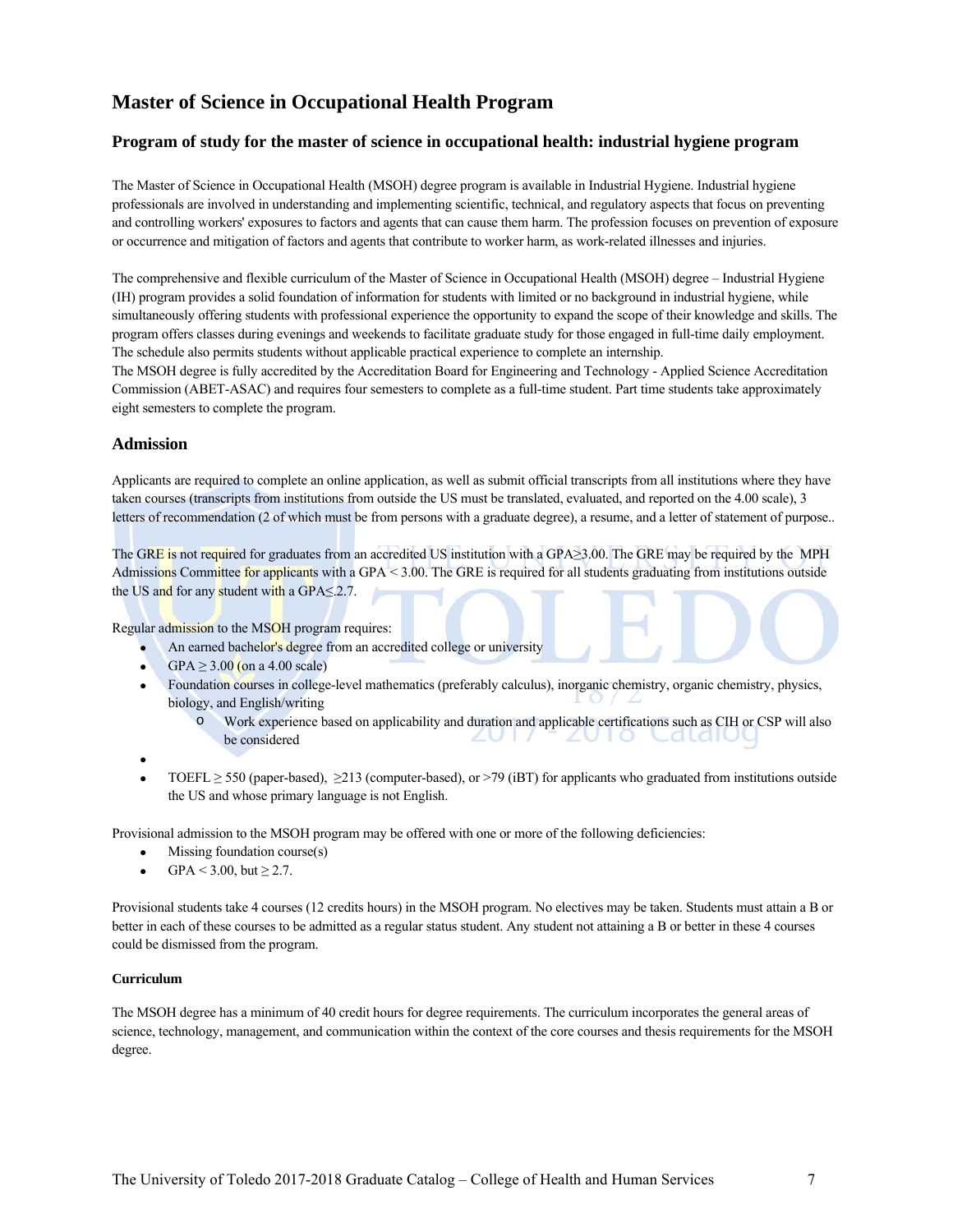All MSOH students take the following courses. For those students not requiring an internship, 1 advised elective is added.

- PUBH 5020 Occupational Health
- PUBH 5060 Occupational Safety
- PUBH 5160 Environmental Health
- PUBH 5260 Hazardous Materials and Emergency Response
- PUBH 5310 Chemical Agents
- PUBH 5410 Hazard Control
- PUBH 5520 Biological Agents
- PUBH 5620 Physical Agents
- PUBH 5700 Risk Assessment
- PUBH 6000 Biostatistics
- PUBH 6010 Public Health Epidemiology
- PUBH 6960 Internship (3 credits required if < 1 year experience, otherwise 3 credits advised electives)
- PUBH 6970 Scholarly Project *or*
- PUBH  $6990$  Thesis (4 credits)

## Graduate Certificates

Six graduate certificates are available for students who do not want to commit to completing a 45 credit hour Master of Public Health or a 40 credit hour Master of Science in Occupational Health.

#### **Admission**

Regular admission to the graduate certificates requires:  $\mathbb{H}$ 

- An earned bachelor's degree from an accredited college or university
	- $GPA > 3.00$  (on a 4.00 scale)
	- GRE is required if GPA  $< 2.7$
	- TOEFL  $\geq$  550 (paper-based),  $\geq$  213 (computer-based), or >79 (IBT) for applicants who graduated from institutions outside the US.

UNIVERSIT

2017 - 2018 Catalog

Provisional admission to the graduate certificates may be offered with one or more of the following deficiencies:

 $\bullet$  GPA < 3.00, but ≥ 2.7

#### **Certificate in Biostatistics and Epidemiology**

The 15 credit hours graduate Certificate in Biostatistics and Epidemiology focuses on the development of the qualitative and quantitative knowledge and skills to collect, organize, analyze, and interpret data associated with epidemiologic investigations, health surveys, injury and illness recognition, and human exposure assessment. The Certificate in Biostatistics and Epidemiology provides learners with an expanded scope and depth of quantitative knowledge and skills, as compared to the Certificate in Epidemiology. NOCPH MPH students may not take this certificate concurrently while earning the MPH.

#### **Curriculum**

Certificate in Biostatistics and Epidemiology students take the following courses.

- PUBH 6000/8000 Biostatistics
- PUBH 6010/8010 Public Health Epidemiology
- PUBH 6030/8030 Advanced Epidemiology
- PUBH 6060/8060 Advanced Biostatistics
- PUBH 6110/8110 Categorical Data Analysis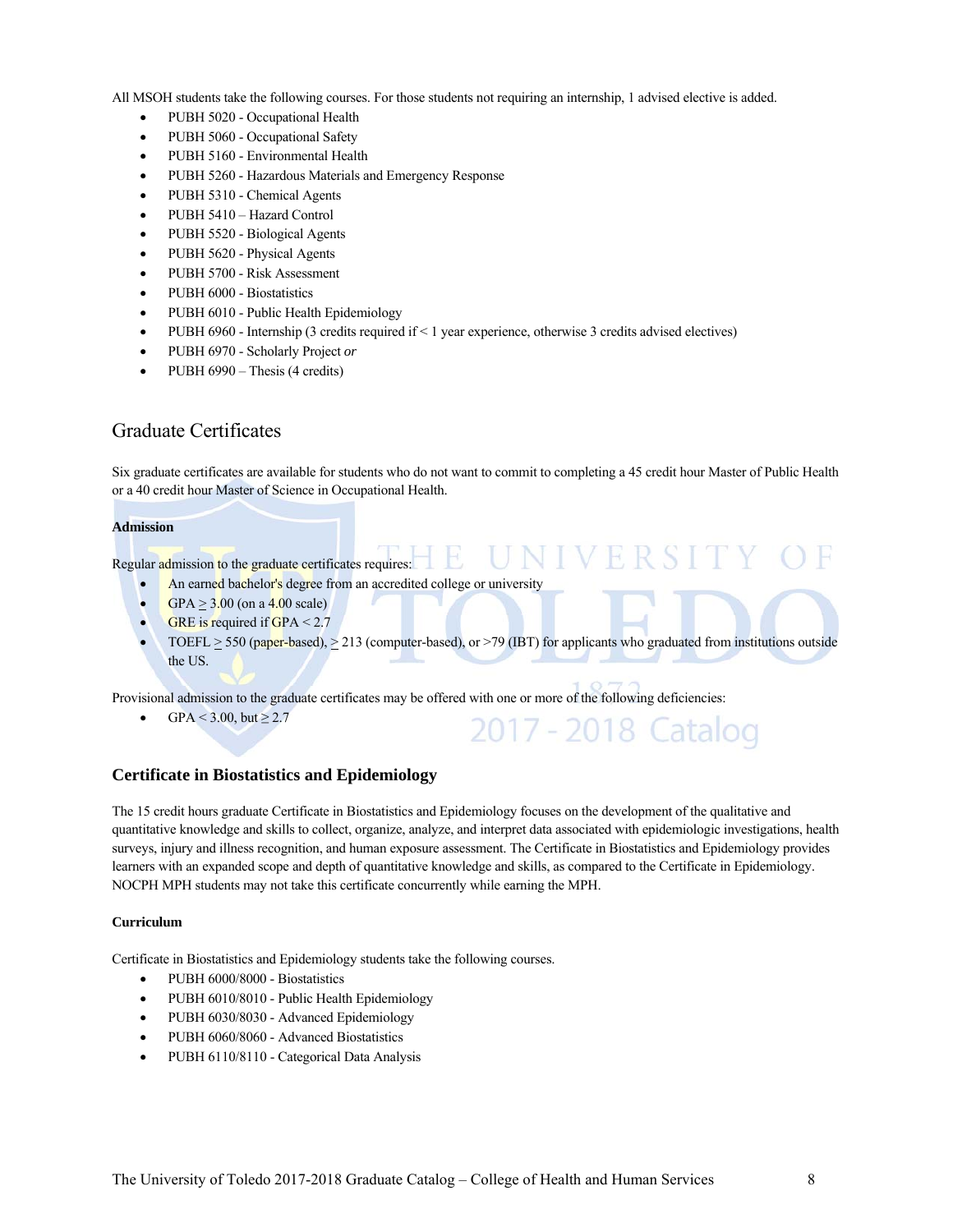## **Certificate in Disaster Medicine and Preparedness**

Students will receive training and education related to preparing communities for and responding to any disaster. Apart from synchronous and asynchronous didactic education, the learner will participate in tabletop scenarios, functional exercises, and skill labs, taking full advantage of the University of Toledo's Jacobs Inter-professional Immersive Simulation Center. This will include weekly exercises, a live, simulated response to a tornado and triaging of victims, and hospital evacuation exercises. Students will receive online and in-person training with the Incident Command System (ICS). Additional skills will be interwoven throughout this program including patient assessment, splinting, suturing, tourniquet application, START and SALT triage, personal protective equipment (PPE) application, decontamination, and more.

The certificate's strength is its commitment to interdisciplinary education where students from the various health disciplines (e.g. medicine, physician assistant, pharmacy, nursing, EMS, PT, OT, RT, etc.) can work with public health students and where everyone can obtain a better perspective of what each discipline does and how they can form comprehensive health care teams when a disaster occurs. Minimum required credit hours for completion is 12.

#### **Curriculum**

- PUBH 6640/8640 Issues in Public Health
- PUBH 6500/8500 Disaster Preparedness and Response: The Essentials
- PUBH 5260 Hazardous Materials and Emergency Response
- PUBH 6560/8560 Interdisciplinary Crisis Management for Medical and Public Health Professionals

#### **Certificate in Epidemiology**

The 12 credit hours graduate Certificate in Epidemiology focuses on the development of the qualitative and quantitative knowledge and skills to collect, organize, analyze, and interpret data associated with epidemiologic investigations, health surveys, injury and illness recognition, and human exposure assessment. NOCPH MPH students may not take this certificate concurrently while earning the MPH.

2017 - 2018 Catalog

#### **Curriculum**

Certificate in Epidemiology students take the following courses.

- PUBH 6000/8000 Biostatistics
- PUBH 6010/8010 Public Health Epidemiology
- PUBH 6120/8120 Infectious Disease Epidemiology
- PUBH 6550/8550 Chronic Disease Epidemiology

## **Certificate in Occupational Health**

The 15 credit hours graduate Certificate in Occupational Health provides education and training focused on scientific, technical, regulatory, and administrative principles and practices for preventing and controlling worker and community exposures to physical (e.g., noise, radiation), chemical (e.g., toxic), and biological (e.g., infectious, allergenic, intoxicating) agents and ergonomic factors that can cause human illness. The profession focuses on prevention of exposure or occurrence and mitigation of factors and agents that contribute to illness and jury to workers and other members of the community. Occupational health professionals also have the education and training applicable to preparedness for, and response to natural disaster and intentional terrorist events. NOCPH MPH students may take this certificate concurrently while earning their MPH, except for ENVH majors.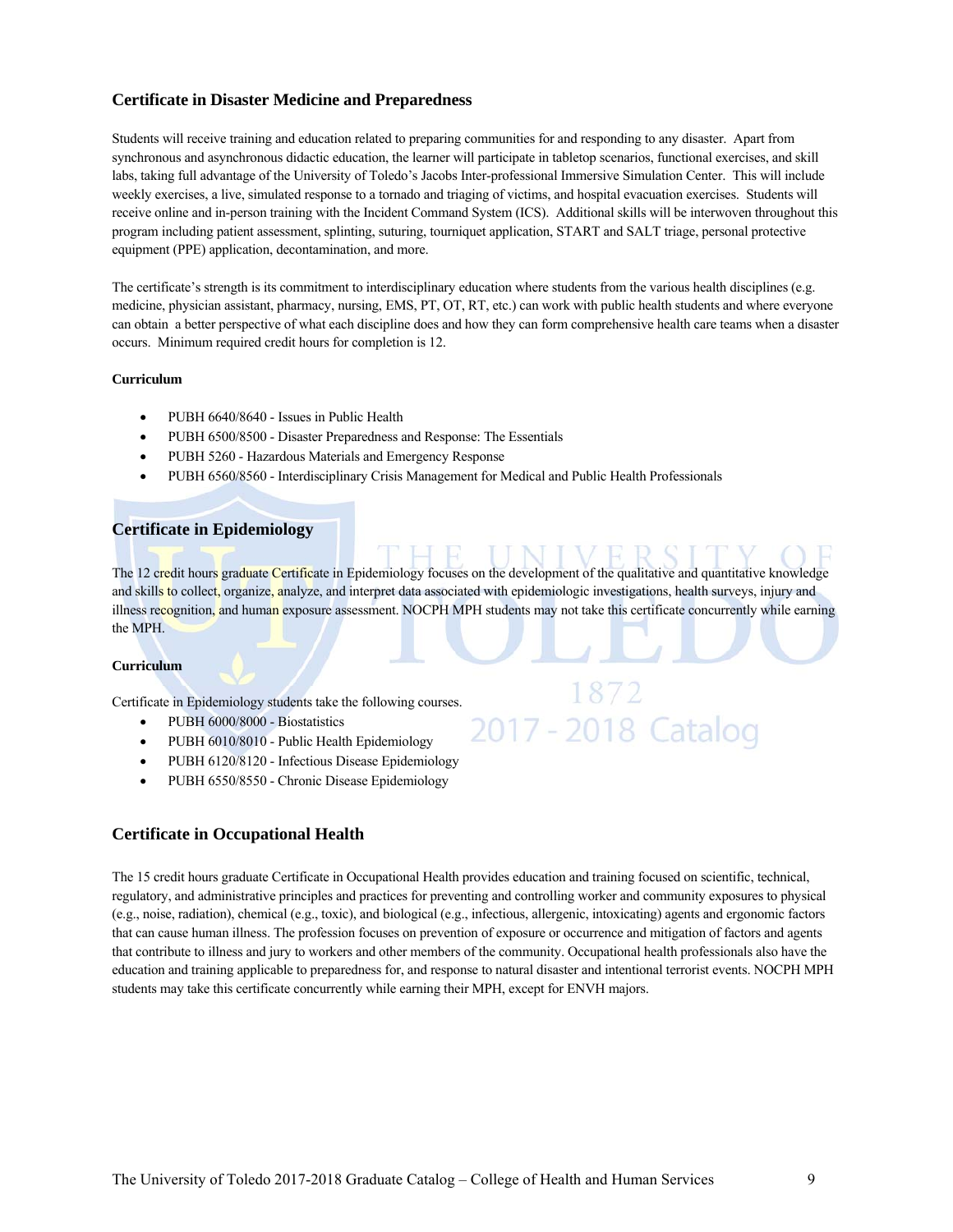#### **Curriculum**

Certificate in Occupational Health students take the following courses.

- PUBH 5020 Occupational Health
- PUBH 5310 Chemical Agents
- PUBH 5410 Air Contaminant Modeling, Ventilation, and Respiratory Protection
- PUBH 5620 Physical Agents
- One of the following five courses
	- o PUBH 5060 Occupational Safety
	- o PUBH 5160 Environmental Health Science, Regulations, and Management
	- o PUBH 5260 Hazardous Materials and Emergency Response
	- o PUBH 6000 Biostatistics
	- o PUBH 6010 Public Health Epidemiology

#### **Certificate in Public Health and Emergency Response**

The 12 credit hours graduate Certificate in Public Health and Emergency Response focuses on the characteristics and human health impacts of biological, chemical, and radiological agents; personal protective equipment and decontamination; site monitoring instrumentation and methods; epidemiological investigation and surveillance; and , applicable regulatory standards and recommended professional guidelines for incident recognition, response, and control. MPH students may not take this certificate concurrently while earning the MPH.

THE UNIVE

#### **Curriculum**

Certificate in Public Health and Emergency Response students take the following courses.

- PUBH 5260 Hazardous Materials and Emergency Response
- PUBH 6000 Biostatistics
- PUBH 6010 Public Health Epidemiology
- One of the following five courses
	- o PUBH 5310 Chemical Agents
	- o PUBH 5520 Biological Agents
	- o PUBH 5700 Risk Assessment, Management, and Communication

 $2011$ 

- o PUBH 6030 Advanced Epidemiology
- o PUBH 6120 Infectious Disease Epidemiology

#### **Certificate in Contemporary Gerontological Practice**

*Barbara Kopp Miller, Ph.D., administrative director, Center for Successful Aging* 

The Graduate Certificate in Contemporary Gerontological Practice at the University of Toledo is offered through the Center for Successful Aging and is designed to provide knowledge about contemporary issues in gerontology and geriatrics and prepare individuals for working with older adults and their families in the current interprofessional health care system.

A unique feature of the Certificate Program is the delivery system. Recognizing that individuals continually balance personal and professional responsibilities, the courses are accessible "24/7" through distance education methods. The five course curriculum is focused on meeting the educational needs of health care professionals and students through effective and innovative educational methods. Minimum credits required for the Certificate in Contemporary Gerontological Practice is 15 credits.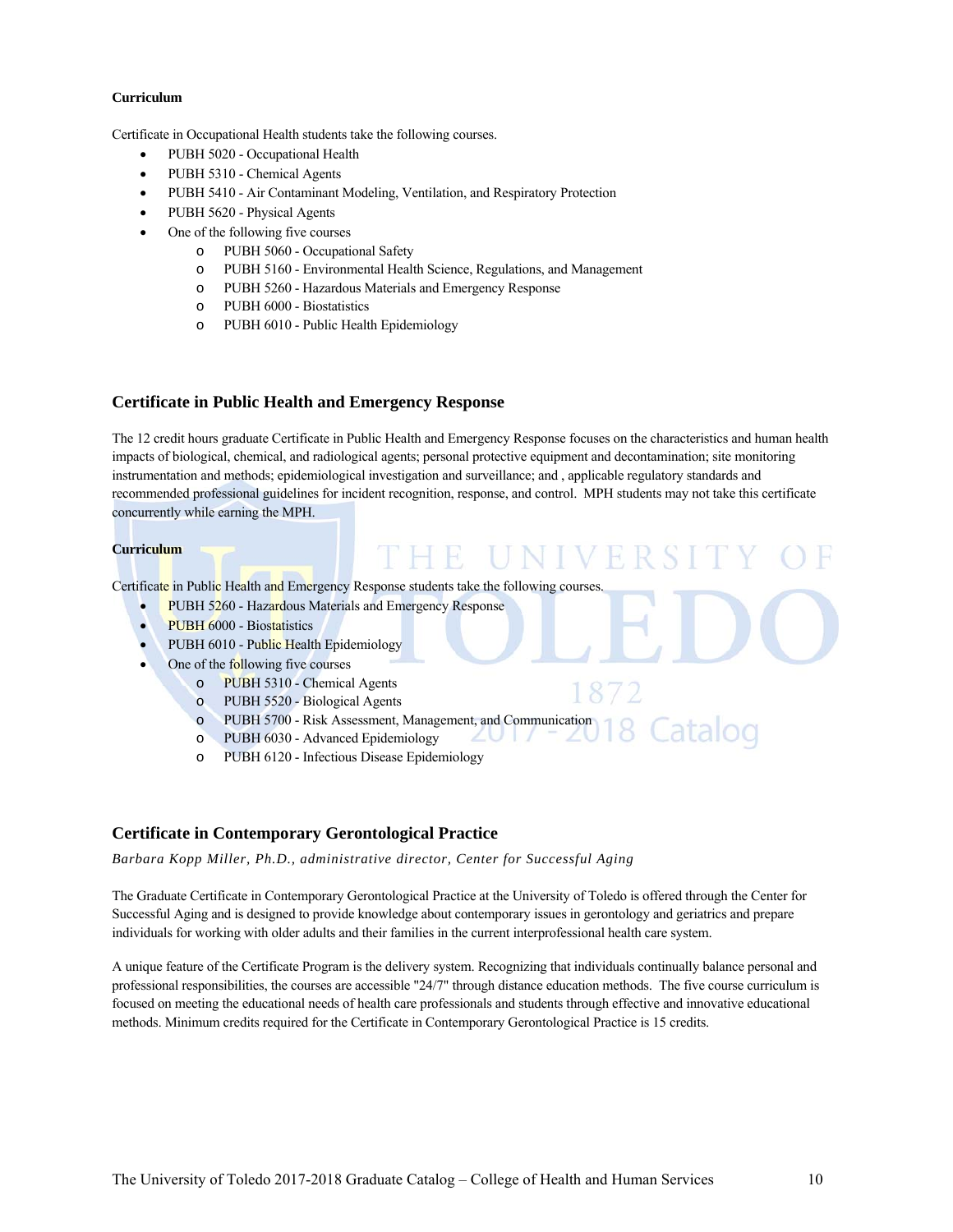#### **Curriculum**

- Semester I Fall
- GERO 5400 Health and Aging
- GERO 5410 Issues in Contemporary Gerontological Practice
- Semester II Spring
- GERO 5420 Grief and Bereavement Issues in Older Adulthood
- GERO 5430 Funding and Resource Generation for Older Adult Programming
- Semester III Fall, Summer, Spring
- GERO 5440 Guided Independent Study in Gerontological Practice o (Offered Fall, Spring and Summer)

#### **Admission**

Students are admitted for fall or spring semesters. The application deadline is July 1 for fall admission and November 1 for spring admission. To be considered for admittance into the program, a candidate must:

- Hold a bachelor's degree from an accredited college or university with a minimum 3.0 undergraduate grade point average. Degrees in progress will be considered. Official transcripts are required;
- Submit two online letters of recommendation;
- Submit a completed online application and the accompanying application fee.

Only online applications through the College of Graduate Studies are accepted.

Students who are currently enrolled in a program at the University of Toledo may apply to the Graduate Certificate Program by submitting an online Request to Add a Graduate Certificate Form. Students will also need to complete a Plan of Study form. The student must be in good standing i her or her current degree. (The accompanying fee is waived.)

## **Doctor of Philosophy in Health Education**

The doctoral degree program in health focuses on advanced study and research in community/health education. The program prepares advanced students to contribute to the field of health through research. Although research and health courses are required, the program is individualized through selection of a cognate and elective courses to develop each student for leadership roles in universities, public service or the private health sector.

## **Admission**

Admission to the program includes completion of a master's degree from an accredited institution. In addition to the College of Graduate Studies requirements, evaluation of applicants is based on the following criteria:

- completion of the GRE;
- a clearly defined statement of purpose that specifies the area of specialization within the degree program;
- a minimum of three letters of reference from faculty members with specific expertise in health who have worked with the applicant in an academic setting;
- evidence of research and/or writing ability through a master's thesis, project, paper, report, publication or paper presented to a professional society will be considered;
- international applicants must submit a TOEFL score of 550 or higher

Prospective students should contact the department for further information.

## **Program of Study**

The program requires 12 credits of research core courses, 27 hours of specified health education courses, 12 hours from a related field to fulfill the cognate, 9 credits of approved electives based on the student's needs and interests, a portfolio, and a dissertation that contributes to the field of health education.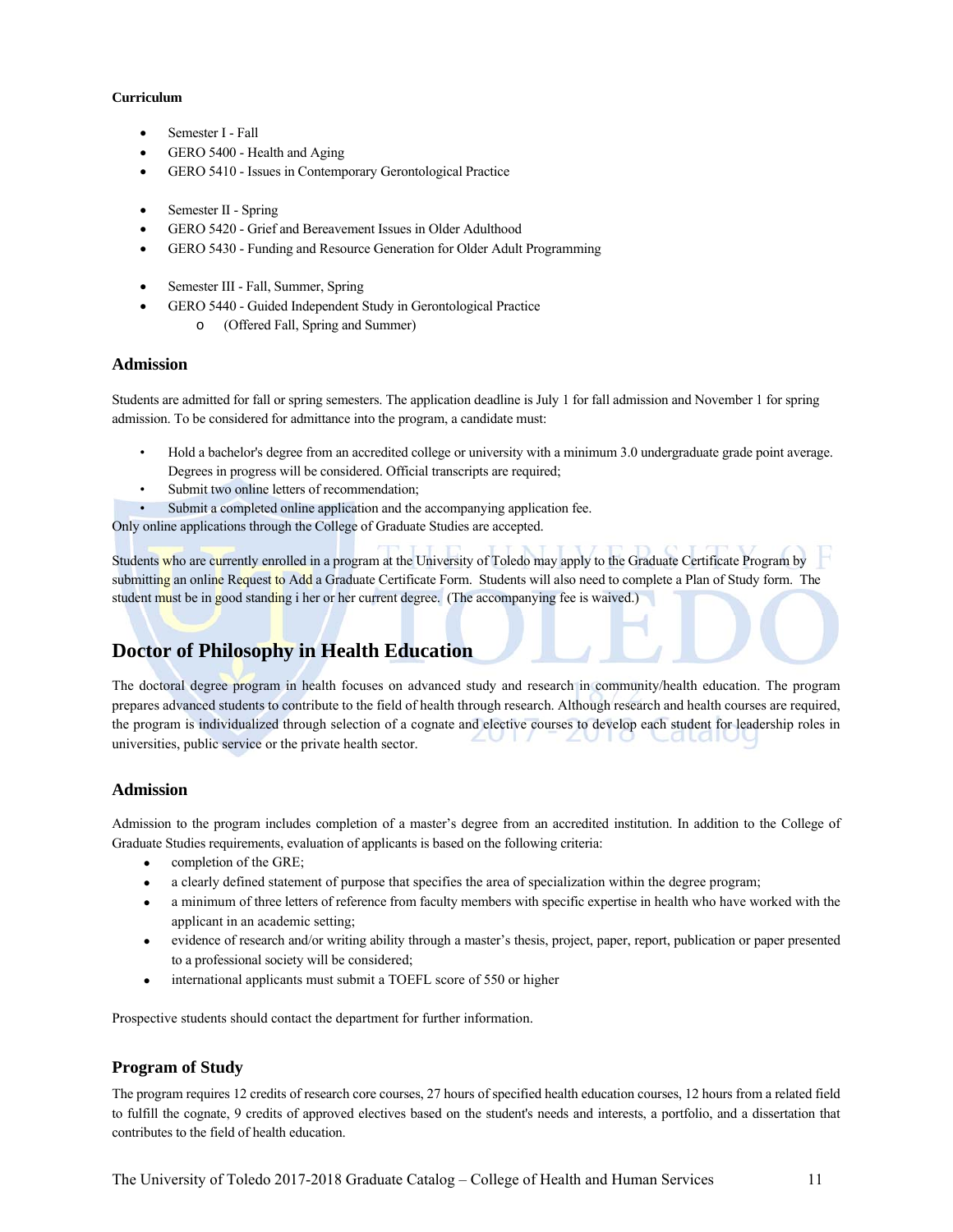## **Program of study for the doctor of philosophy in health education**

#### **General Core Requirements** (12 credit hours)

- HEAL 8880 Scientific Writing in Health
- RESM 8120 Quantitative Methods II
- RESM 8320 Research Design
- RESM 7330, 8130, 8160, 8350 *or* PUBH 8700 (select one)

#### **Required Courses** (27 hours)

- HEAL 8000 Professional Issues in Health Education
- HEAL 8200 Methods and Materials in Public Health
- HEAL 8300 Community Health Organization
- HEAL 8360 Applied Survey Research in Health
- HEAL 8460 Health Promotion Programs
- HEAL 8600 Health Behavior
- HEAL 8640 Issues in Public Health
- HEAL 8800 Evaluation of Health Programs
- HEAL 8900 Grant Writing

#### **Elective Courses** (9 hours)

Student must consult with advisor and program committee to select elective courses.

#### **Cognate Area** (12 hours)

Student must consult with advisor and program committee to specify courses for cognate area.

#### **Doctoral Dissertation** (10 hours)

An opportunity exists for graduate students interested in pursuing a joint OTD/PhD degree in Occupational Therapy and Health Education. This joint degree program provides occupational therapy students with the clinical practice, advocacy, leadership, research, and scholarship skills needed to pursue careers in higher education. The occupational therapy program provides detailed description of the application process and curriculum. Opportunities also exist for students to take related graduate level courses across campus that lead to certification (e.g., biostatistics and epidemiology, gerontological practice, occupational health, public health and emergency response).

# **SCHOOL OF EXERCISE AND REHABILITATION SCIENCES**

*RUTHIE KUCHAREWSKI, chair* 

The school of exercise and rehabilitation sciences offers graduate programs leading to the master of science in exercise science (M.S.E.S.) and the doctor of philosophy in exercise science (Ph.D.) degrees. These programs involve a combination of courses, seminars, clinical experiences and research that is intended to prepare individuals for a wide range of careers that relate to exercise science. Involvement in research is emphasized throughout the program.

In the recreation professions, the master of arts in recreation and leisure studies with specializations in recreation administration or recreational therapy is available.

A dual doctoral degree program leading to the doctor of philosophy in exercise science is available for students admitted to the occupational therapy doctorate or the doctorate of physical therapy. Please see those programs which are located in school of exercise and rehabilitation sciences.

## **Master of Science in Exercise Science**

The school of exercise and rehabilitation sciences offers programming at the graduate level leading to the master of science in exercise science (MSES) degree. Students may choose to specialize in athletic training, biomechanics, or exercise physiology. These specializations involve a combination of courses, seminars, clinical experiences, and research that is intended to prepare individuals for a wide range of careers and advanced study in exercise science and related fields.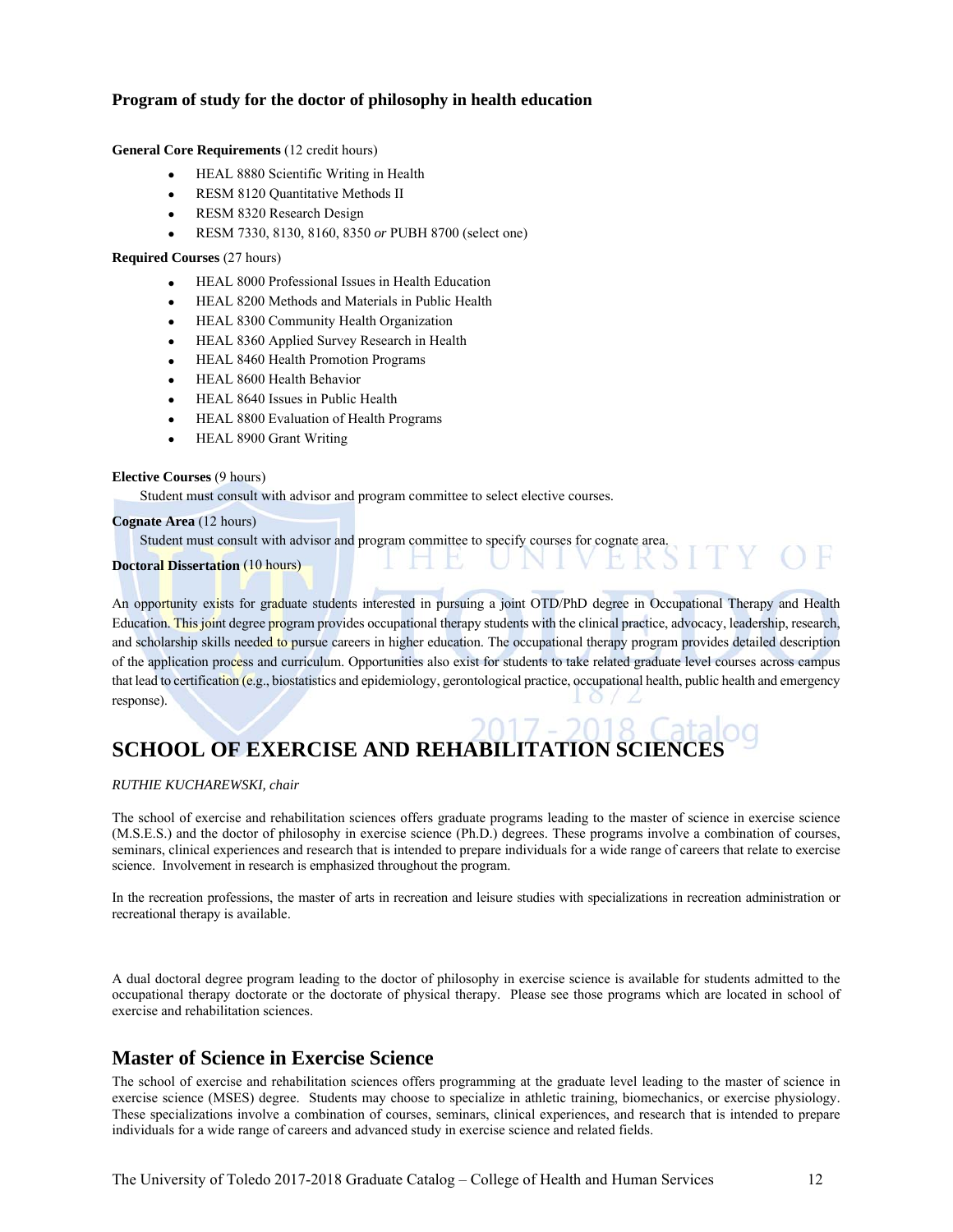## **Admission**

- previous academic training: admitted students will typically have an undergraduate degree in exercise science or a closely related area with recommended coursework in human anatomy, physiology, exercise physiology and biomechanics
- academic record: applicants with an undergraduate GPA above 2.75 will be considered for admission; 3.0 in the last 60 hours of the undergraduate program is recommended
- scores on the Graduate Record Exam (GRE)
- letters of recommendation: three letters are required from individuals qualified to assess the individual's potential for success in graduate education, faculty members with specific expertise in kinesiology or closely related area are recommended
- area of study: all applicants must identify their intended area of study within the MSES program.

Admission is competitive. A selected number of students are admitted to each specialization program area depending on space. Goals and mission statements for the students can be found at: http://www.utoledo.edu/hhs/exercise-science/.

## **Requirements for Athletic Training Program**

Program information for the Post Professional Athletic Training Education Program can be found on our website: http://www.utoledo.edu/hhs/athletictraining/graduate/. Admission requirements for the academic program are as follows:

- 1. Graduation from a CAATE accredited professional Athletic Training Program;
- 2. Certification or eligibility for certification by the NATABOC;
- 3. Eligibility for Ohio Athletic Training licensure; and
- 4. Attainment of a 3.0 cumulative GPA, and a GRE score of 303 (153 verbal and 150) are preferred

Students must have verification of Hepatitis B, MMR, TDap, Varicella, 2 step PPD as well as annual intradermal test. Background checks may be required for experiences at specialized sites. Students are responsible for their own transportation to their clinical sites.

Admission does not guarantee a graduate assistantship in clinical practice, which may have additional requirements. If students desire a graduate assistant position, they must meet the requirements set for a certified and licensed Athletic Trainer (see: www.nata.org and http://otptat.ohio.gov/AthleticTrainersSection.aspx).

## **Program of study for the master of science in exercise science**

The MSES program requires 36 credits to complete. A student's curriculum will include a combination of courses, seminars, independent study, and research. While many students choose to complete a thesis as part of this curriculum, a non-thesis option is available. Full-time students typically are able to complete the programs in two years.

All prospective applicants are encouraged to contact a faculty member in their area of specialization to discuss their interests and plans.

## **Program of study for the master of science in exercise science: athletic training specialization (36 cr minimum)**

## **Required Core Courses (6 cr)**

- KINE 6100 Physiology of Exercise
- KINE 6130 Biomechanics of Human Motion

#### **Specialization (18 cr) from**

- KINE 6410 Clinical Biomechanics
- KINE 6600 Current Issues and Topics in Athletic Training
- KINE 6660 Evidence Based Practice
- KINE 6670 Pathology of Orthopedic Injury
- KINE 6680 Advanced Interventions in Athletic Training I
- KINE 6690 Advanced Interventions in Athletic Trainng II
- KINE 6720 Advanced Clinical Anatomy
- KINE 6990 Independent Study: Teaching Experience
- KINE 7310 Clinical Applications I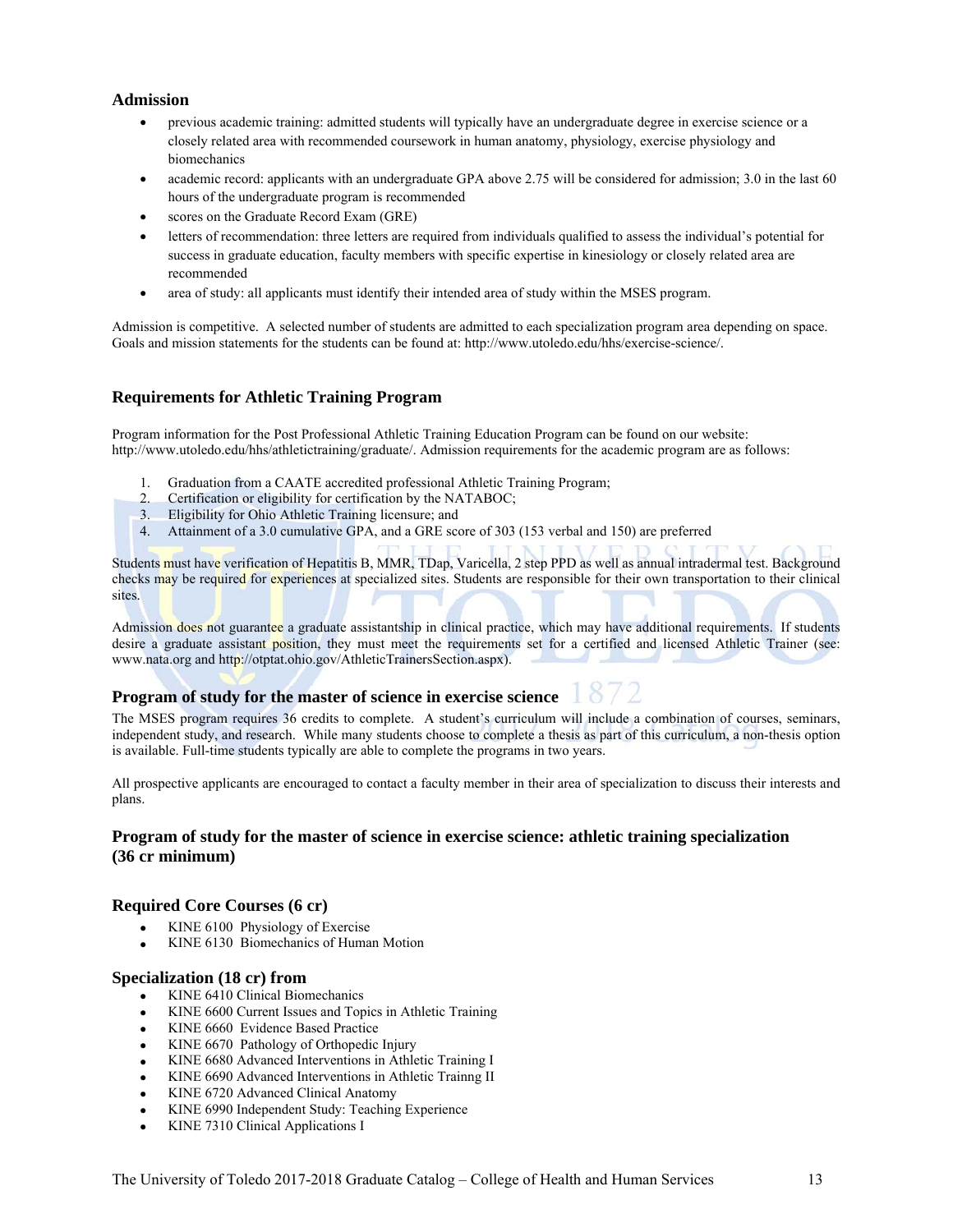- $\bullet$  KINE 7320 Clinical Applications II
- KINE 7330 Clinical Applications III
- KINE 7340 Clinical Applications IV

## **Required Research/Capstone Experiences (12 cr)**

- KINE 5110 Measurement and Statistical Inference
- KINE 6910 Introduction to Sports Medicine Research I
- KINE 6920 Introduction to Sports Medicine Research II
- KINE 6960 Master's Thesis (6 cr minimum option)

## **Program of study for the master of science in exercise science: biomechanics specialization (36 cr minimum)**

#### **Required Core Courses (6 cr)**

- KINE 6100 Physiology of Exercise
- KINE 6130 Biomechanics of Human Motion

#### **Specialization (18 cr) from**

- KINE 6200 Biomechanics Instrumentation
- KINE 6300 Human Locomotion
- KINE 6670 Pathomechanics of Injury
- KINE 6930 Seminar
- KINE 6990 Independent Study
- MIME 5230 Dynamics of Human Motion

## **Required Research/Capstone Experiences (12 cr)**

- KINE 5100 Measurement and Statistical Inference *or*
- RESM 5110 Quantitative Statistics I
- KINE 6230 Scientific Writing and Research Methods
- KINE 6960 Master's Thesis (6 cr minimum option)

# **Program of study for the master of science in exercise science: exercise physiology specialization**

VIVERSITY

1872

2017 - 2018 Catalog

## **(36 cr minimum)**

## **Required Core Courses (6 cr)**

- KINE 6100 Physiology of Exercise
- KINE 6130 Biomechanics of Human Motion

## **Specialization (18 cr)**

- KINE 6420 Cardiopulmonary Exercise Physiology
- KINE 6430 Environmental Physiology
- KINE 6440 Exercise Metabolism and Endocrinology
- KINE 6550 Laboratory Techniques
- KINE 6560 Skeletal Muscle Biology
- KINE 6930 Seminar
- KINE 6990 Independent Study

## **Required Research/Capstone Experiences (9 cr)**

- KINE 5100 Measurement and Statistical Inference *or*
- RESM 5110 Quantitative Statistics I
- KINE 6960 Master's Thesis (6 cr minimum option)

## **Program of study for the master of science in exercise science: non-thesis option (36 cr minimum)**

## **Required Core Courses (6 cr)**

- KINE 6100 Physiology of Exercise
- KINE 6130 Biomechanics of Human Motion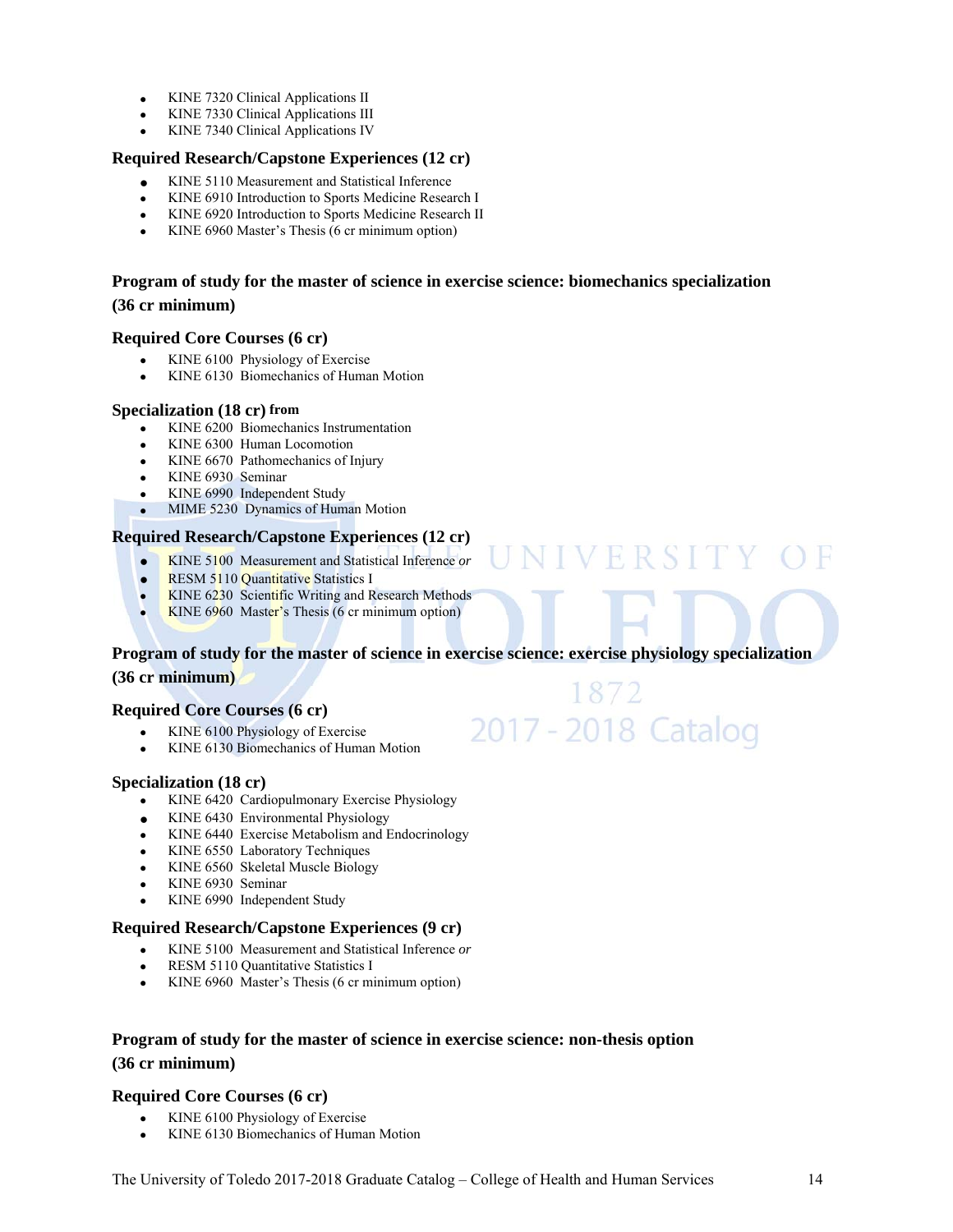## **Specialization (18 cr)**

- KINE 6420 Cardiopulmonary Exercise Physiology
- KINE 6430 Environmental Physiology
- KINE 6440 Exercise Metabolism and Endocrinology
- KINE 6550 Laboratory Techniques
- KINE 6560 Skeletal Muscle Biology
- KINE 6930 Seminar
- KINE 6990 Independent Study

## **Required Capstone Experiences (minimum 6 cr)**

- KINE 5100 Measurement and Statistical Inference *or*
- RESM 5110 Quantitative Statistics I
- KINE 6990 Independent Study

# **Master of Arts in Recreation and Leisure: Recreation Administration or Recreation Therapy**

The recreation and leisure studies (RLS) program offers advanced study beyond the baccalaureate level in recreation and leisure studies with emphasis in recreation administration or recreational therapy. The graduate degree offers students the ability to focus on areas of interest while obtaining skills beyond the entry level. Advanced coursework challenges the student to investigate personal philosophies as they relate to the delivery of leisure services.

## **Admission**

Students enrolling in the master of arts in recreation and leisure must meet the following minimum admission requirements for regular graduate student status:

PHE UNIVERSI

- A bachelor's or professional degree earned from a department of approved standing and granted by an accredited college or university.
- A 2.70 or equivalent Grade Point Average (GPA) for all previous undergraduate academic work.
- Prerequisite academic work that indicates the applicant should be able to pursue effectively the master of arts in recreation and leisure studies.
- Proof of health and accident insurance.
- Satisfactory scores on the Test of English as a Foreign Language (TOEFL) if from a country where English is not the primary language.
- Provisional acceptance to the program may be considered for applicants not meeting the requirements for regular student status admission.

## **Requirements**

For the degree in recreation administration, immunizations, background checks, and a "fit for duty" test may be required by host agencies for internships. Students must provide their own transportation to internship sites. More information can be found at: http://www.utoledo.edu/healthsciences/depts/health\_rec/recleisure/index.html

Students in the recreation therapy program must provide verification of immunizations: Mantoux, Rubella Titer/Roseolla (MMR), Hepatitis B status as well as current CPR certification. Additional immunizations may be required by host agencies for clinicals or internships. Host agencies may also require background checks and/or "fit for duty" tests. Students must provide their own transportation to volunteer, clinical or internship sites. More information can be found at: http://www.utoledo.edu/healthsciences/depts/health\_rec/rectherapy/index.html

## **Summary of Recreation and Leisure Studies Technical Standards**

Students completing the master's degree in recreation and leisure studies must possess/demonstrate the competencies needed for the provision of recreation and/or recreation therapy services at the administrative level. Students must understand the context of recreation services in contemporary society, be able to identify and adapt to the issues and trends effecting the recreation profession and the communities in which services are provided, demonstrate the ability to be effective administrative leaders and effective fiscal resource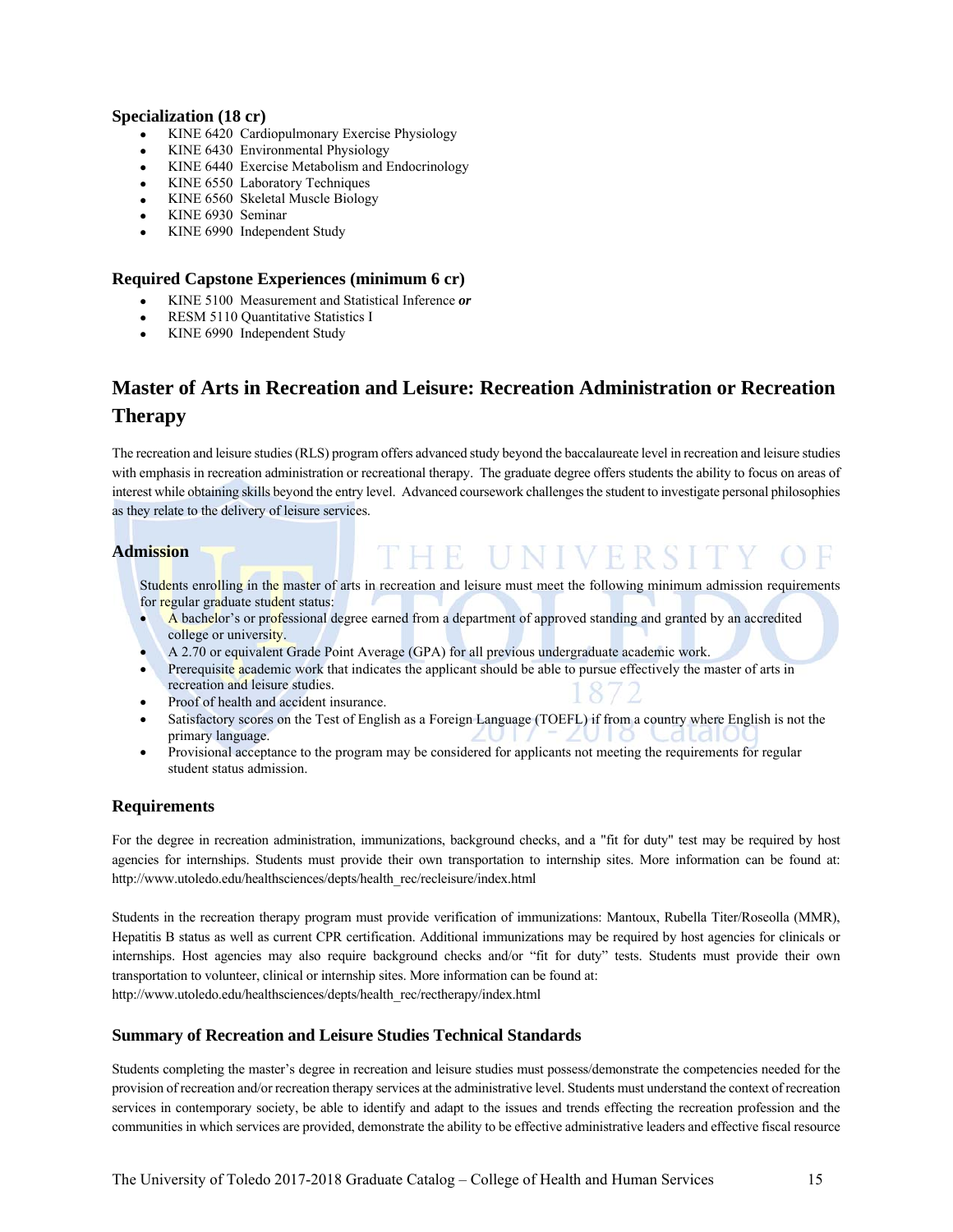managers, as well as demonstrate the ability to competently engage in the evaluation of programs and services. Students must also demonstrate the capacity to engage in critical thinking and effective problem solving and decision making. In addition, students must demonstrate the ability to apply the aforementioned knowledge and skills from a multicultural, inclusive, and nondiscriminatory perspective.

## **Program of study for the master of arts in recreation and leisure**

The program leading to the master's degree allows students to choose service learning projects, internships, or research activities that will prepare them for successful careers in the field. The program includes a research core, recreation core, and specific courses and electives in the student's area of concentration. A minimum of 30 credits is required for the degree with a plan of study submitted and approved during the first semester of matriculation. For further information, please contact eric.longsdorf@utoledo.edu.

Depending on student's goals and scheduling preference, the master's degree in the recreation and leisure concentration may be completed through a distance learning format.

## **Required Program Courses (15 Credit Hours)**

- \*RCRT 5310 Leisure Theory & Popular Culture
- \*RCRT 5320 Administration in Recreation & Recreation Therapy
- \*RCRT 5420 Research Methods in Recreation & Recreation Therapy
- \*RCRT 6000 Issues & Trends in Recreation & Recreation Therapy
- \*RCRT 6020 Financial Resources of Recreation & Recreation Therapy

\*Denotes online course availability.

## **Program Concentration**

**Select one (1) of the following Options: A or B**

**A. Recreation & Leisure (9 Credit Hours)** 

Select three (3) courses from the following:

- \*RCRT 5100 Community Event Planning
- \*RCRT 5200 Planning & Promotion of Sport
- \*RCRT 5300 Inclusive Recreation & Recreation Therapy Services
- \* RCRT 5340 Leisure, Recreation & Aging
- \*RCRT 5410 Facility Planning & Design
- RCRT 5610 Adventure Programming in Recreation & Recreation Therapy
- RCRT 6990 Independent Study (Advisor Approval Required)
- 5000/6000 Level University Elective (Advisor Approval Required)

\*Denotes online course availability.

## **B. Recreation Therapy (35 Credit Hours)**

- \*RCRT 5300 Inclusive Services
- RCRT 5640 RT Intervention: Therapeutic Groups
- RCRT 5720 Introduction to Therapeutic Recreation
- RCRT 5730 Medical & Clinical Aspects of Therapeutic Recreation
- RCRT 5760 APIE in Recreation Therapy
- RCRT 5790 Medical & Clinical Aspects of Therapeutic Recreation II
- RCRT 5810 Clinical: Psychiatric Rehabilitation
- RCRT 5830 Clinical: Geriatric
- RCRT 5870 Program Planning in Recreational Therapy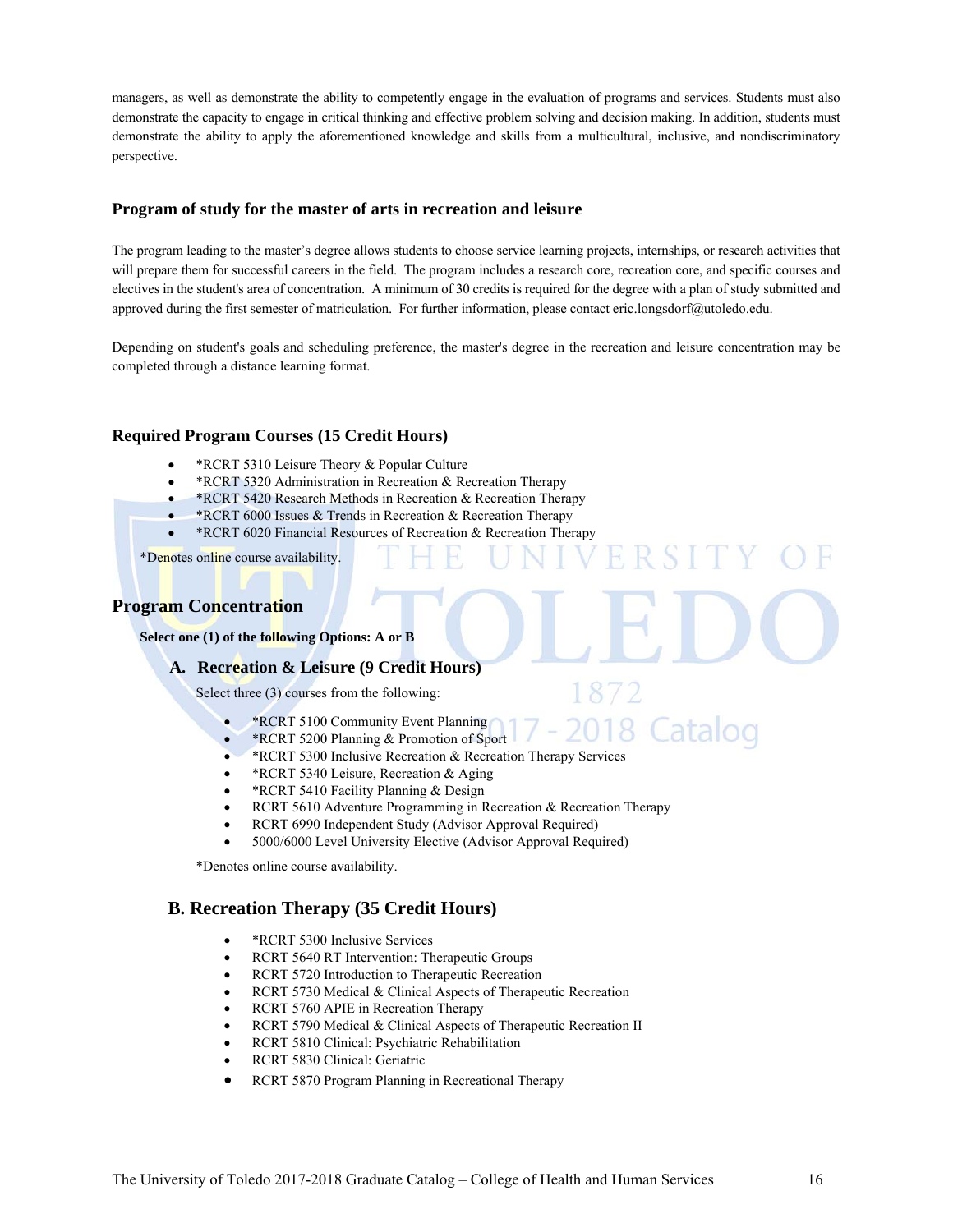Select four (4) courses from the following:

- RCRT 5620 RT Intervention: Animal Assisted Therapy
- RCRT 5630 Intervention: Therapeutic Activities
- RCRT 5660 RT Intervention: Relaxation & Stress Management
- RCRT 5670 RT Intervention: Leisure Education
- RCRT 5680 RT Intervention: Assistive Technologies & Techniques
- RCRT 5690 RT Intervention: Aquatic Therapy
- RCRT 5860 RT Intervention: Therapeutic Fitness
- RCRT 5900 RT Intervention: Therapeutic Arts
- RCRT 5910 RT Intervention: Horticulture Therapy

Select four (4) courses from the following:

- RCRT 5800 Clinical: Physical Rehabilitation
- RCRT 5820 Clinical: Intellectual Deficit/Developmental Disability

\*Denotes online course availability.

## **Capstone Option (6 Credit Hours)**

#### **Select one (1) of the following Options: A, B, or C.**

## **Option A:**

- RCRT 5940 Internship in Recreation & Leisure *or*
- RCRT 6940 Internship in Recreation Therapy

#### **Option B:**

- RCRT 6920 Master's Project in Recreation & Leisure
- Select one research/statistics course from the following:
- RESM 5110 Quantitative Methods I *or*
- SOC 5290 Social Research Statistics

#### **Option C:**

- RCRT 6960 Master's Thesis in Recreation & Leisure
- Select one research/statistics course from the following:
- RESM 5110 Quantitative Methods I *or*
- SOC 5290 Social Research Statistics

#### **Doctor of Philosophy in Exercise Science**

The school of exercise and rehabilitation sciences provides qualified students with the opportunity to pursue coursework and research leading to the doctor of philosophy in exercise science. Students work closely with a faculty mentor to design a program that is consistent with the mentor's research focus and that meets the unique needs of the student. This includes courses, seminars, independent study and research, and may reflect a secondary area of specialization (cognate) that some students choose to pursue. Areas of research include: muscle physiology, cardiovascular physiology, biomechanics of human movement, sports injury and rehabilitation. Typically, graduates of this program go on to pursue careers in higher education teaching and research or postdoctoral research in areas relating to their doctoral specialization.

1872

2017 - 2018 Catalog

A unique feature of the program is the possibility for students in the university's doctorate in physical therapy and the occupational therapy doctorate programs to combine either of these programs with work leading to the completion of the doctor of philosophy in exercise science degree. This option is ideal for students who wish to pursue a career in academics and research relating to physical or occupational therapy.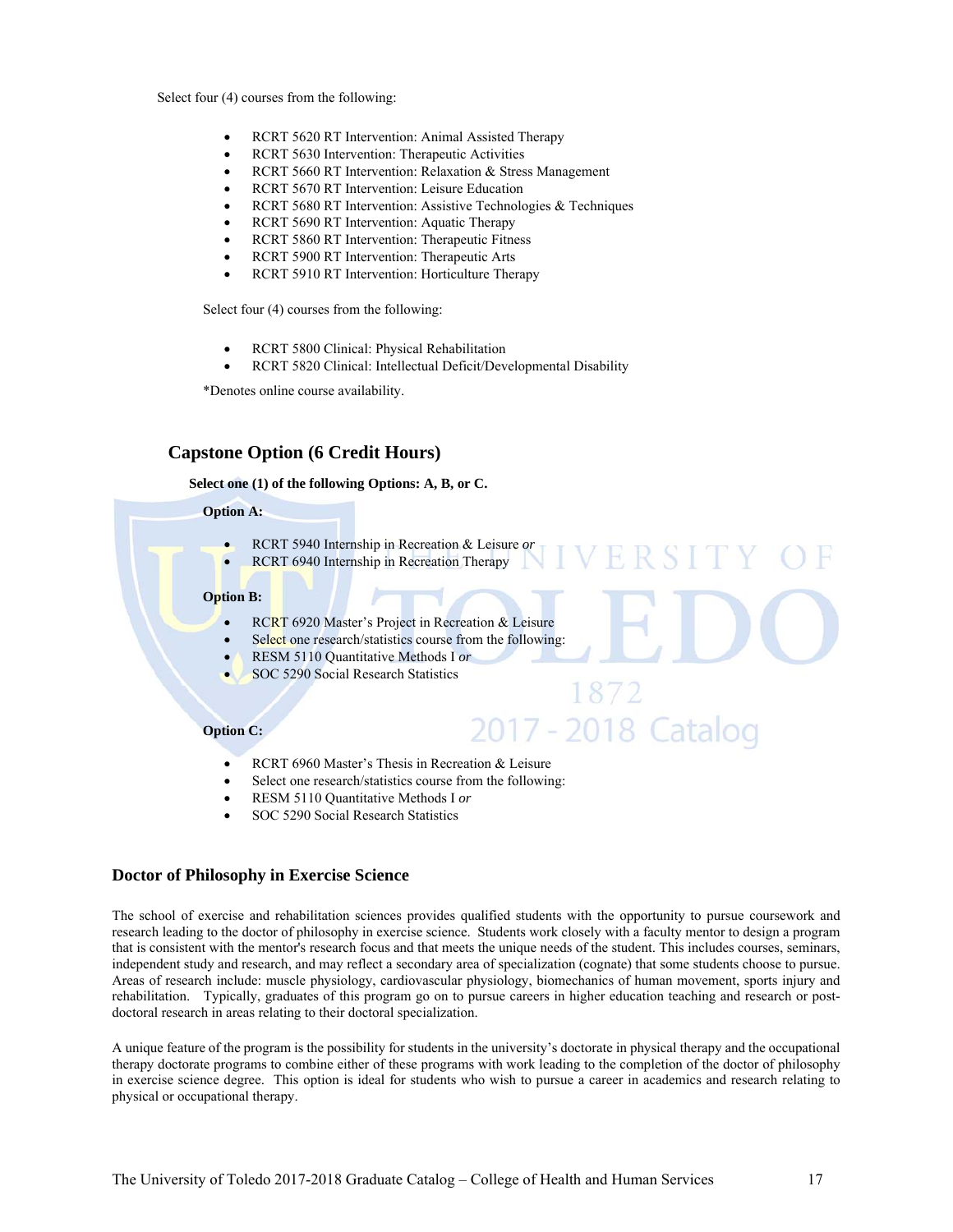## **Admission**

Prospective students are considered for admission to the doctoral program on the basis of the following:

- the individual's previous academic training: admitted students will typically have a master's degree in exercise science or a closely related area.
- the individual's academic record: the applicant's undergraduate and graduate academic record should demonstrate the ability for high-level scholarship.
- the applicant's scores on the Graduate Record Exam (GRE): applicants should have a combined (quantitative and verbal) GRE score above the 50 percentile and outstanding writing.
- the applicant's letters of recommendation: three letters are required from individuals qualified to assess the applicant's potential for success in doctoral education.
- the applicant's intended area of study: applicants must identify their intended area of study within the Ph.D. program and be selected as an advisee by faculty member working in that area.

Students enrolled in the first year of study in the doctor of physical therapy or the occupational therapy doctorate should apply for the doctor of philosophy in exercise science. In addition to the admission criteria above, a faculty member from the student's clinical doctoral program should provide a letter of recommendation and be willing to serve as mentor to the student.

## **Program of Study**

The doctor of philosophy in exercise science requires a minimum of 72 post-master's credits for completion; all students complete a dissertation as part of the degree process. Of the 72 credits, a minimum of 36 credits will be composed of coursework and an additional minimum of 36 credits will comprise dissertation. All prospective applicants should contact a faculty member in the department of kinesiology to discuss their interests and plans.

Students work closely with a faculty mentor to design a program that meets the unique needs of the individual. The program of study typically requires four years of full-time study. The dual degree program with the clinical doctoral degrees in occupational therapy and physical therapy provide a limited number of courses and competencies that meet the requirements of both degrees.

## **Occupational Therapy Program**

The occupational therapy program provides a sequence of coursework, field placements, and capstone experiences that culminate in the occupational therapy doctorate (OTD). The University of Toledo offered the first OTD in Ohio and the first OTD program in the nation at a public institution. The OTD program is accredited by the Accreditation Council for Occupational Therapy Education of the American Occupational Therapy Association (4720 Montgomery Lane; Suite 200; Bethesda, MD20814-3449; 301.652.2682; www.acoteonline.org). Graduates of the program will be eligible to sit for the national certification examination for the occupational therapist, administered by the National Board for Certification in Occupational Therapy (NBCOT). After successful completion of this exam, the graduate will be an occupational therapist, registered (OTR). In addition, most states require licensure to practice; however state licenses are usually based on the results of the NBCOT certification examination. A felony conviction may affect a graduate's ability to sit for the NBCOT certification examination or attain state licensure.

## **Occupational Therapy Doctorate (OTD)**

## **Admission**

Due to the sequential nature of the curriculum, matriculation to the OTD program occurs fall semester only. **Applications may be submitted after July 15th for admission the following academic year**. If you have questions, please contact us at occtherapydoctorate@utoledo.edu or 419-530-6670.

#### **The following criteria are used for admission:**

- Bachelor degree in any field of study; minimum 3.0 GPA must be completed prior to starting the program, NOT prior to application.
- GRE with minimum mean percentile rank of 33% across all three sections. If the undergraduate GPA is 3.5 or greater, the GRE is not required. Or, if the applicant has completed a master's degree with a GPA of 3.0 or more they DO NOT need to take the GRE.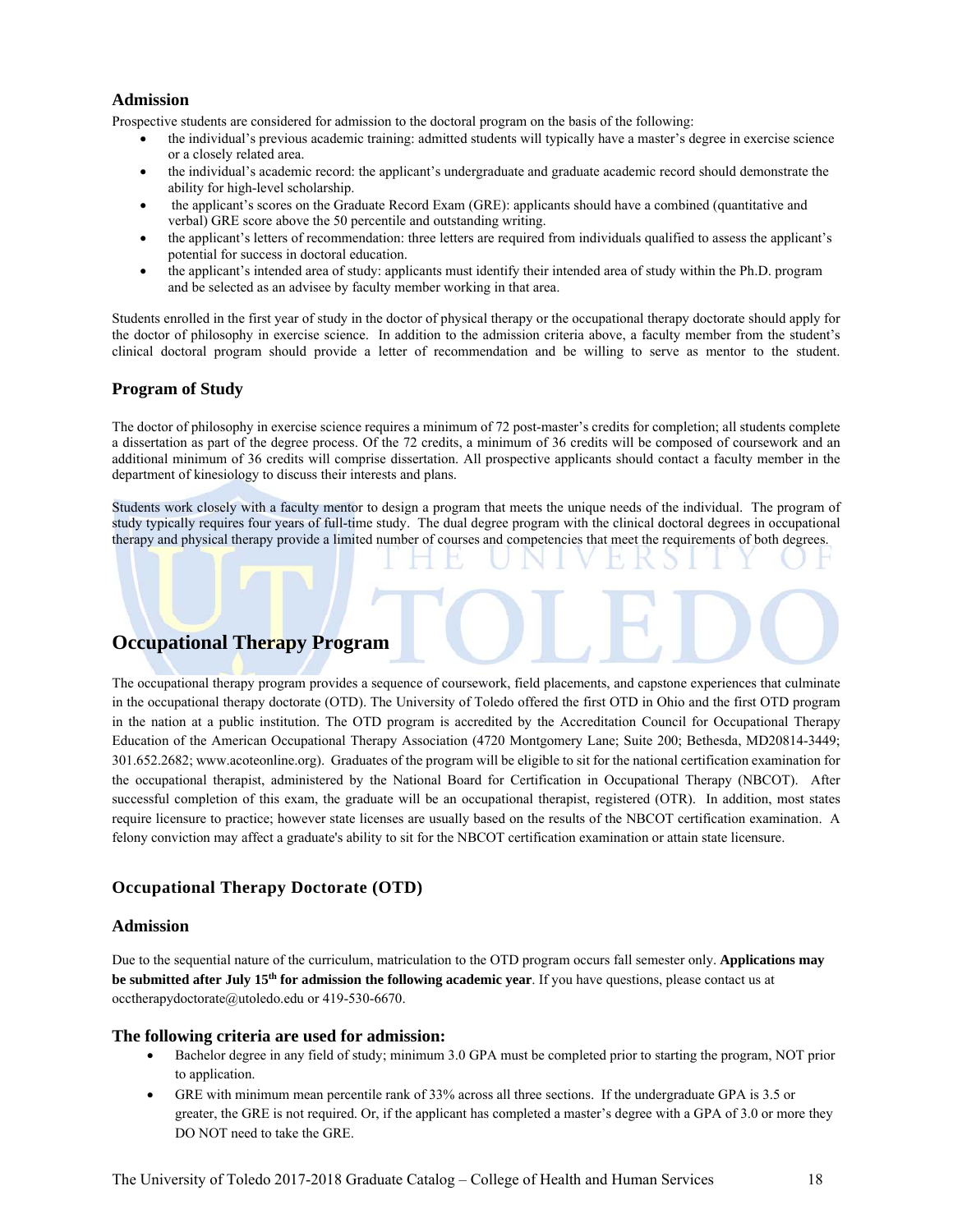- Completion of the OT Centralized Application System (OTCAS) and payment of fee.
- Completion of The University of Toledo's OTD supplemental application and payment of fee (including the Prerequisite Completion Plan form and Writing Sample).
- Prerequisites: Applicants must receive a B- or better in all prerequisite courses. Prerequisite courses must be completed prior to starting the program, NOT prior to application:
	- o Introductory Biology (3 semester or 4 quarter credits)
	- o Human Anatomy and Physiology (6 semester or 8 quarter credits). Lab required, however, if Anatomy and Physiology are taken as separate courses, we require a lab for Anatomy but not Physiology.
	- o Introduction to Psychology (3 semester or 4 quarter credits)
	- o Abnormal Psychology (3 semester or 4 quarter credits)
	- o Introduction to Sociology or Anthropology (3 semester or 4 quarter credits)
	- o Medical Terminology (course or proficiency test)
	- o Lifespan Human Development: You may meet this requirement by EITHER:
		- 1) obtaining a B- or better in a Lifespan Human Development course (3 semester or 4 quarter credits) that covers human development from birth to death OR
		- 2) obtaining a B- or better in both a Child Development (3 semester or 4 quarter credits) course AND a Gerontology/Psychology of Aging course (3 semester or 4 quarter credit
- UT Writing Sample (found within The University of Toledo's OTD supplemental). This is not the *same* as the Personal Statement that is part of the OTCAS application.
	- Three letters of recommendation (submitted through the OTCAS application only).

NOTE: You must apply via http://portal.otcas.org to access the OTCAS application. The University of Toledo's OTD supplemental application is available at apply.utoledo.edu. The OTCAS portal and UT Supplemental application opens in mid-July for each admission cycle. Refer to the UT Occupational Therapy webpage for detailed admission requirements.

## **Program Requirements**

The Program Technical Standards for the Occupational Therapy Doctoral Program can be found published on the program's website at http://www.utoledo.edu/hhs/ot/program/standards.html.. Students interested in pursuing admission to the program are highly encouraged to refer to these standards in their entirety. However, a brief synopsis of the technical standards are as follows:

## **Students need:**

- To demonstrate sufficiently developed cognitive, emotional, motor, and written and oral communication skills to complete individual and group assignments at the graduate level including papers, exams, presentations, and demonstrations.
- To utilize interpersonal skills to successfully engage in the mentoring process and the skills necessary to independently carry out required research projects.
- To be able to cope with large bodies of diverse information (written, verbal, electronic, etc.) and changing environments in a timely fashion.
- To provide for their own transportation and for independent mobility on campus and at fieldwork placements.
- To understand the populations the occupational therapist serves and cope positively with the ramifications of disability, differences in cultures, socioeconomic status, and age. Students need to demonstrate the ability to assume responsibilities for the full spectrum of occupational therapy services including but not limited to screening, assessing, planning, treating, reassessing, discharging, and referring as appropriate in multiple settings.
- To complete training in cardiopulmonary resuscitation, to know the Center for Disease Control standards for infectious control, and to have the skills needed to respond appropriately to emergency situations in the classroom and at clinical placements.
- To have a physical examination, and specified immunizations at the student's own expense each year.
- To take the CPR course for both infants and adults at the start of the OTD program.
- To be aware that criminal record checks will be conducted on all students accepted for admission to the Occupational Therapy Doctorate Program at the student's expense.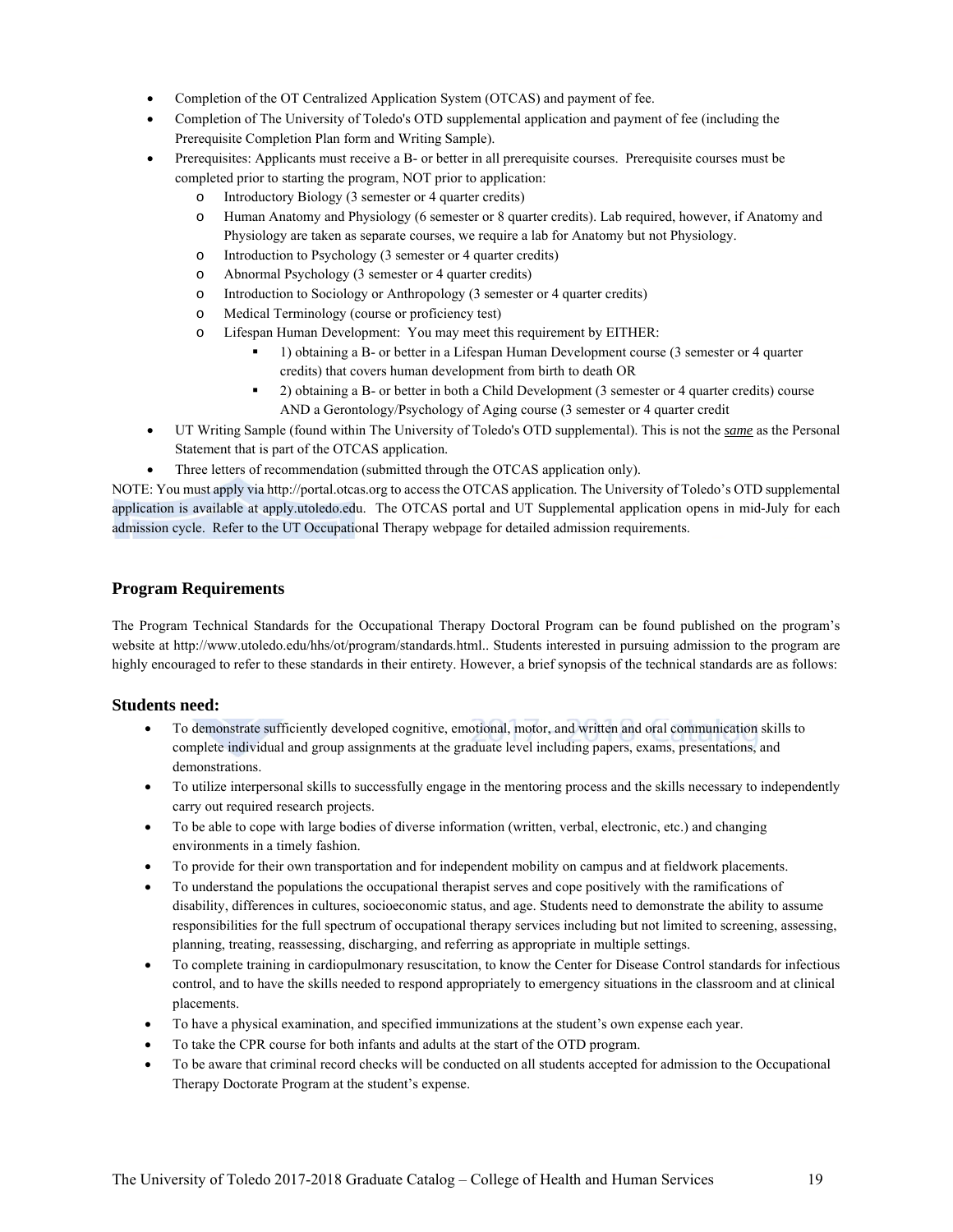We urge applicants to ask questions about the program's technical standards for clarification and to determine whether they can meet the requirements with or without reasonable accommodations. Such questions may be directed to the program director or the Academic Enrichment Center on campus. Revealing a disability is voluntary; however, such disclosure is necessary before any accommodations may be made in the learning environment or in the program's procedures. We handle disability-related information in a confidential manner. We expect that any student who requires accommodation to attain course objectives will notify the course instructor at the first opportunity. Reasonable accommodations will comply with the Americans with Disabilities Act and require program and institutional approvals.

## **Program of Study**

Unique features of the program include fieldwork opportunities in almost every semester, and the opportunity to complete an individualized capstone to develop specialized skills in a practice area of choice.

## **Program of Study for Occupational Therapy Doctoral Program**

Year 1 (38 credits)

Fall

- OCCT 7000 Foundations of Occupational Therapy
- OCCT 7010 Occupational Therapy Models Practice I
- OCCT 7110 Research in Occupational Therapy I
- OCCT 7210 Occupational Therapy Advocacy I
- OCCT 7310 Fieldwork & Professional Development Seminar I

#### Spring

- OCCT 7020 Occupational Therapy Models Practice II
- OCCT 7030 Occupational Therapy Models Practice III
- **OCCT 8120 Research in Occupational Therapy II**
- OCCT 7400 Conditions in Occupational Therapy
- OCCT 7320 Fieldwork & Professional Development Seminar II

#### Summer

- OCCT 7040 Occupational Therapy Models Practice IV
- OCCT 7220 Occupational Therapy Advocacy II
- OCCT 7330 Fieldwork & Professional Development Seminar III

#### Year 2 (33 credits)

Fall

- OCCT 8050 Occupational Therapy Models of Practice V
- OCCT 8060 Occupational Therapy Models of Practice VI
- OCCT 8230 Occupational Therapy Advocacy III
- OCCT 8340 Fieldwork & Professional Development Seminar IV
- OCCT 8130 Research in Occupational Therapy III

#### Spring

- OCCT 8070 Occupational Therapy Models Practice VII
- OCCT 8080 Occupational Therapy Models Practice VIII
- OCCT 8240 Occupational Therapy IV
- OCCT 8350 Fieldwork & Professional Development Seminar V

#### Summer

- OCCT 8400 Physical Agent Modalities
- OCCT 8360 Fieldwork Level II

2018 Cataloo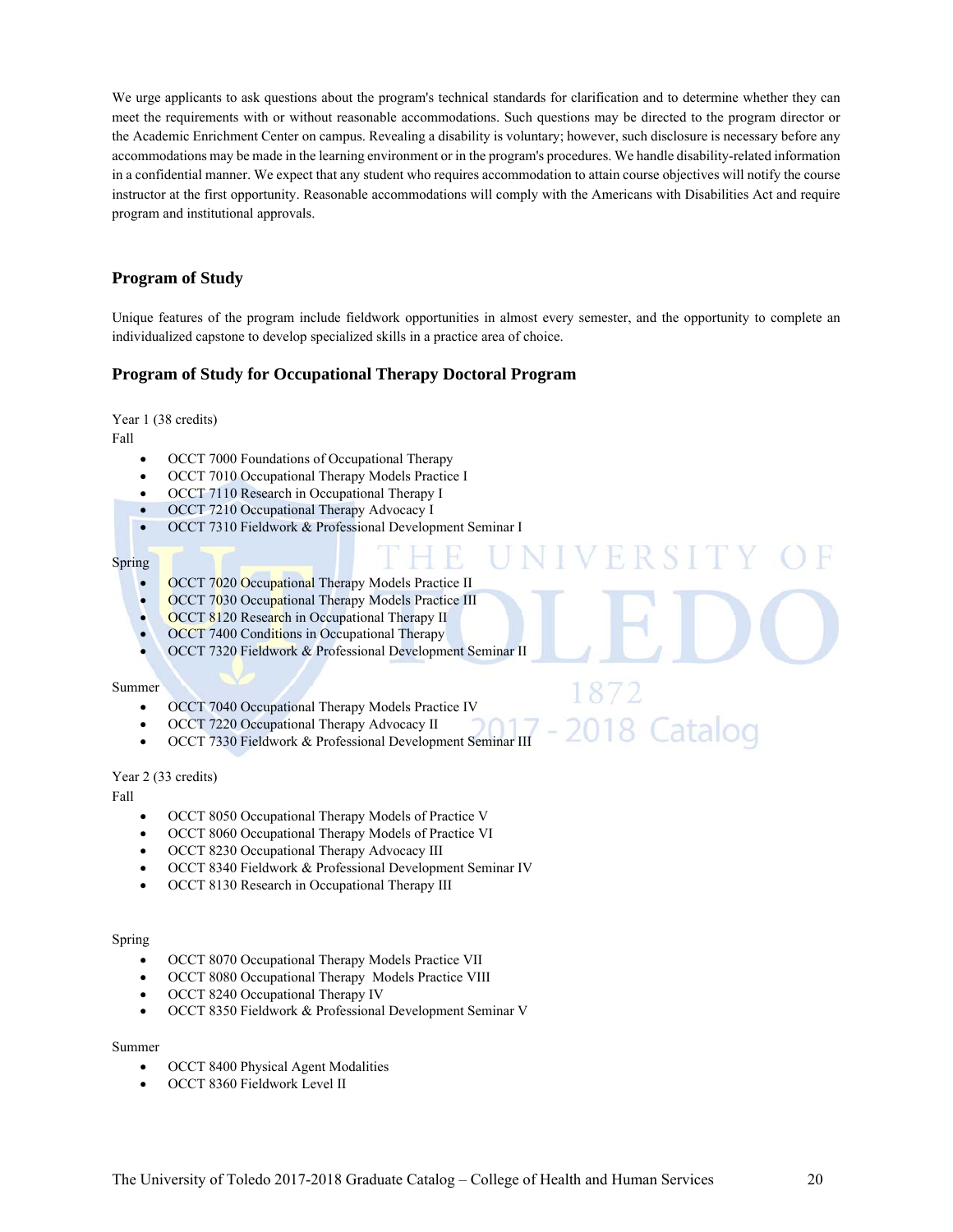#### Year 3 (24 credits) Fall

- OCCT 8360 Fieldwork Level II (continued)
- OCCT 8370 Fieldwork Level II

#### Spring

- OCCT 8140 Research in Occupational Therapy IV
- OCCT 8380 Capstone Practicum
- OCCT 8900 Capstone Dissemination
- OCCT 8910 Mentored Studies in Capstone Area *or* Elective in Capstone area

**Note.** Student must complete all Level II fieldwork within 24 months following didactic portion of the program. The capstone experience must be completed with 12 months following completion of Level II fieldwork.

#### **Occupational Therapy Doctorate/Doctor of Philosophy in Exercise Science**

The dual degree of occupational therapy doctorate (OTD) and doctor of philosophy (Ph.D.) in exercise science is designed to meet the growing need for occupational therapy faculty members who are prepared to conduct and mentor research. The graduates of the dual degree program will not only have the credentials but also the skills needed for successful careers in academia.

Admission to the OTD/Ph.D. is a two-step process. The first step is admission to the OTD program. See the occupational therapy doctorate section for admission requirements. In the second semester of the OTD program, the student applies for admission to the Ph.D. in exercise science. If selected for admission, the student will be officially admitted to the Ph.D. program in exercise science at the beginning of the second year in the OTD program. Students may apply up to 18 credits of their OTD program for credit in the Ph.D. program. Please contact the occupational therapy program at occtherapydoctorate@utoledo.edu or the program director for graduate exercise science program for more information on the dual degree.

## **Occupational Therapy Doctorate/Doctor of Philosophy in Health Education**

The dual degree of occupational therapy doctorate (OTD) and doctor of philosophy (Ph.D.) in health education is designed to meet the growing need for occupational therapy faculty members who are prepared to conduct and mentor research. The graduates of the dual degree program will not only have the credentials but also the skills needed for successful careers in academia.

Admission to the OTD/Ph.D. is a two-step process. The first step is to be admitted to the OTD program. See the occupational therapy doctorate section for admission requirements. During the OTD program, the student completes the second step by applying for admission to the Ph.D. in health education. Students may apply up to 18 credits of their OTD program for credit in the Ph.D. program. Please contact the occupational therapy program at occtherapydoctorate@utoledo.edu or the school of population health for more information on the dual degree.

## **Doctor of Physical Therapy Program**

The doctor in physical therapy (DPT) program at The University of Toledo is fully accredited by the Commission on Accreditation in Physical Therapy Education (CAPTE). The degree consists of 94 credit hours spanning 36 months beyond the bachelor's degree. Upon successful completion of the doctor of physical therapy program, graduates are eligible to take the national licensure examination.

didi00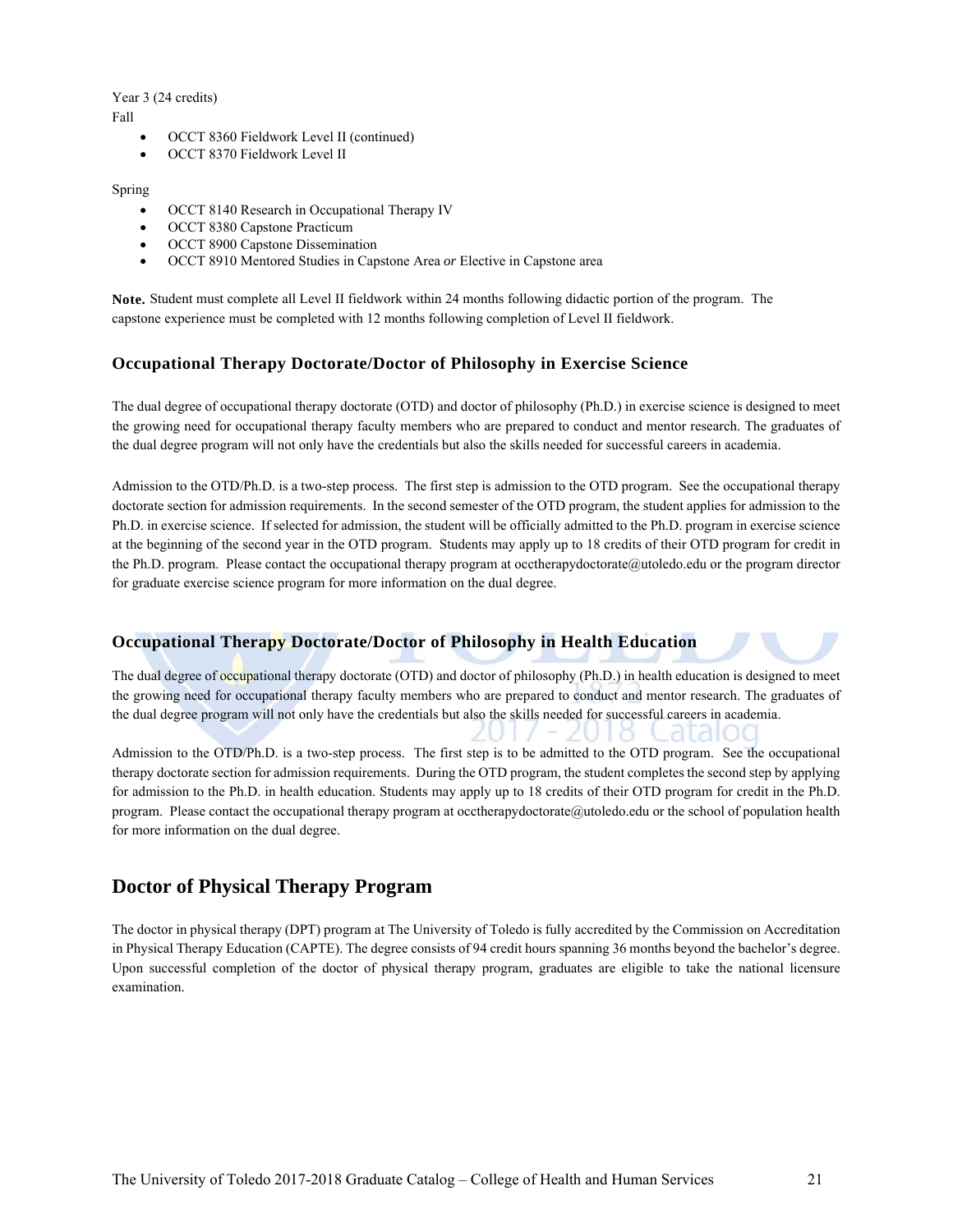## **Doctor of Physical Therapy (DPT)**

**The deadline for applications for the DPT program at UT is October 1st prior to the year of anticipated matriculation** into the program (the program begins with summer enrollment).

Seven out of the ten prerequisite courses MUST be completed at the time of application (see list below). Since the deadline to apply to UT's DPT Program is October 1, the 7 out of 10 prerequisite courses must be completed BEFORE fall semester.

The University of Toledo participates in the Physical Therapist Centralized Application System (PTCAS). Please use their website to apply to our program (www.ptcas.org).

#### **Admission**

- Bachelor's degree from an accredited institution
- Minimum cumulative GPA of 3.3
- Minimum prerequisite GPA of 3.0
- Prerequisites include:
	- One course in *each* of the following: Human Anatomy with lab\* Human Physiology with lab\*
		- General Psychology
		- **Statistics**

\*Or two course sequence in Human Anatomy and Physiology

Two (2) courses on a semester-based system in *each* of the following:

- Biology for science majors with lab
- Chemistry for science majors with lab
- Physics (algebra-based)
- The following courses are highly recommended: Exercise Physiology with lab, Technical Writing
- Three letters of recommendation; one must be from a physical therapist and one from a professor (or employer if you are not currently a student)
- Interview
- Knowledge of the field of physical therapy
- Shadowing a physical therapist is highly recommended to obtain knowledge of the field; however, there is not a minimum number of hours of observation or shadowing required

## **Criminal Background Check Policy**

All incoming physical therapy students are required to complete both an Ohio BCI&I check and a FBI criminal background check. In the event that the background check report identifies a history of criminal activity, the student may be at risk for not being able to successfully complete the required clinical education requirements of the DPT program. Successful completion of all designated clinical practicums and clinical internships is a graduation requirement for a DPT degree. Further, students with a criminal background may be "at risk" for not meeting Physical Therapy licensure eligibility requirements in some states due to a felony conviction.

## **Requirements**

Each student, while enrolled in the didactic and clinical portions of the physical therapy curriculum, is required to complete various immunizations, titers, tests, and a physical examination each year as specified in the Student Health Form Packet in the DPT Program Student Handbook. Students are prohibited to engage in laboratory activities or to attend clinical facilities if this information is not on file for the current year. For details about program requirements, see:

http://www.utoledo.edu/healthsciences/depts/rehab\_sciences/pt/pdfs/StudentHandbook%202016-17FINAL.pdf

It should also be noted that some clinical education sites have additional health requirements (flu shots, drug screens, etc.). When these are known in advance, the program will inform the student of any additional health requirements. However, during preparations for upcoming clinicals, the student is responsible for checking with the Clinical Coordinator for Clinical Education to determine if there are any additional health requirements. It is recommended that this process be initiated approximately 4-6 weeks prior to the start of the clinical to allow adequate time for completion of any additional health requirements. If the student does not complete the additional requirements of the clinical site, the student is prohibited from attending that facility for their clinical education experience.

All expenses incurred in obtaining a physical, necessary laboratory tests, immunizations and additional health requirements are the responsibility of the student.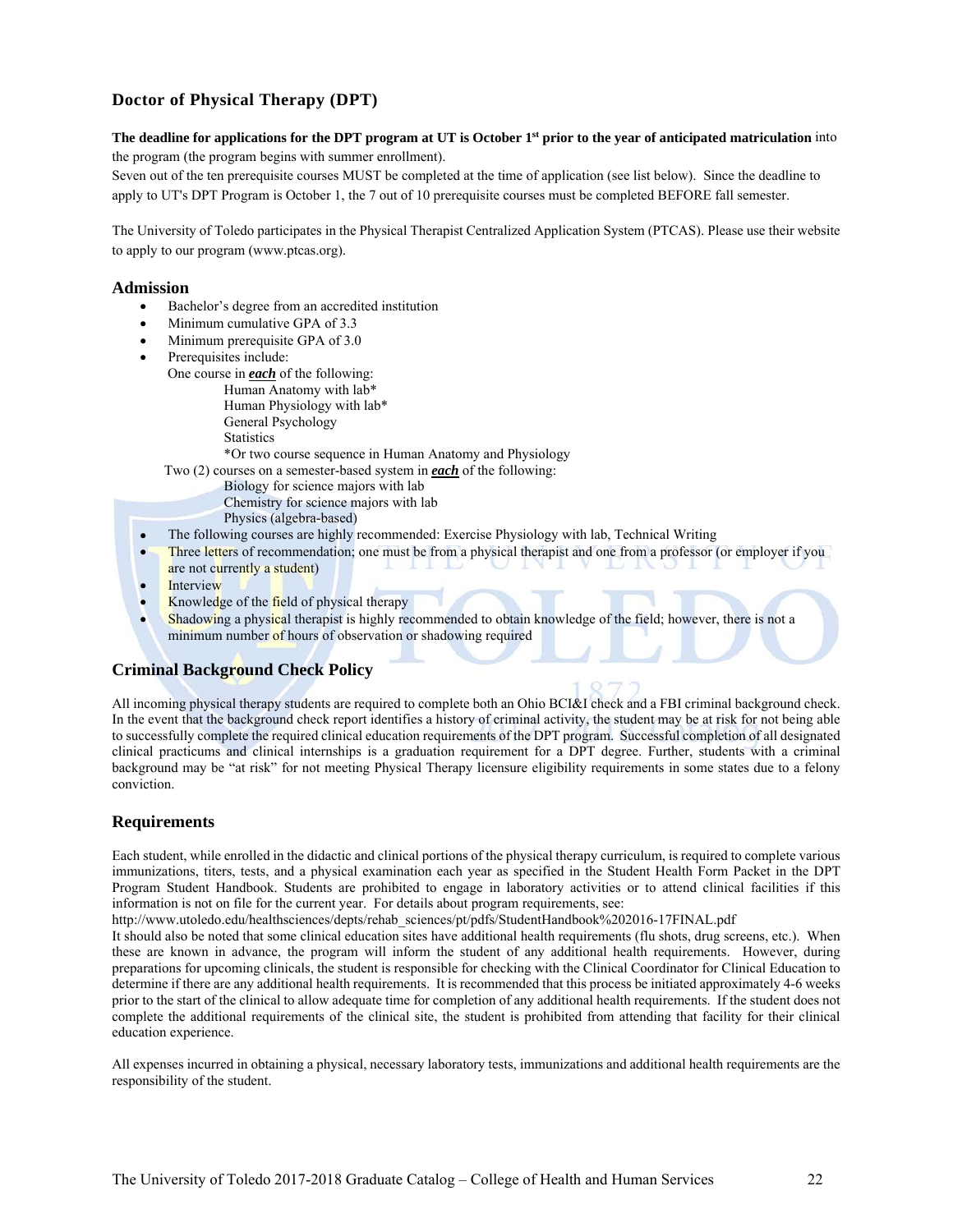## **Essential Functions**

The University of Toledo admits and matriculates qualified physical therapy students in accordance with the UT Policy of Nondiscrimination on the Basis of a Disability – The Americans with Disabilities Act, Section 504 of the Rehabilitation Act of 1973, The State of Ohio Revised Code, and other applicable statutes and regulations relating to equality of opportunity. UT prohibits discrimination against anyone on the basis of disability and is committed to equal access for all qualified applicants and students.

A physical therapist must have the knowledge and skills to function in a broad variety of clinical settings and to render care to a wide spectrum of patients/clients. Performing successfully as a student physical therapist involves completing significant intellectual, social and physical tasks throughout the curriculum. Students must master a broad array of basic knowledge, skills, and behaviors, including abilities in the areas of judgment, integrity, character, professional attitude and demeanor. To master these skills and behaviors, candidates/students must possess, at a minimum, abilities and skills in observation, communication, motor function, intellectual-conceptualization, behavioral and social skills. These abilities and skills comprise the categories of UT physical therapy program's 'Essential Functions of a Physical Therapy Student for Matriculation, and Graduation' which are further described and defined on the program website at

http://www.utoledo.edu/healthsciences/depts/rehab\_sciences/pt/pdfs/StudentHandbook%202016-17FINAL.pdf

The essential functions provide information to allow a candidate to make an informed decision for application and are a guide to accommodation of students with disabilities. Academic adjustments can be made for disabilities in some instances, but a student must be able to perform the essential functions of the physical therapy program independently either with or without reasonable accommodation.

In adopting these standards, the UT physical therapy program believes it must keep in mind the ultimate safety of both students and patients who may be involved in the course of a student's education. The essential functions reflect what the physical therapy program believes are reasonable expectations for physical therapy students learning and performing patient care.

VERS

2017 - 2018 Catalog

## **Program of Study**

This three year full-time degree includes clinical and specialty internships as well as a scholarly project.

## **Program of Study for Doctor of Physical Therapy Program**

Year 1

- Summer
	- PHYT 5000 Gross Anatomy
	- PHYT 5110 Clinical Pathophysiology I

Fall

- PHYT 5050 Analysis of Movement
- PHYT 5120 Clinical Pathophysiology II
- PHYT 5350 Intro to Examination
- PHYT 5450 Foundations of PT
- PHYT 5750 Clinical Reasoning
- $\bullet$  PHYT 6460 Teaching & learning

#### Spring

- PHYT 5070 Neuroscience
- PHYT 5080 Neuroscience Seminar
- PHYT 5170 Evidence Based Practice I
- PHYT 5270 Applied Exercise Physiology
- PHYT 5280 Therapeutic Interventions I
- PHYT 5300 Principles of Therapeutic Exercise
- PHYT 5850 Integrated Clinical Experience (ICE) I

Year 2

- Summer
	- PHYT 5020 Lifespan I
	- PHYT 5180 Evidence Based Practice II
	- PHYT 5290 Therapeutic Interventions II
	- PHYT 5650 Pharmacology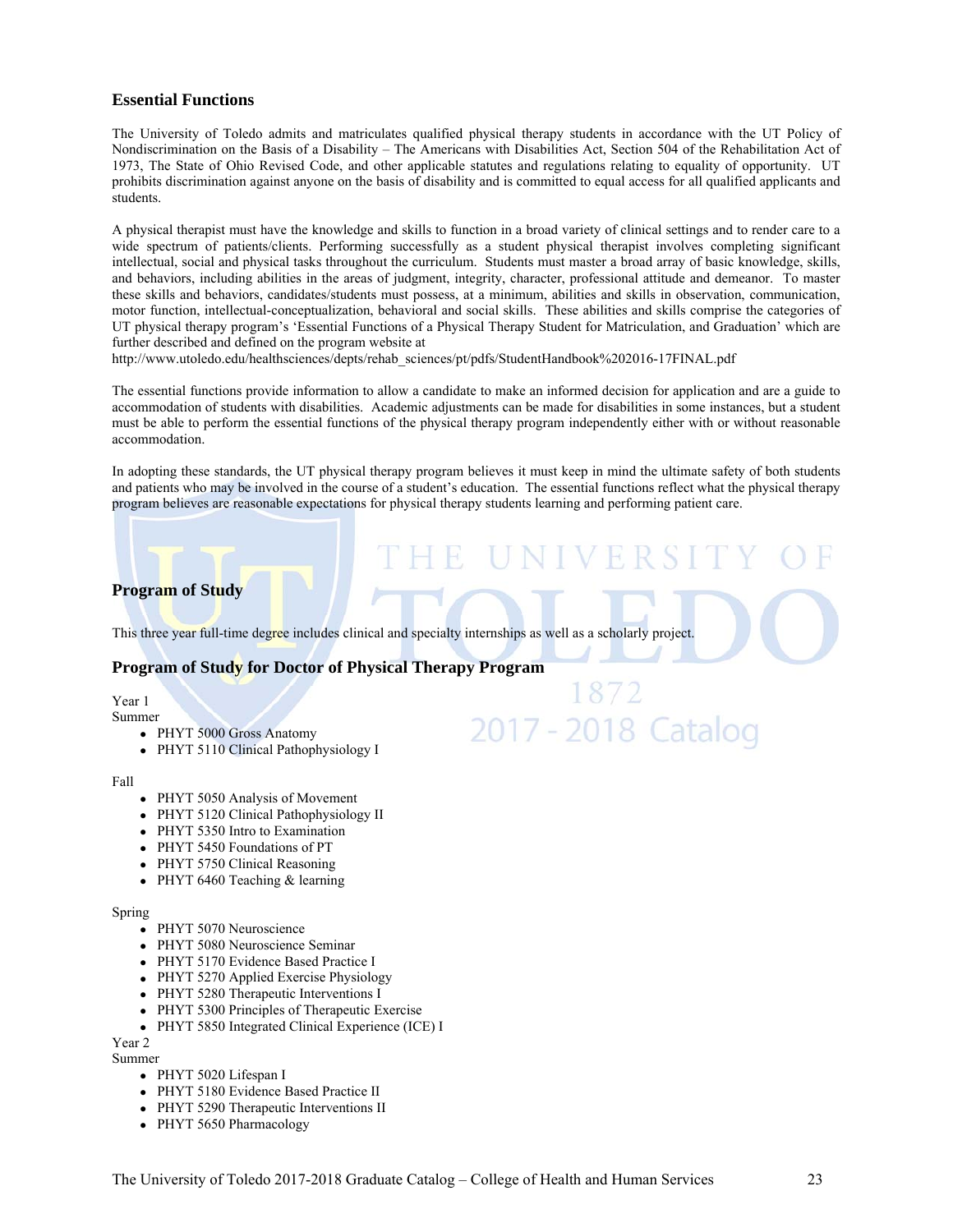#### Fall

- PHYT 6170 Scholarly Project I
- PHYT 6260 Cardiovascular-Pulmonary PT
- PHYT 6100 Health Promotion
- PHYT 6500 Musculoskeletal Rehab I
- PHYT 6600 Neuromuscular Rehab I
- PHYT 6050 Health Care Policy and Delivery
- PHYT 6740 Clinical Seminar I

#### Spring

- PHYT 6020 Lifespan II
- PHYT 6180 Scholarly Project II
- PHYT 6510 Musculoskeletal Rehab II
- PHYT 6610 Neuromuscular Rehab II
- PHYT 6720 Special Topics in PT
- PHYT 6750 Clinical Seminar II
- PHYT 7050 Practice Management

## Year 3

#### Summer

• PHYT 6850 Integrated Clinical Experience (ICE) II

#### Fall

- PHYT 7100 Integrated Patient Management
- PHYT 6190 Scholary Project III
- PHYT 6700 Professional Issues
- PHYT 7890 Internship I

#### Spring

- PHYT 7900 Internship II
- PHYT 7200 Scholarly Project IV

## **Doctor in Physical Therapy/Doctor of Philosophy in Exercise Science**

There is a significant demand for physical therapists who have attained the additional doctor of philosophy degree to serve as core faculty in academic positions to educate DPT students and to serve as physical therapists with clinical expertise and research experience to expand the knowledge base of the profession.

**UNIVERSI** 

Admission to the DPT/PhD program is a two-step process. The first step is to be admitted to the DPT program. Students interested in being considered for the PhD in exercise science degree program in the school of exercise and rehabilitation sciences will then apply to that program prior to completion of the DPT program. This process will follow the established procedures for application to the school of exercise and rehabilitation sciences' doctoral program. If selected for admission, the student will begin the PhD program after graduation from the DPT program and may apply up to 18 credits of their DPT curriculum to their PhD plan of study.

# **SCHOOL OF INTERVENTION AND WELLNESS**

#### *CHRISTOPHER ROSEMAN, chair*

The school of intervention and wellness offers a master's degree and education specialist degree in school psychology, a master's degrees in counselor education with concentrations in school counseling and clinical mental health counseling, and a doctorate in counselor education. The school also offers a master's degree in speech-language pathology.

## **School Psychology**

The graduate program in school psychology meets the educational requirements for licensure in Ohio and many other states. The program is approved by the National Association of School Psychologists and accredited by the Council for the Accreditation of Educator Preparation Both the master of arts and the education specialist degree requirements must be completed by the student to be licensed as a school psychologist in Ohio and to be a nationally certified school psychologist.

The program is designed for three years of full-time study.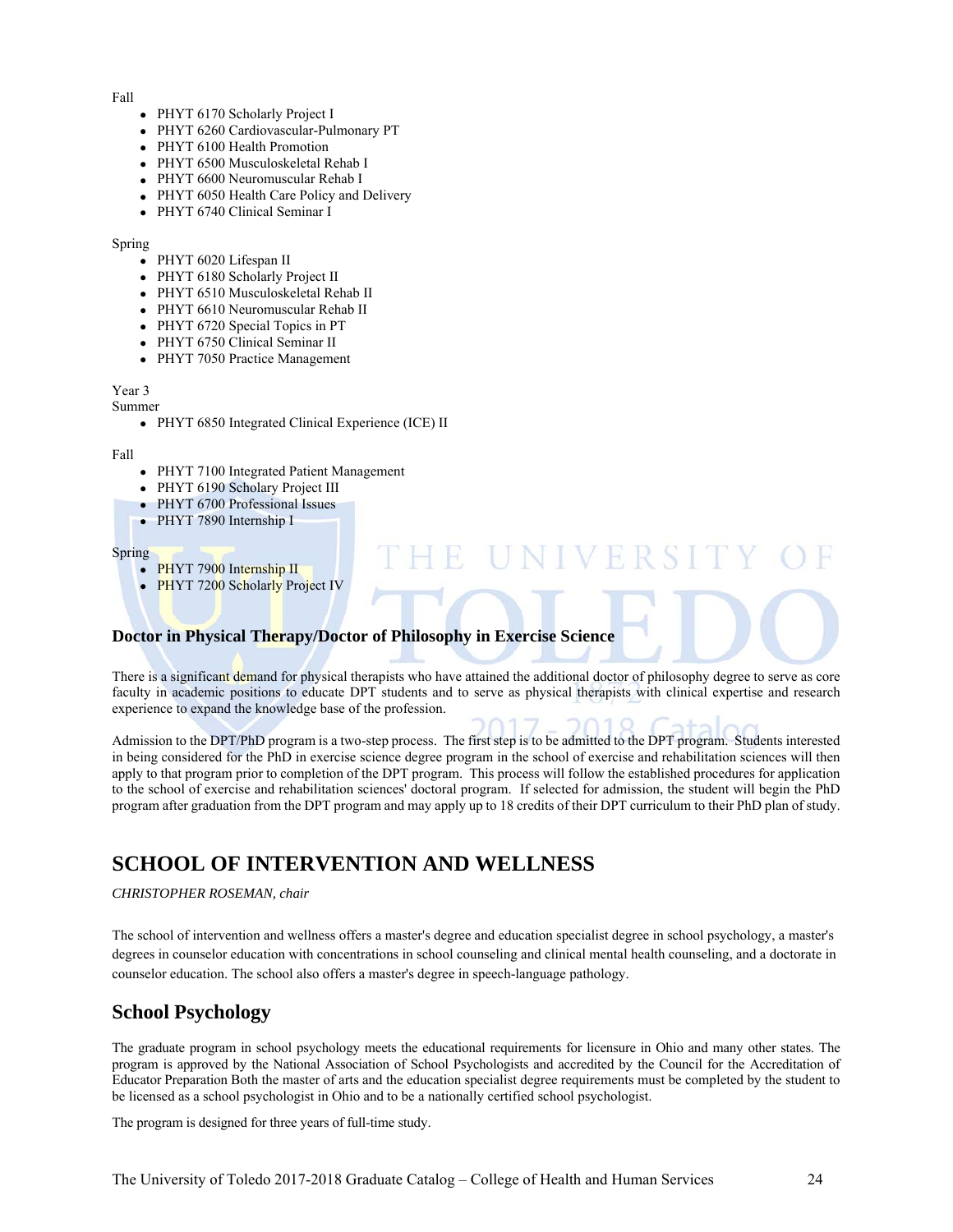## **Admission**

#### **Application deadlines for the school psychology program are December 15, February 15, and May 15.**

To apply to the program, applicants must meet the minimum academic prerequisite and submit the following materials:

- Minimum academic prerequisite: Undergraduate GPA of 2.7 (for admission to the College of Graduate Studies) and for the school psychology program, a preferred undergraduate GPA of 3.0
- GRE scores (taken within the last five years)
- College of Graduate Studies application for the master's degree in school psychology
- Three letters of recommendation, at least one of which must address the applicant's academic potential (i.e. from a university faculty member)
- Statement of purpose, between two to three pages, that details the reasons the applicant would like to pursue a career in school psychology and includes personal experiences. The statement of purpose should be typed and submitted to the College of Graduate Studies as a separate word document.
- Official undergraduate transcripts (and graduate transcripts, if applicable)
- Professional résumé

To be consistent with national training standards and to ensure sufficient faculty members to advise and mentor students, a limited number of applicants will be admitted into the program each year. As a result, admission is competitive. Applicants are required to interview with an admissions committee. Prior to participating in the campus interview, applicants must interview a school psychologist. The list of questions to ask during the school psychologist interview as well as other information about the program can be found on the program website. For more information or to ask questions, contact Jennifer L. Reynolds, Program Director, jennifer.reynolds@utoledo.edu (419-530-4301) or Sue Martin, Department Secretary, smartin@utnet.utoledo.edu, 419-530-2718.

## **Program of Study**

The complete program includes approximately 76 credits, a two-semester pre-practica experience during the first year, a twosemester practica experience during the second year, and a 9-month, full-time internship (minimum of 1200 clock hours) in a school setting completed during the third year. Students earn a master of arts (M.A.) after completing a minimum of 30 hours of coursework and 100 pre-practica experience hours. The education specialist (Ed.S.) degree is earned after completion of the remaining coursework, practica experience and internship.

2018 Catalog

## **Program of study for the combined masters of arts and education specialist degrees: school psychology**

Year 1 Fall

- SPSY 5060 Prepractica in School Psychology
- SPSY 5030 Role and Function of School Psychologist
- SPSY 5300 Psychoed Assessment & Intervention I
- EDP 5330 Behavior Management

#### Spring

- SPSY 5060 Prepractica in School Psychology
- SPSY 5170 Consultation I
- \*SPSY 6260 Developmental Child Psychopathology
- \* EDP 5/7240 Applied Child & Adolescent Development

#### Summer

- HSHS 6000 Statistics and Research for HSHS Professions
- SPSY 5040 Legal and Ethical Issues in School Psychology

## Year 2

Fall

- SPSY 5310 Psychoed Assessment & Intervention II
- SPSY 7180 Consultation II: School and Home
- SPSY 7330 Practica in School Psychology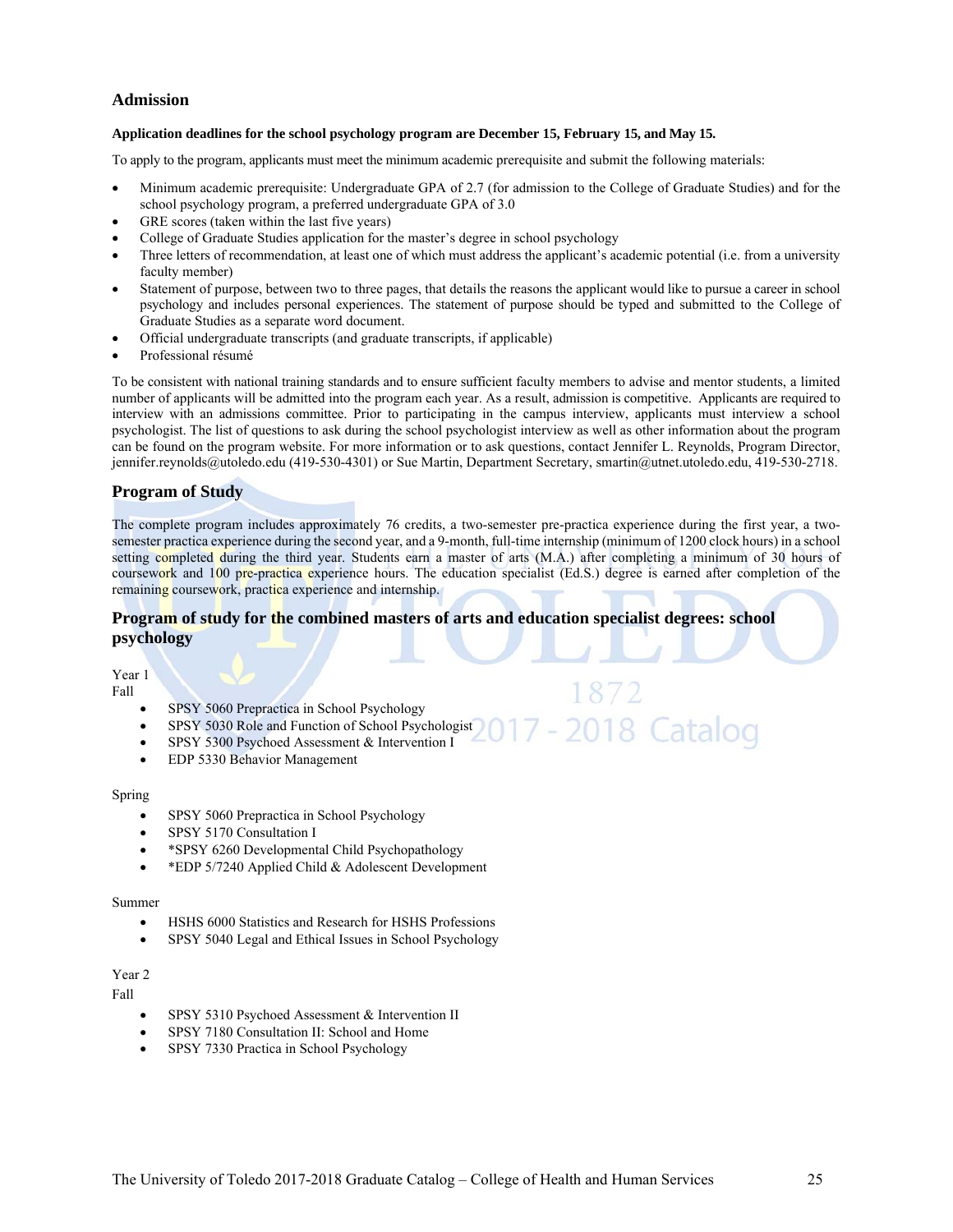#### Spring

- SPSY 7190 Consultation III: School and Community
- SPSY 7320 Psychoed Assessment & Intervention III
- SPSY 7330 Practica in School Psychology
- \* COUN 5/7160 Cultural Diversity

#### Summer

• \*COUN 5/7140 Counseling Theories and Techniques

#### Year 3

#### Fall

SPSY 7940 Internship in School Psychology

#### Spring

• SPSY 7940 Internship in School Psychology

#### Summer

• SPSY 7940 Internship in School Psychology

\*Note. Students must take two of four for the M.A. degree and the remaining two courses for the Ed.S. degree.

# **Counselor Education Program**

The counselor education program offers a master of arts in counselor education with specializations in school counseling or clinical mental health counseling, and a doctoral degree in counselor education. All counselor education programs are nationally accredited by the Council for Accreditation of Counseling and Related Educational Programs (CACREP).

The clinical mental health counseling program prepares graduates for licensure in Ohio as professional counselors or professional clinical counselors and is approved by the Ohio Counselor, Social Worker, and Marriage & Family Therapist Board. Graduates work as counselors in community mental health agencies, hospitals, college counseling centers, or in private practice. The school counseling specialization prepares graduates to work in K-12 schools. It is accredited by the Council for Accreditation of Counseling and Related Educational Programs and is approved by the Ohio Department of Education. The master's degree in school counseling meets the academic requirements for K-12 school counselor licensure in Ohio and other states. Neither Ohio nor Michigan requires applicants to have teacher certification to be licensed as a school counselor. Applicants expecting to practice outside of Ohio or Michigan should consult that state's department of education to determine current certification or licensure requirements. The doctor of philosophy in counselor education prepares graduates as counselor educators in colleges and universities, and as counselors, supervisors or directors in agencies, or as private practitioners. The counselor education programs meet educational requirements for licensure or certification in Ohio, Michigan and most other states.

## **Master of Arts in Counselor Education: School Counseling Program**

#### **Admission**

**The application deadlines are September 15, January 15, or May 15.** To apply to the program, applicants must meet all requirements of the College of Graduate Studies and submit the following materials to the College of Graduate Studies:

- College of Graduate Studies application for the master's degree in school counseling
- Transcripts of an undergraduate degree with a 3.0 or equivalent cumulative grade point average on a 4-point scale for all undergraduate study at all institutions attended.
- An official Graduate Record Examination (GRE) score taken within the last five years is required for persons whose undergraduate GPA is below 2.7.
	- o Applicants holding a doctoral degree from an accredited college or university are automatically excluded from the requirement to submit an official Graduate Record Examination score.
	- o Applicants holding a master's degree from an accredited college or university and whose cumulative graduate course work meets or exceeds 3.5 on a 4.0 scale are automatically excluded from the requirement to submit an official Graduate Record Examination score.
- A typed, written personal statement (suggested length 2-3 pages) detailing significant personal and professional experiences that relate to the applicant's decision to pursue a career in counseling (e.g., rationale for seeking degree, commitment to counseling as a profession). The personal statement should also address such topics as the applicant's skills or knowledge, preparation through education and/or experience, strengths and weaknesses, rationale for academic deficiencies, etc.
- A professional résumé
- Three letters of recommendation, at least one of which must address the applicant's academic potential (i.e. from a university faculty member)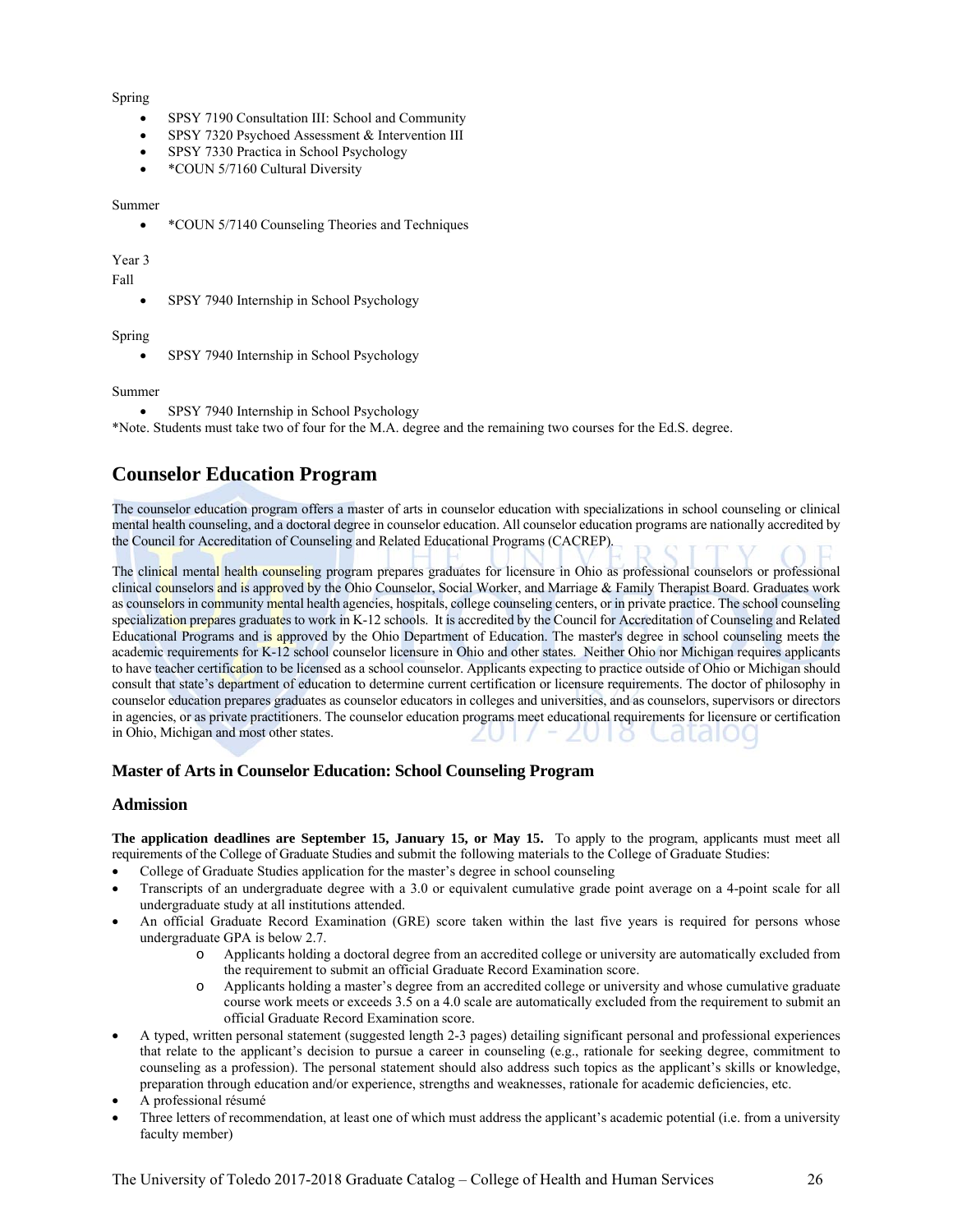To be consistent with national training standards and to ensure sufficient faculty members to advise and mentor students, a limited number of applicants will be admitted into the program each year. As a result, admission is competitive. Applicants who pass the initial screening are required to interview with an admissions committee. For more information or to ask questions, contact Dr. Yanhong Liu, School Counseling Program Director at Yanhong.Liu@utoledo.edu (419-530-4721) or Sue Martin, School Secretary, smartin@utnet.utoledo.edu (419-530-2718).

## **Program of Study**

The master's degree consists of a minimum of 48 semester hours of study, including a 600 clock hour internship in a school setting. The degree is available for full-time or part-time students.

VFRS

1872

2017 - 2018 Catalog

## **Program of study for the master of arts in counselor education: school counseling**

Year 1 Fall

- COUN 5110 Career Counseling & Development
- COUN 5120 Individual & Group Assessment
- COUN 5140 Counseling Theories & Techniques
- COUN 5150 Counseling Across the Lifespan

Spring

- COUN 5010 Prof Orientation to School Counseling
- COUN 5130 Group Counseling
- COUN 5160 Cultural Diversity for Counselors
- SPSY 5170 Consultation I

Year 2 Fall

- COUN 5190 Counseling Practicum
- SPSY 5040 Legal & Ethical Issues *or*
- SPED 5000 Issues in Special Education
- HSHS 6000 Statistics & Research for HSHS *or*
- RESM 5310 Educational Research

Spring

- COUN 6940 Counseling Internship
- Elective

Note: Many of these classes are also offered in the summer and some are offered through Distance Learning.

## **School Counseling Licensure Endorsement Program**

Any licensed or license-eligible professional counselor or professional clinical counselor or any student in the clinical mental health counseling program who wants school counselor licensure, but is not seeking admission to the master's degree in school counseling, must apply for admission to the school counseling licensure endorsement program. The application consists of an application form, official transcripts of graduate work in counseling, three letters of recommendation, and a personal statement clarifying the reasons the applicant wishes to become a licensed school counselor. The applicant may be required to appear for an interview. Students must be admitted to the endorsement program before they will be permitted to enroll in the required 600 clock-hour internship.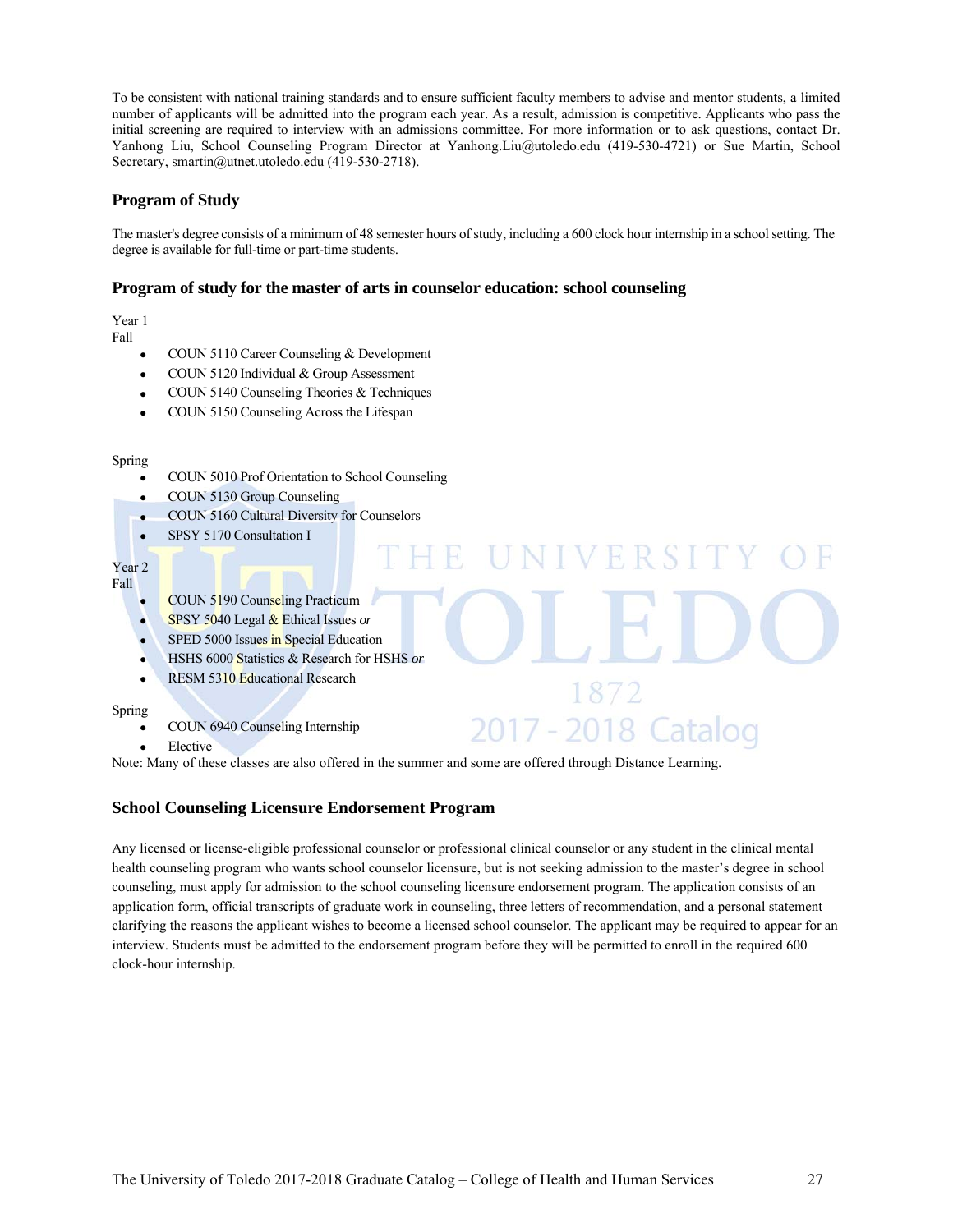## **Master of Arts in Counselor Education: Clinical Mental Health Counseling**

The master's degree in the area of clinical mental health counseling is a prerequisite for licensure as a professional counselor or professional clinical counselor in Ohio and other states. It is accredited by the Council for Accreditation of Counseling and Related Educational Programs and is approved by the Ohio Counselor, Social Worker, Marriage and Family Therapist Board. This degree prepares students to work in mental health agencies, substance abuse agencies, private practice, and a wide variety of settings including hospitals, colleges, and the criminal justice system. Applicants expecting to practice outside Ohio or Michigan should consult that state's counseling board to determine current certification or licensure requirements.

## **Admission**

**The application deadlines are September 15, January 15, or May 15.** To apply to the program, applicants must meet all requirements of the College of Graduate Studies and submit the following materials to the College of Graduate Studies:

- College of Graduate Studies application for the master's degree in clinical mental health counseling
- Transcripts of an undergraduate degree with a 3.0 or equivalent cumulative grade point average on a 4-point scale for all undergraduate study at all institutions attended.
- An official Graduate Record Examination (GRE) score taken within the last five years is required for persons whose undergraduate GPA is below 2.7.
	- o Applicants holding a doctoral degree from an accredited college or university are automatically excluded from the requirement to submit an official Graduate Record Examination score.
	- o Applicants holding a master's degree from an accredited college or university and whose cumulative graduate course work meets or exceeds 3.5 on a 4.0 scale are automatically excluded from the requirement to submit an official Graduate Record Examination score.
- A typed, written personal statement (suggested length 2-3 pages) detailing significant personal and professional experiences that relate to the applicant's decision to pursue a career in counseling (e.g., rationale for seeking degree, commitment to counseling as a profession). The personal statement should also address such topics as the applicant's skills or knowledge, preparation through education and/or experience, strengths and weaknesses, rationale for academic deficiencies, etc.
- A professional résumé.
- Three letters of recommendation, at least one of which must address the applicant's academic potential (i.e. from a university faculty member).

To be consistent with national training standards and to ensure sufficient faculty members to advise and mentor students, a limited number of applicants will be admitted into the program each year. As a result, admission is competitive. Applicants who pass the initial screening are required to interview with an admissions committee. For more information or to ask questions, contact Dr. Christopher Roseman, School Counseling Program Director at Christopher.Roseman@utoledo.edu (419-530-6064) or contact Sue Martin, School Secretary, at smartin@utnet.utoledo.edu or 419-530-2718.

## **Program of Study**

The curriculum leading to the master of arts degree in counselor education with a specialization in clinical mental health counseling consists of a minimum of 60 semester hours. Applicants seeking licensure as professional counselors or professional clinical counselors in Ohio need to insure that at least 20 of their 60 semester hours of study meet the five areas of clinical practice required by the Ohio Counselor, Social Worker, and Marriage and Family Therapist Board.

## **Program of study for the master of arts degree in counselor education: clinical mental health counseling**

Year 1 Fall

- COUN 5020 Pro Orient Clinical Mental Health Couns
- COUN 5110 Career Counseling & Development
- COUN 5120 Individual & Group Assessment
- COUN 6240 Diagnosis & Mental Health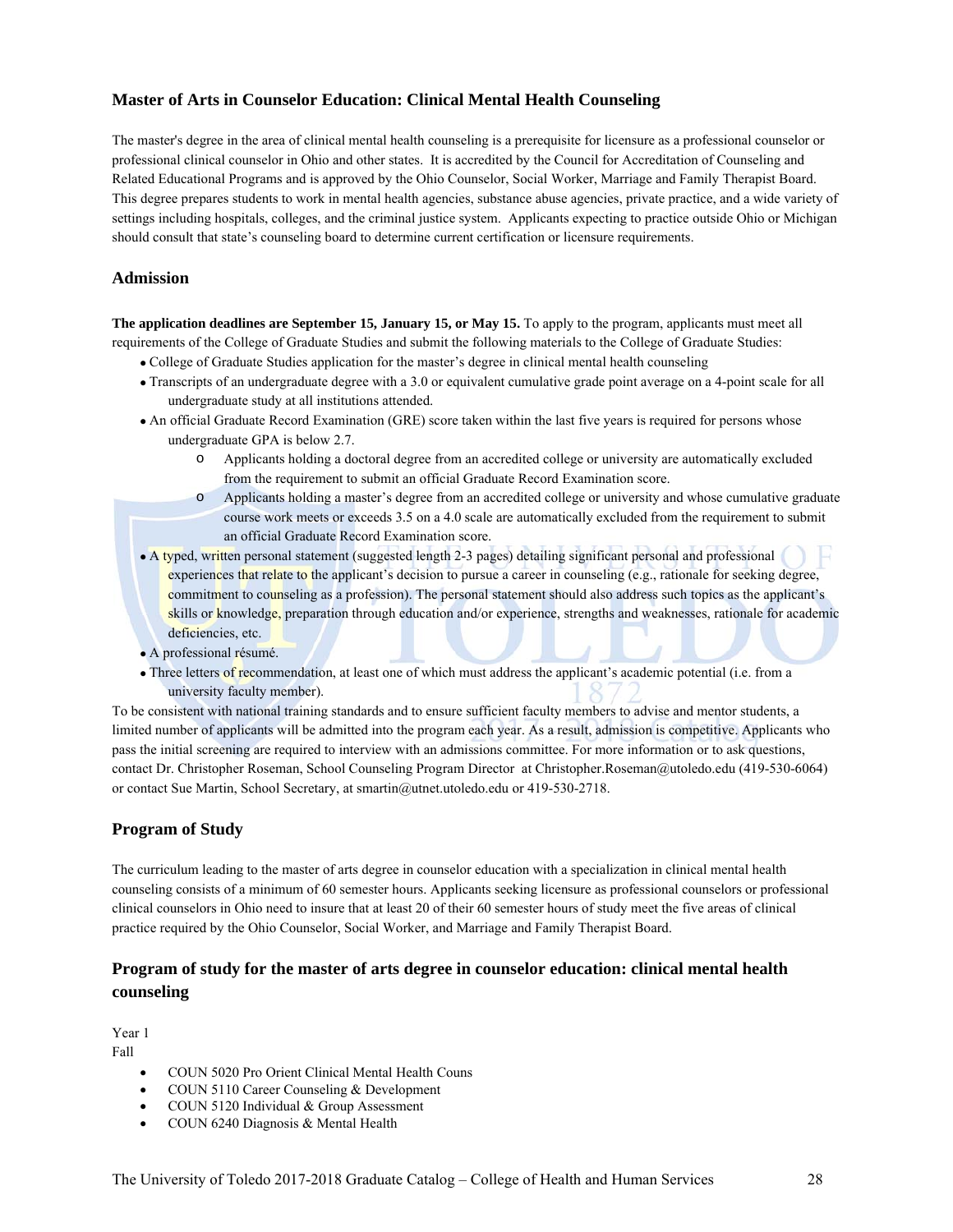#### Spring

- COUN 5130 Group Counseling
- COUN 5140 Counseling Theories & Techniques
- COUN 5150 Counseling Across the Lifespan
- COUN 5160 Cultural Diversity for Counselors

#### Year 2

Fall

- COUN 5190 Counseling Practicum
- COUN 7540 Advanced Personality Assessment
- HSHS 6000 Statistics & Research for HSHS *or*
- RESM 5310 Educational Research
- Elective

#### Spring

- COUN 6940 Counseling Internship
- COUN 6210 Psychopathology
- Elective
- Elective

## **Doctor of Philosophy in Counselor Education**

The doctor of philosophy degree (Ph.D.) in counselor education prepares students for careers in community agencies, schools, colleges, universities, and private practice. Opportunities exist within this program to create areas of specialization that are relevant to the academic, professional, or research interests of the student. The program objectives and curricular experiences of the doctoral program reflect an extension of those offered in the master's programs.

#### **Admission**

Persons applying for admission to doctoral study must meet the admission requirements of the College of Graduate Studies, the College of Health and Human Services, and the counselor education program. These requirements include an application for graduate admission, one set of official transcripts from each institution attended showing any and all undergraduate/graduate credits and degrees attained, three letters of recommendation, and a non-refundable application fee that must be submitted to the College of Graduate Studies to begin the admission process.

In addition, counselor education program requirements for admission to the doctoral program are:

- A minimum GPA of 3.5 on a 4.0-point scale for all graduate-level academic work
- A master's degree in counseling from a program that is approved by the Council for Accreditation of Counseling and Related Educational Programs (CACREP). Applicants with degrees from non-accredited programs must demonstrate their equivalency to approved programs or make up any deficiencies that may be present in their training.
- GRE scores (taken within the last five years).
- A résumé and autobiographical statement of three-to-five pages in length
- One writing sample. The writing sample consists of responses to questions about your academic and professional background and goals. The writing sample is designed to determine your writing ability and your suitability to the profession and to the doctoral program. The list of questions as well as other information about the program can be found on the program website.
- A personal interview with program faculty to determine the personal and professional suitability and leadership potential of the applicant. Applicants will be notified if they are selected for an interview.
- Three letters of recommendation, at least one of which must address the applicant's academic potential (i.e. from a university faculty member).

Applicants are interviewed and admitted to doctoral study during the fall or spring semesters of each academic year.

For more information or to ask questions, contact Dr. Madeline Clark, Doctoral Program Coordinator at Madeline.Clark@utoledo.edu (419-530-4775) or Sue Martin, School Secretary, at smartin@utnet.utoledo.edu (419-530-2718).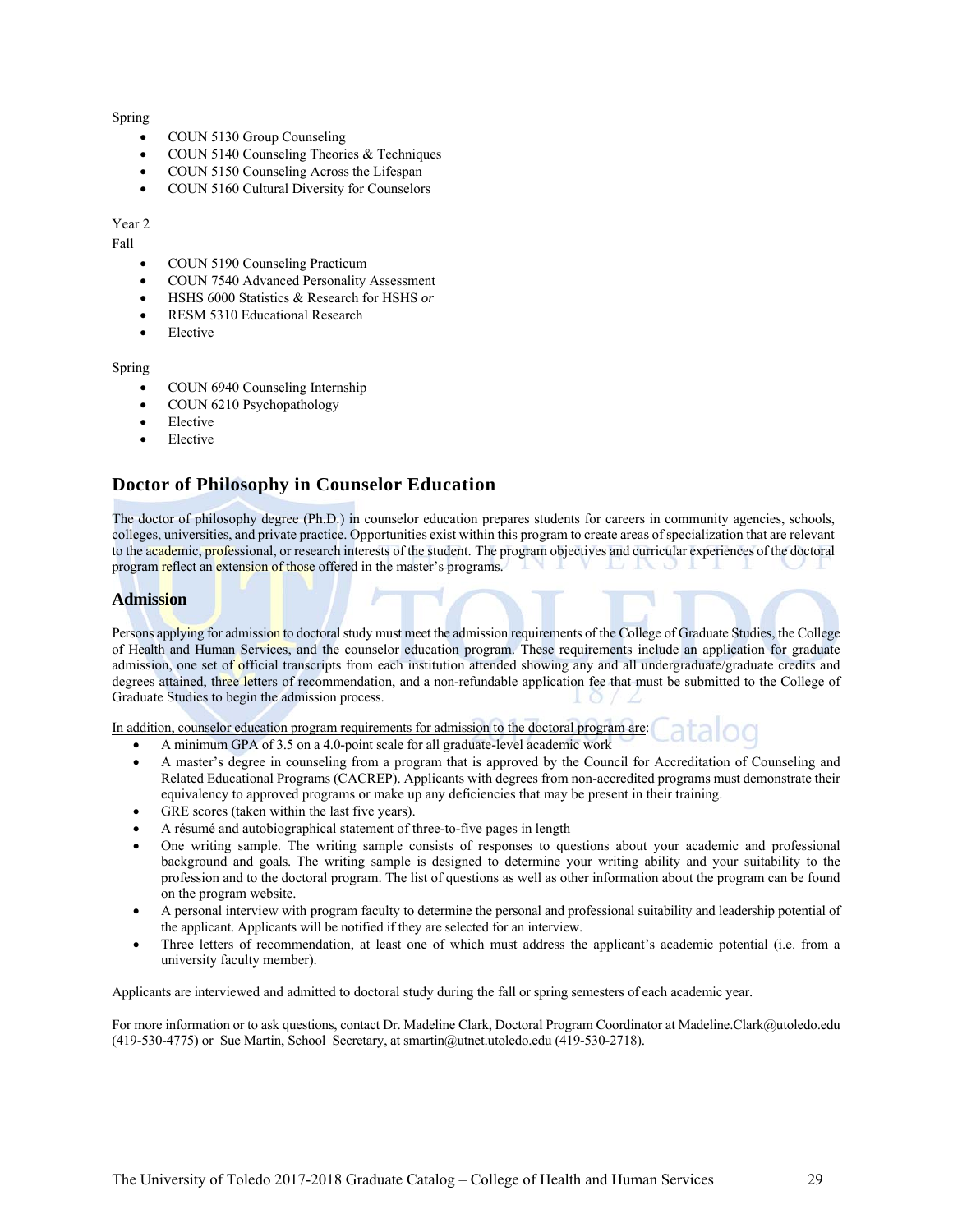## **Program of Study**

The curriculum leading to the doctor of philosophy degree in counselor education consists of a minimum of 60 semester hours. While the degree allows the student to focus on areas of interest, scholarly preparation resulting in a culminating research dissertation is required.

## **Program of study for the Ph.D. in Counselor Education (60 Semester hours beyond Master's in Counseling)**

Year 1

Fall

- COUN 7510 Supervision in Counseling & Sch Psy
- COUN 7530 Adv Theories Counseling Interventions
- **•** RESM 8120 Quantitative Research II

#### Spring

- COUN 7520 Education & Leadership in MH Prof
- COUN 8410 Adv Practicum in Counseling Interventions
- RESM 7330 Qualitative Research I
- Elective

#### Year 2

Fall

- COUN 8940 Counseling Internship
- RESM Elective
- Elective

#### Spring

- COUN 8940 Counseling Internship
- COUN 7930 Doctoral Research Seminar
- COUN 8480 Adv Training Prof, Legal, Ethical
- RESM Elective

## Year 3

Fall

• COUN 8960 Doctoral Research Dissertation

#### Spring

COUN 8960 Doctoral Research Dissertation

# **Speech-Language Pathology Program**

The graduate program provides students with the necessary coursework and clinical practicum experience to attain a master of arts in speech-language pathology that is applicable toward the Certification of Clinical Competence (CCC-SLP) by the American Speech-Language-Hearing Association (ASHA) and state licensure in the area of speech-language pathology. In addition to successful completion of the master's degree requirements, the certification and licensure processes include successful completion of the national specialty examination in speech-language pathology and a clinical fellowship (professional experience year).

 $\mathbb{R}^n$ R

1872

2017 - 2018 Catalog

The graduate program in speech-language pathology is accredited by the Council of Academic Accreditation in Audiology and Speech-Language Pathology (CAA). The speech-language pathology program is dedicated to the development of competent and caring entry-level speech-language pathologists. The program is committed to providing a broad foundation of normal bases of speech, language, and hearing and specialized coursework in the assessment and remediation of speech and language disorders. The program provides coursework and practicum experiences with a diverse population to ensure that students demonstrate knowledge and skill competencies to provide services to children and adults with communication disorders.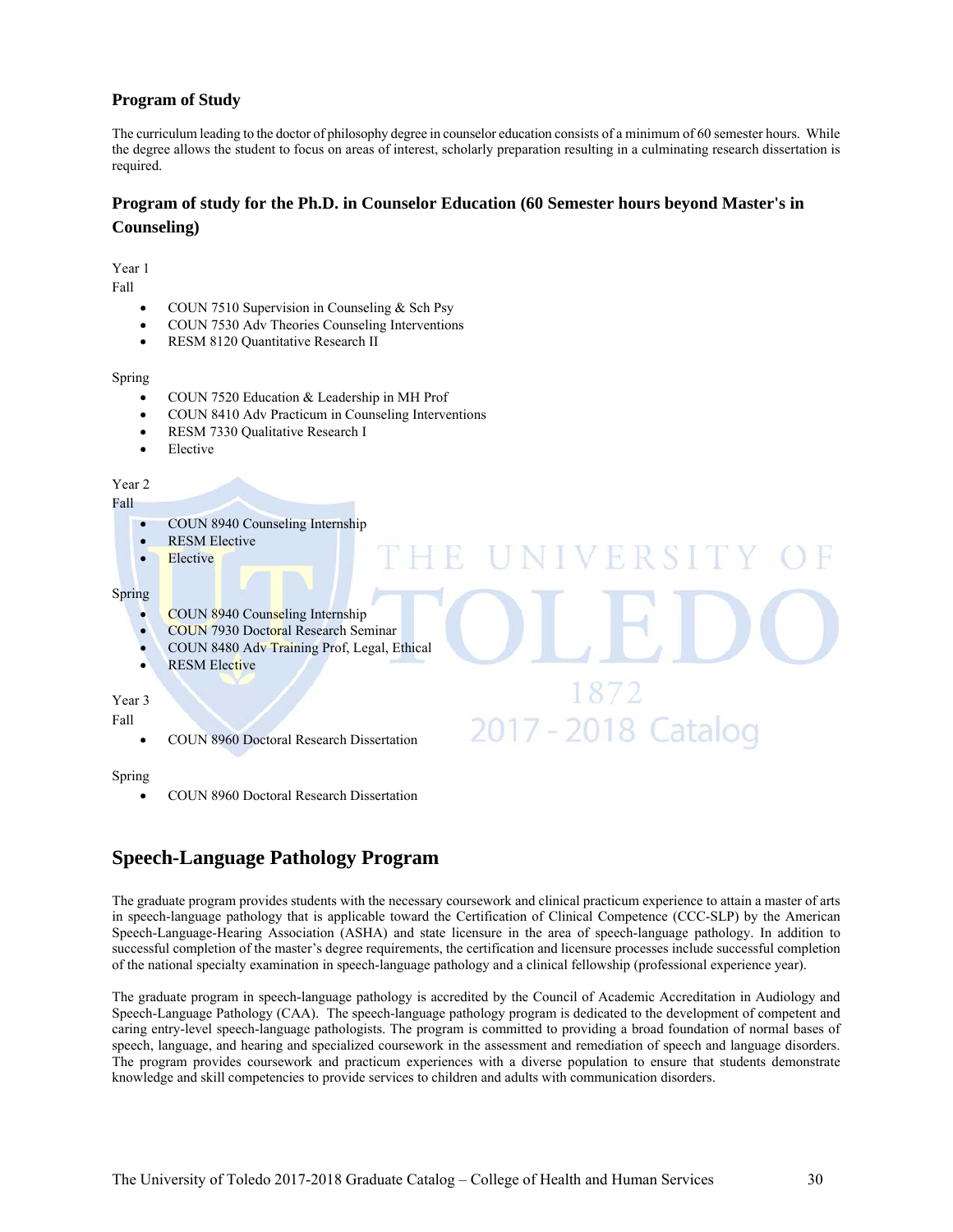## **Master of Arts in Speech-Language Pathology**

#### **Admission**

Undergraduate students with a degree in speech-language pathology will be considered for entry into the graduate program. Students without adequate undergraduate preparation in speech-language pathology will need to complete a series of leveling courses in the major as an undergraduate with degree (UWD). The UWD program is available at the University of Toledo.

**The deadline for completed applications for enrollment in the graduate Speech-Language Pathology program is December 15 of every academic year.** Applications received after December 15 may not receive full consideration.

Applications should be made directly to the Communication Sciences and Disorders Centralized Application System (www.CSDCAS.org); additionally, a supplemental application should be completed through The University of Toledo College of Graduate Studies website (http://www.utoledo.edu/graduate/prospectivestudents/admission/index.html).

NOTE: **It is the responsibility of the student to monitor his or her application status to insure that all required materials are posted by CSDCAS before the deadline date of December 15.** Students may work with the Communication Sciences and Disorders Centralized Application System (www.CSDCAS.org) to insure that all materials are posted before the deadline, or notify the speech-language pathology program in the event that materials are lost. Similarly, students must monitor the supplemental application status to insure that all materials are posted before the deadline date of December 15. Failure to do so may result in an incomplete application that is not reviewed.

Acceptance into the ASHA accredited speech-language pathology graduate program is highly competitive. Consequently, many factors are taken into consideration when selecting an applicant for acceptance into the program. These factors include, but are not limited to:

- undergraduate preparation in the field;
- cumulative grade point average (highest consideration for  $>3.5$ )
- grade point in the major (highest consideration for  $\geq 3.5$ );
- potential to successfully complete the graduate program;
- quality of references (require 3);
- personal essay (statement of purpose);
- oral and written language skills;
- interview (by invitation); and
- Graduate Record Examination (GRE)

Highest consideration will be given to those with a score above the 40th percentile on the Verbal and the Quantitative sections and a GRE writing score > 4.0. A writing score below 3.5 is not acceptable, and applications with a GRE writing score of 3.0 or below will not be considered. Students are encouraged to retake the GRE to improve their scores if they fall below the required scores.

#### **Requirements**

Each student, while enrolled in the didactic and clinical portions of the speech-language pathology curriculum, is required to complete various immunizations, titers, tests, and a physical examination each year as specified in the Student Health Form Packet in the Speech-Language Pathology Program Student Handbook. Required immunizations include Positive MMR titers, Positive Varicella titer, Positive Heb B titer, Hep B Vaccination Series, Current Tdap, 2-step Initial TB test, and 1-step Annual TB test. All speech-language students are required to complete both an Ohio BCI&I check and an FBI criminal background check prior to participating in any clinical experiences. Students are prohibited to engaging in laboratory activities or attending clinical facilities if this information is not on file for the current year. For details, see:

http://www.utoledo.edu/healthsciences/depts/rehab\_sciences/speech/formsandhandbook.html

It should also be noted that some clinical education sites have additional health requirements (flu shots, drug screens, etc.). All expenses incurred in obtaining a physical, necessary laboratory tests, immunizations and additional health requirements are the responsibility of the student.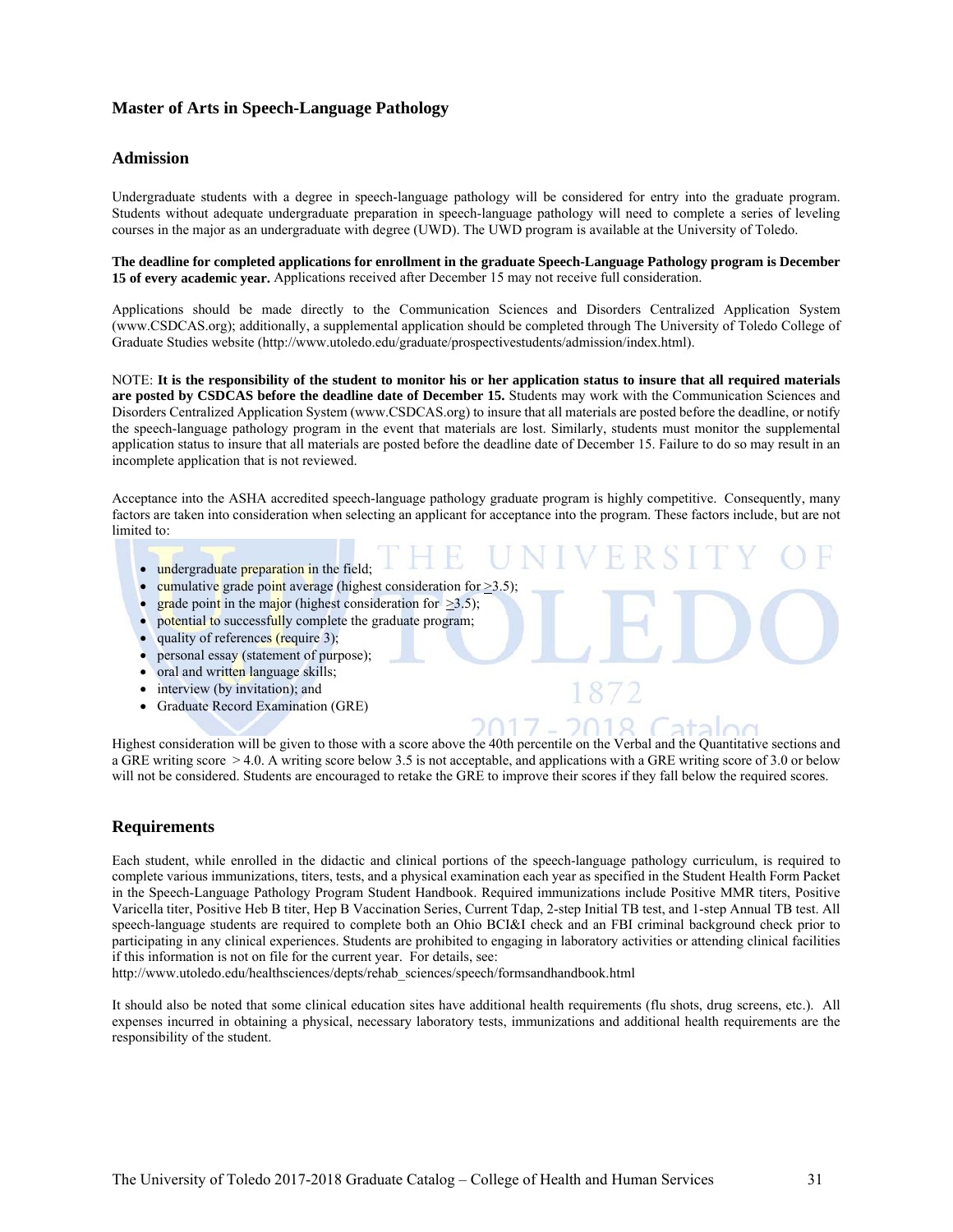#### **Essential Functions**

The University of Toledo admits and matriculates qualified speech-language pathology students in accordance with the UT Policy of Nondiscrimination on the Basis of a Disability – The Americans with Disabilities Act, Section 504 of the Rehabilitation Act of 1973, The State of Ohio Revised Code, and other applicable statutes and regulations relating to equality of opportunity.

The Essential Functions provide information to allow a candidate to make an informed decision for application and are a guide to accommodation of students with disabilities. Academic adjustments can be made for disabilities in some instances, but a student must be able to perform the essential functions of a speech-language pathologist independently either with or without reasonable accommodation.

Many physical, behavioral and social, and cognitive and intellectual abilities are necessary for satisfactory mastery of the academic and clinical curriculum and professional responsibilities in the field of speech-language pathology. Essential physical abilities include, but are not limited to, the ability to visually monitor patient responses and materials and to make judgments about speech and acoustic signals. Examples of behavioral and social attributes include maintaining emotional and mental health necessary to use one's intellectual abilities, to promptly complete responsibilities, and to develop appropriate relationships with faculty, supervisors, staff, peers, clients, parents or caregivers, and other professionals. Essential cognitive and intellectual abilities include, among others, demonstrating the mental capacity to learn and assimilate professional information, including the ability to comprehend oral and written professional literature and reports; ability to write discipline-specific papers and clinical reports in Standard American English; ability to speak Standard American English intelligibly and to discriminate correct production of and model Standard American English phonemes, vocabulary, grammatical forms, and prosodic patterns.

We urge applicants to ask questions about the program's technical standards for clarification and to determine whether they can meet the requirements with or without reasonable accommodations. Such questions may be directed to the Program Director or the Academic Enrichment Center on campus.

## **Program of Study**

THE UNIVERSITY OF

Students are divided into two cohort groups/tracks (Gold and Blue). While all students will graduate with the same didactic and clinical requirements, the two cohorts will go through two different sequence of courses. In addition to the academic requirements of the degree, students must enroll in graduate credits to complete multiple clinical experiences including on-campus clinical practica as well as a minimum of two externships to meet clinical requirements for certification. Students may choose between a thesis or a comprehensive examination.

The following programs of study assume no deficiencies in normal bases of speech/language/audiology<br>requirements quist - 2010 Calale requirements exist.

## **The University of Toledo \* Graduate Speech-Language Pathology Program Plan of Study – Track Gold**

#### **Year 1 (44 credits)**

Fall

- SLP 6000 Advanced Practicum
- SLP 6020 Audiology Practicum
- SLP 6400 Adult Language and Cognitive Communication Disorders
- SLP 6100 Diagnosis of Communication Disorders
- SLP 6500 Motor Speech Disorders

#### Spring

- SLP 6001 Advanced Practicum 2
- SLP 6010 Diagnostic Practicum
- SLP 6210 Language Development and Disorders: Early Childhood through Adolescence
- SLP 6300 Articulation and Phonology
- SLP 6700 Assessment & Remediation of Fluency Disorders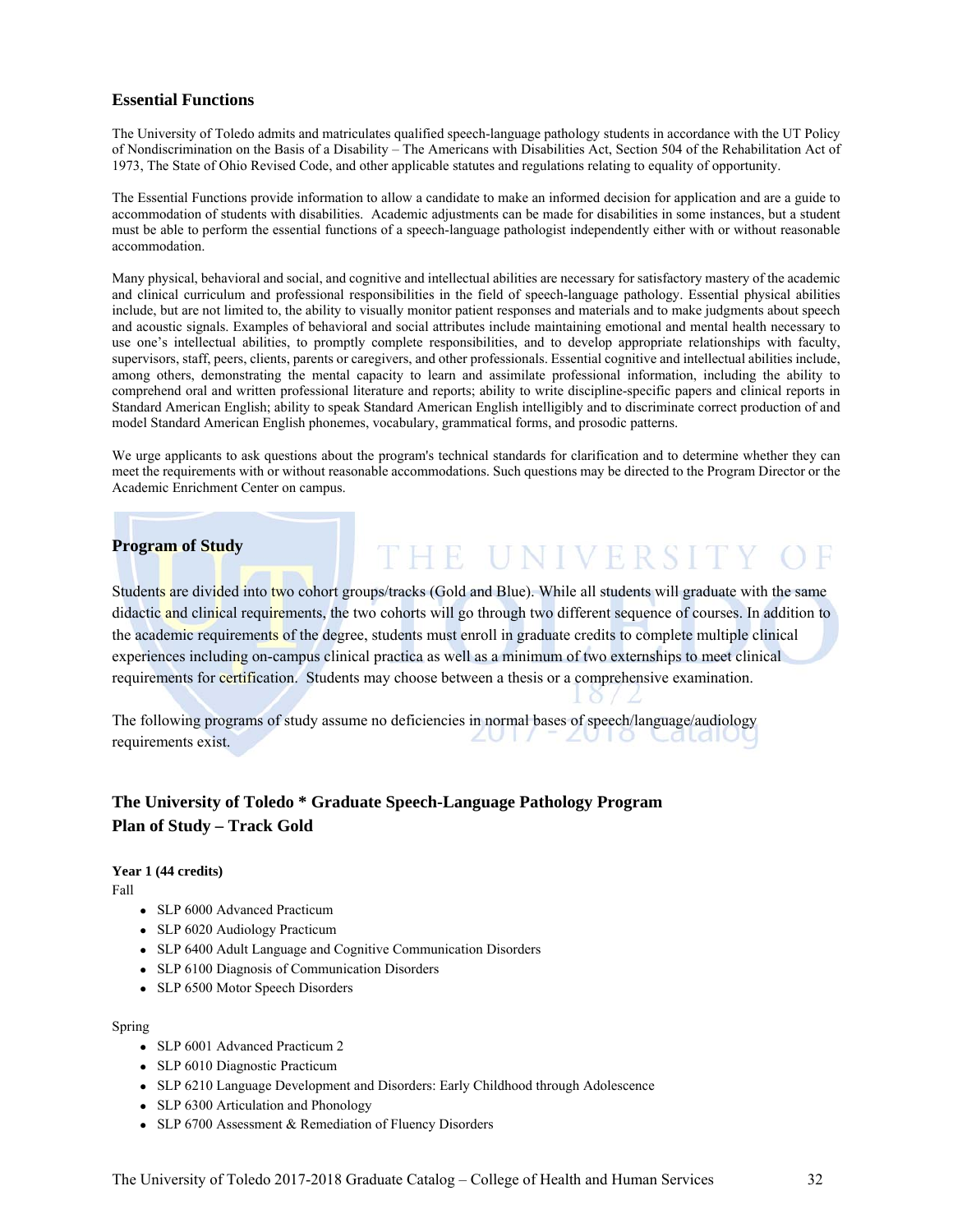#### Summer

- SLP 6002 Advanced Practicum 3
- SLP 6011 Diagnostic Practicum II
- SLP 6550 Trends in Technology for Communication Disorders
- SLP 6600 Voice and Resonance Disorders
- SLP 6650 Feeding and Swallowing Disorders

#### **Year 2 (19 credits)**

Fall

- SLP 6030 Research in Speech-Language Pathology
- SLP 6940 Internship in SLP
- SLP 6930 Seminar

#### Spring

- SLP 6941 Second Internship in SLP
- SLP 6800 Aural Rehabilitation

## **Plan of Study – Track Blue**

#### Year 1 (44 credits)

Fall

- SLP 6000 Advanced Practicum
- SLP 6010 Diagnostic Practicum
- SLP 6100 Diagnosis of Communication Disorders
- SLP 6210 Language Development and Disorders: Early Childhood through adolescence
- SLP 6300 Articulation and Phonology

#### Spring

- SLP 6001 Advanced Practicum II
- SLP 6020 Audiology Practicum
- SLP 6400 Adult Language and Cognitive Communication Disorders Catalog

Ħ.

UNIVERSI

872

• SLP 6500 Motor Disorders

#### Summer

- SLP 6002
- SLP 6011 Diagnostic Practicum II
- SLP 6550 Trends in Technology for Communication Disorders
- SLP 6600 Voice and Resonance Disorders
- SLP 6700 Assessment and Remediation of Fluency

#### Year 2 (19 credits)

Fall

- SLP 6800 Aural Rehabilitation
- SLP 6940 Externship in SLP

#### Spring

- SLP 6030 Research in Speech-language Pathology
- SLP 6930 Seminar
- SLP 6941 Externship in SLP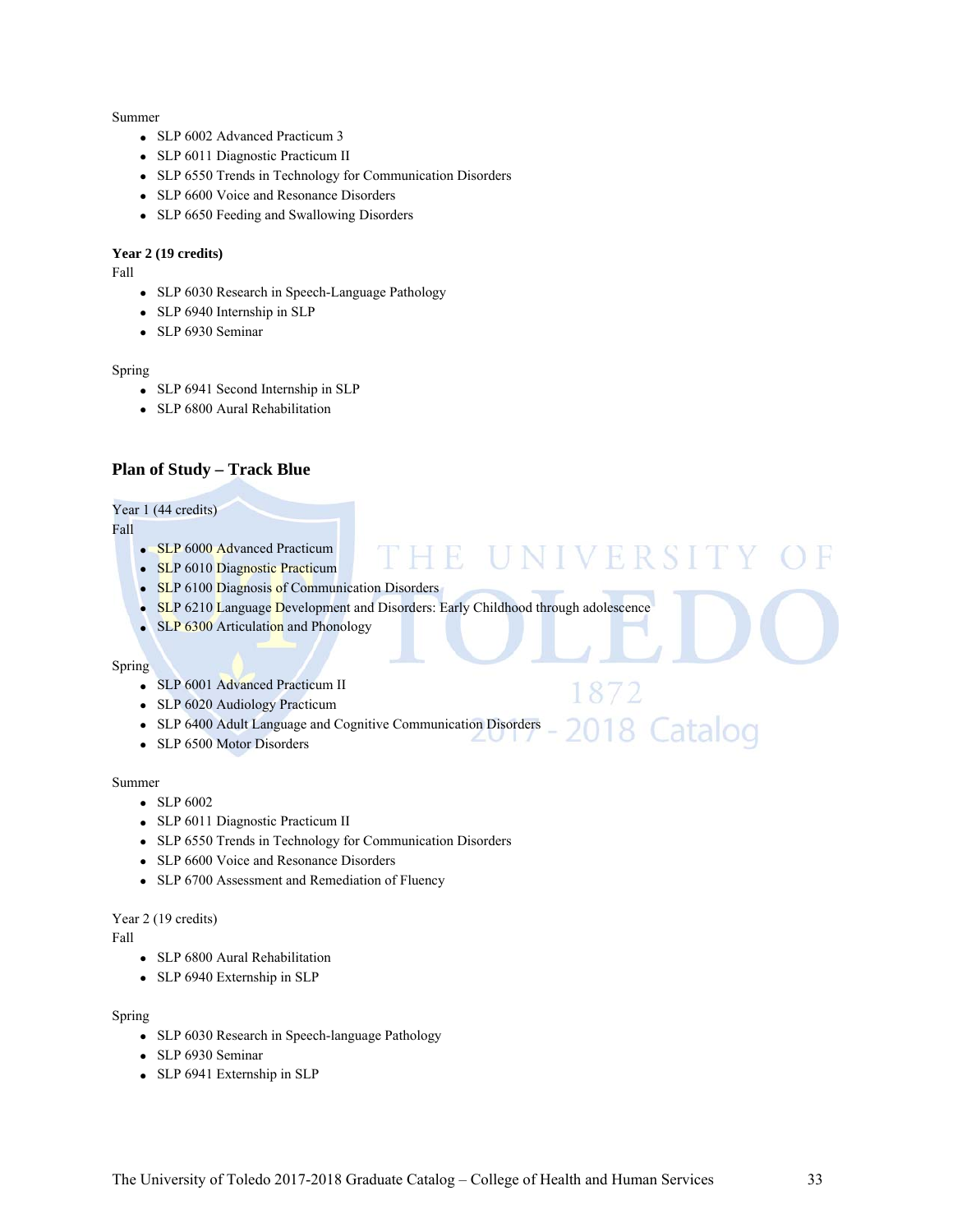## **Certificate in Advanced Intervention for Listening and Spoken Language**

The certificate in advanced intervention for listening and spoken language (HE-LICH-CRG) is designed to provide The University of Toledo speech-language pathology graduate students and working professionals, who are certified and licensed speech-language pathologists, with the knowledge and tools necessary to support listening and spoken language development of children who use advanced hearing technologies.

Graduate students accepted into The University of Toledo speech-language pathology graduate program, may enroll in the online certificate program concurrently. Graduate students take four additional online courses to earn the HE-LICH-CRG certificate along with the necessary coursework and clinical experience (including working with clients with hearing loss).

Certified and licensed speech-language pathologists, working with children who use advanced hearing technologies to develop listening and spoken language, may also enroll in the four online courses. Individuals applying for the certificate must provide verification of the Certificate of Clinical Competence awarded by the American Speech-Language-Hearing Association and appropriate state licensure, write a letter of intent, provide a letter of recommendation and support from a supervisor, and participate in an interview.

Students enrolled in the HE-LICH-CRG program will be better prepared to work with children with hearing loss and also position themselves for certification as a Listening and Spoken Language Specialist by the Alexander Graham Bell Association for the Deaf (a multi-year process).

#### **Curriculum**

Spring I

SLP 6810 Facilitating Auditory Learning & Spoken Language for Children with Hearing Loss

#### Fall I

SLP 6820 Hearing Technology

#### Spring II

SLP 6830 Language & Literacy Acquisition of Children with Hearing Loss

#### Summer II

SLP 6840 Team Models and Educational Leadership  $2017 -$ 

Clinical experience: The HE-LICH-CRG certificate also requires clinical experience providing listening and spoken language interventions for children who use advanced hearing technologies. This may be obtained through The University of Toledo graduate program clinical practicum and externship rotation, which includes supervision. Working professionals must arrange a mentorship to support their clinical skill development as part of the certificate program.

To learn more about the certificate in advanced intervention for listening and spoken language, interested persons should contact: Dr. Lori Pakulski at Lori.Pakulski@utoledo.edu

# **SCHOOL OF SOCIAL JUSTICE**

*LOIS VENTURA, chair* 

The department of criminal justice, social work and legal specialties offers individual master's degrees in each of the professions.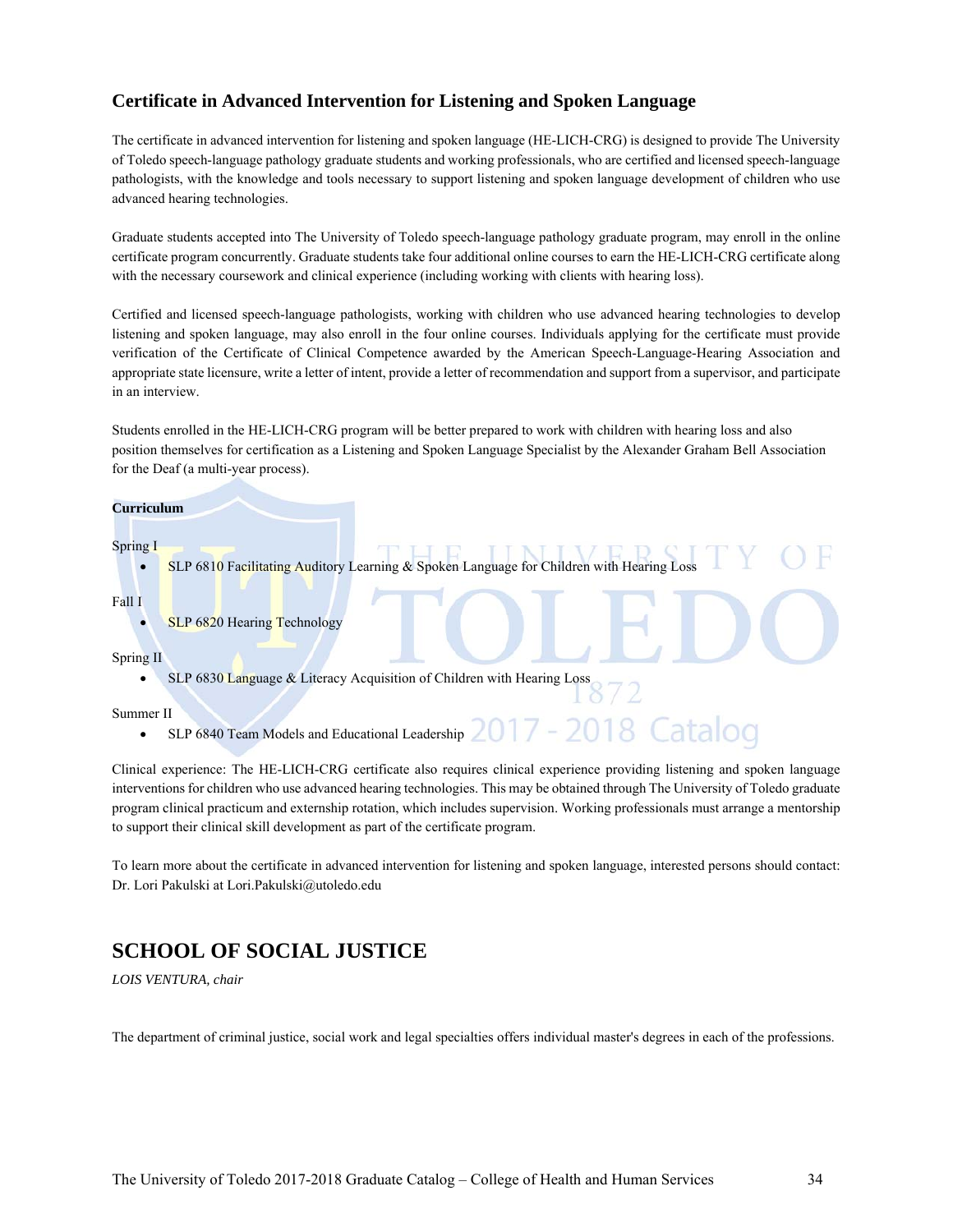# **Criminal Justice Program**

The department of criminal justice, social work and legal specialties offers a graduate program leading to a master of arts in criminal justice as well as an optional certificate in juvenile justice. In addition, the department of criminal justice, social work and legal specialties with the College of Law offers a joint degree program leading to the Master of Arts in criminal justice and the juris doctor.

## **Master of Arts in Criminal Justice**

The Master of Arts in criminal justice is designed to provide students with a broad understanding of the criminal justice system, social control and the nature of crime, in addition to developing and improving skills necessary to critically assess criminal justice problems and develop meaningful responses to these problems. The program also provides students with the skills to conduct applied research and evaluation, as well as the ability to understand empirical scholarly publications. The program prepares students for leadership roles in the field of criminal justice and the pursuit of criminal justice doctoral studies. The program allows a person to be either a full-time or part-time student. The program is available as a blend of land-based and online courses. **A full-time student can complete the program in one year. A student can complete the program entirely online in two years**. **A student can also complete the program entirely land based in two years.**

## **Admission**

In addition to the College of Graduate Studies and College of Health and Human Services requirements, evaluation of applicants for the criminal justice graduate program is based on the following criteria:

- application
- three letters of recommendation
- personal statement
- official transcripts
- GPA of 3.0 or above on a 4 point scale is preferred; GPA of at least 2.7 on a 4 point scale will be considered on a case-by-case basis
- Applicants with less than 2.70 must take the Graduate Record Exam (GRE)

Meeting the minimum admission requirements does not guarantee entrance into the program. Admission is competitive and is dependent on the availability of space within the program. Under special circumstances, the graduate admissions committee may choose to admit a promising applicant as a provisional student in the program.

## **Program of Study**

The Master of Arts in criminal justice requires a minimum of 30 semester hours including core and elective course work. Students should meet with the director of the graduate program in criminal justice to develop a plan of study which must be submitted by the end of the first semester or 12 credits hours. Any electives taken outside of criminal justice must be preapproved by the director of the graduate program in criminal justice. A student may complete a thesis or must pass a comprehensive exam to earn the degree. Within the first semester of graduate study, a student may elect to complete a thesis in lieu of 3 credit hours of elective course work.

## **Program of study for the master of arts in criminal justice**

Year 1

Fall

- CRIM 6590 Administration of Criminal Justice
- CRIM 5200 Data Analysis
- CRIM 6400 Research Methods
- Elective in CRIM

#### Spring

- CRIM 6000 Advanced Criminal Justice Theories
- \*Elective in CRIM
- \*Elective in CRIM
- \*Elective

Summer

- Elective in CRIM
- Elective

\*Note: A maximum of18 hours of elective work must be done in graduate level courses. A maximum of 6 hours may be done in graduate level course work outside of CJ with pre-approval of the CJ graduate advisor.

The University of Toledo 2017-2018 Graduate Catalog – College of Health and Human Services 35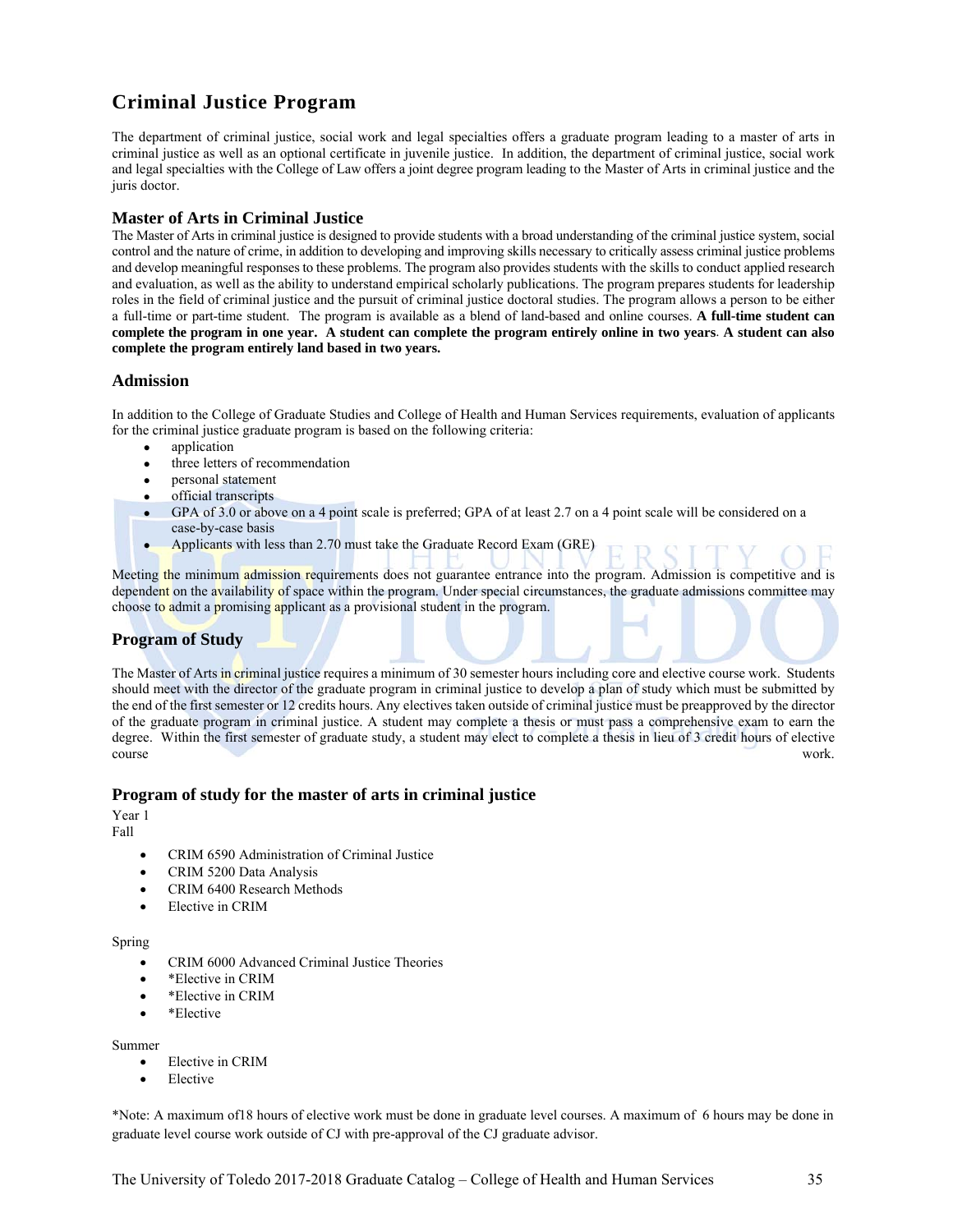#### **Joint M.A. in Criminal Justice/Juris Doctor**

This program is administered jointly by the College of Law and the criminal justice program. The program is designed for students who wish to have theoretical and practical knowledge in the law and in the field of criminal justice.

#### **Admissions**

- First be accepted by the University of Toledo College of Law
- Successfully complete of the first year of law school
- Be a student in good standing at the University of Toledo College of Law
- Complete an application for the master of arts in criminal justice

#### **Program of Study**

To complete the master of arts in criminal justice, the student must meet the degree requirements. Six to nine hours of law courses may be applied as electives in the master of arts in criminal justice, subject to the approval of the CJ graduate advisor.

To qualify for the juris doctor degree, a student must comply with all the academic and non-academic rules of the College of Law. The student must be at least a second year law student before applying for the joint degree. Under the joint program, up to 12 semester hours taken for the Master of Arts in criminal justice may be applied toward the completion of credit hours for juris doctor degree. The student must earn a grade of B or better in those courses to be credited toward the juris doctor.

# **Social Work Program**

The school of social justice offers the professional master of social work degree (MSW). The graduate program in social work is fully accredited by the Council on Social Work Education (CSWE).

## **Master of Social Work**

The master of social work program has a strong emphasis on social and economic justice. As such, the degree has an advanced generalist concentration, preparing students to create change at all system levels, from individuals to communities. Students may select a specialization in either mental health or in child and family practice.

A 33 hour advanced standing program exists for students who meet specific criteria including a baccalaureate social work degree from an undergraduate social work program accredited by the Counsel of Social Work Education (CSWE). Students with related degrees will not be admitted under advanced standing status, but may be admitted to the 60 hour foundation program.

#### **Admission**

In addition to the admission criteria established by the College of Graduate Studies at The University of Toledo, the applicant to the MSW program must submit

- three letters of recommendation from both employers and prior faculty members
- a personal statement that speaks to her/his commitment to social and economic justice as well as the applicant's professional goals

Additional requirements for admission to the advanced standing program include:

- a baccalaureate degree in social work from a CSWE-accredited social work program
- minimum undergraduate GPA of 3.0
- minimum GPA of 3.3 in social work courses

The personal statement and references from both employers and prior faculty members will be evaluated for a "fit" with the social work profession and our program's focus on social and economic justice. Applicants must convey their valuing of and adherence to the values and ethics of the profession. Applicants with no evidence of the above will not be admitted to the program.

The Council on Social Work Education does not permit programs to provide course credit for work experience. It is our hope that the student body of our program will include a mixture of students who have experience as well as those without extensive professional experience. We encourage diversity among the students accepted to the program. This includes diversity of gender, age, race/ethnicity, sexual orientation, ability and experience in the profession, etc. Prospective applicants are urged to review information on the program website.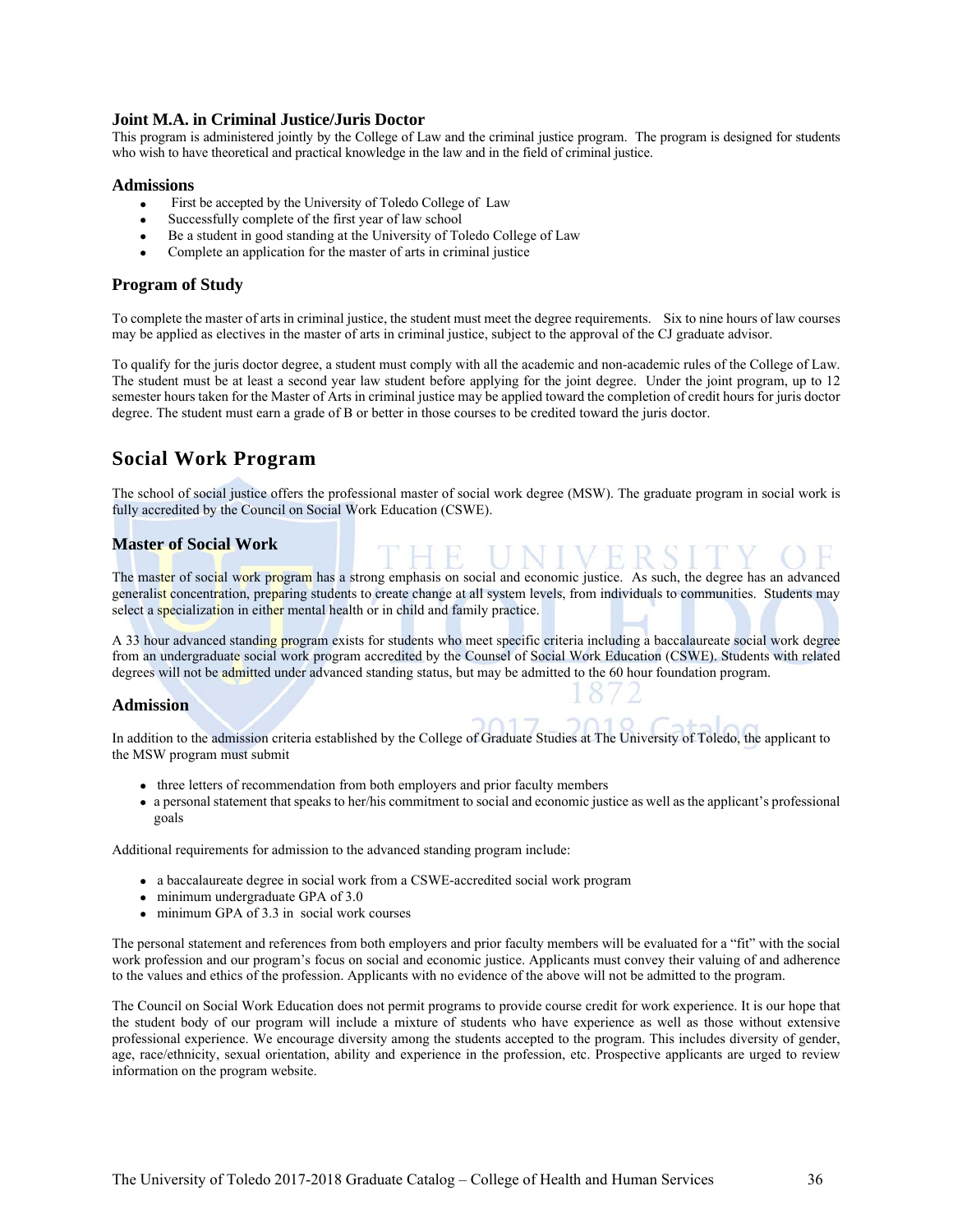## **Program of Study**

The complete MSW Program requires 60 semester hours for graduation, which is consistent with MSW programs across the country. Foundation (5000 level) course work is offered in the first year of the program and advanced (6000 level) course work in the second year.

Students must enroll in 16 credit hours of field education to obtain the required 900 hours required by CSWE. Six (6) of these hours are taken during the foundation year and ten (10) during the advanced year. While every effort is made to accommodate students with full-time jobs, applicants to the program must be aware that field placements primarily take place during business hours and on week days. We are unable to guarantee a night or weekend field placement.

Students who are awarded admission with advanced standing must complete 33 credit hours to obtain the MSW degree. The advanced standing program focuses on advanced generalist and specialty courses and field placements. Only courses at the 6000 level are required for the advanced standing program.

#### **Program of study for the foundation master of social work**

Year 1

Fall

- SOCW 5110 Social Work Practice I
- SOCW 5210 Micro Perspectives of HBSE
- SOCW 5330 Policy Issues & Analysis in SW
- SOCW 5010 SW Research Methods & Analysis
- SOCW 5900 Found Field Exp & Integrative Sem

#### Spring

- SOCW 5120 Social Work Practice II
- **SOCW 5130 Social Work Practice III**
- SOCW 5220 Macro SW Perspectives HBSE
- SOCW 6140 Advanced SW Assessment
- SOCW 5910 Foundation Field Exp  $\&$  Integrative Sem II

Year 2 Fall

- **SOCW 6110 Advanced Generalist Practice I**
- Research Elective\*
- Field of Practice Micro
- Social Work Journal Review Seminar I
- 7 2018 Catalog SOCW 6900 Adv Field Exp & Integrative Seminar I

1872

#### Spring

- SOCW 6120 Advanced Generalist Practice II
- SOCW 6130 Advanced Generalist Practice III
- Field of Practice Mezzo-Macro
- Social Work Journal Review Seminar II
- SOCW 6910 Advanced Field Exp & Integrative Seminar II
- \* Students may choose between Research Methods for Micro Social Work Practice and Research Methods for Macro Social Work Practice.
- \*\* Students may choose between Social Work Practice in Mental Health, and Child and Family Social Work Practice.
- \*\*\* Students may choose between Social Work Policy Issues in Mental Health, and Social Work Policy Issues In Child and Family Practice.

#### **Program of study for the advanced standing master of social work**

Year 1

- Summer
	- SOCW 6140 Advanced Social Work Assessment